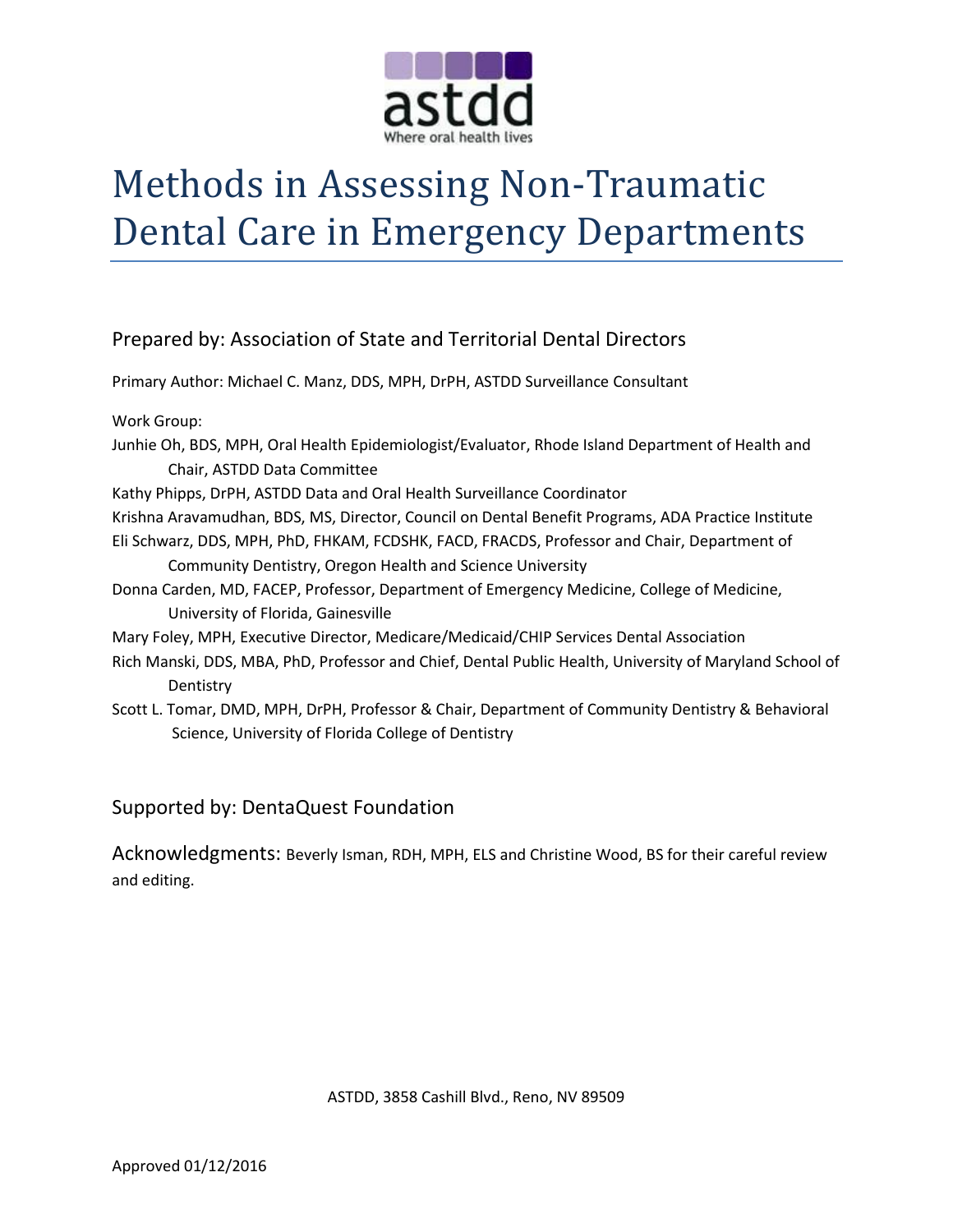# **Table of Contents**

| Research Questions: Target Populations/Outcomes of Interest/Predictor Variables 9  |  |
|------------------------------------------------------------------------------------|--|
|                                                                                    |  |
|                                                                                    |  |
|                                                                                    |  |
|                                                                                    |  |
|                                                                                    |  |
|                                                                                    |  |
|                                                                                    |  |
|                                                                                    |  |
| ED Utilization for Dental Care and NTDC Care-Rates and Factors Affecting Rates  17 |  |
|                                                                                    |  |
|                                                                                    |  |
|                                                                                    |  |
|                                                                                    |  |
|                                                                                    |  |
|                                                                                    |  |
|                                                                                    |  |
| Data Sources/Available Data Elements/Diagnosis-Procedure Codes Studied 29          |  |
|                                                                                    |  |
|                                                                                    |  |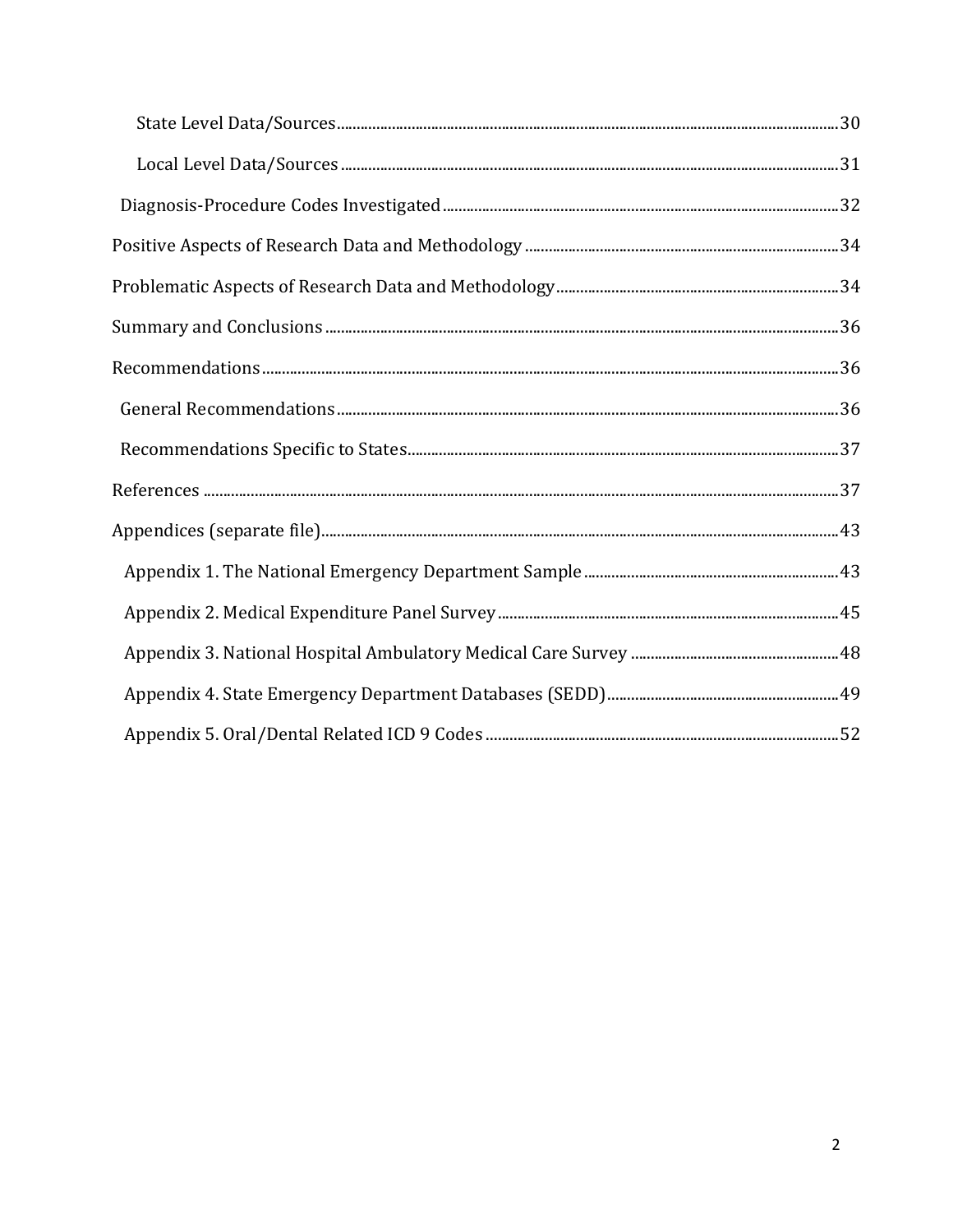# **Executive Summary**

# **Background**

Access to dental care continues as a major topic of interest among health organizations, state departments of health, state oral health programs, and the public. This includes the use of hospital emergency departments (EDs) for dental care. Though some ED usage for dental care due to oral trauma can be expected, particularly for oral trauma occurring during non-business hours and over weekends when many primary dental care offices and clinics are not open, a large proportion of oral problems presenting at EDs are not a result of trauma. These non-traumatic dental conditions (NTDCs) can be treated more effectively, or prevented altogether, through regular dental care in a primary dental care setting. Many investigators are exploring potential cost savings and improvements in quality of life through interventions designed to prevent or divert people from using EDs for oral problems, especially for NTDCs.

As with most public health problems, the first steps in addressing the issue are to confirm its existence and quantify its extent. Problems arise, however, when datasets and methods vary, resulting in a muddied picture of the problem's extent, distribution, and causal or predictive factors.

### **Purpose of the Report**

The DentaQuest Foundation funded the Association of State and Territorial Dental Directors from December 1, 2014 through November 30, 2015 to search the scientific literature and online sources for reports on the use of EDs for dental care. The intended purpose of this project is to fully explore the extent of variation in the different aspects of research conducted, including target populations, outcomes of interest, predictive factors investigated, data sources used, and specific research methods employed including the diagnostic codes used in defining ED dental care. This report presents the findings of the investigation, summarizes the positive and negative aspects of the findings, and provides recommendations on the conduct of future research. Specifically, standardization of methodology, to the extent possible, is recommended to provide for consistency in data collection, analysis, and reporting, and to aid in the collection of data for state and national surveillance of ED dental care. Standardized surveillance of the use of EDs for NTDCs would support national tracking and provide states with actionable data to plan and implement effective interventions.

### **Research Methods**

Information on ED dental care investigations was gathered and thoroughly evaluated. Searches of the scientific literature in published scientific journals and posted internet reports focusing on government or organization websites was conducted. The scientific literature search involved multiple searches in PubMed using different combinations of terms to discover studies related to different aspects of dental care provided in emergency settings. An ongoing search was also established through an account with "My NCBI," the National Center for Biotechnology Information ([NCBI\)](http://www.ncbi.nlm.nih.gov/) at the US National Library of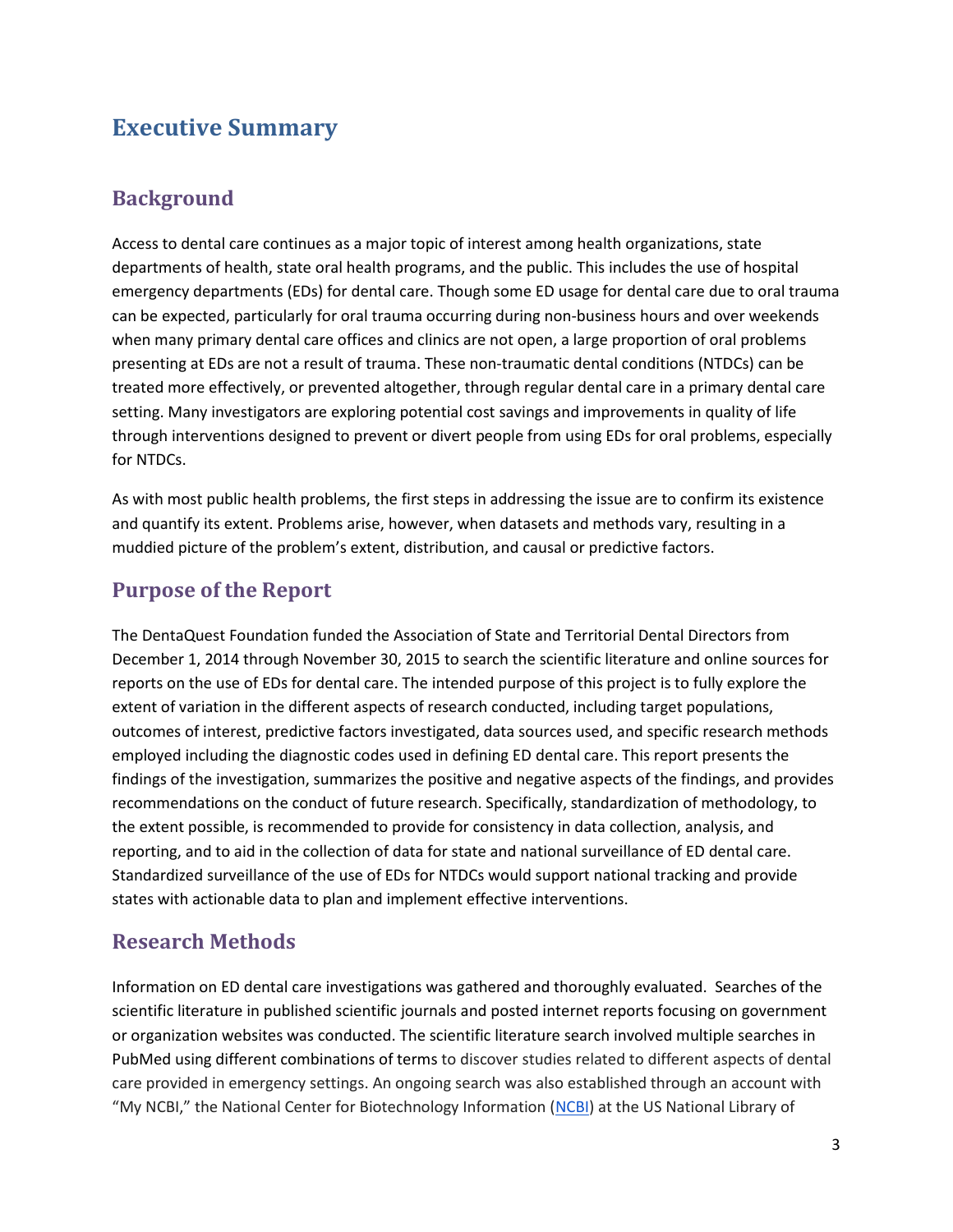Medicine [\(NLM\)](http://www.nlm.nih.gov/). This provided a comprehensive listing of the most recent publications through October, 2015.

The search for online publications involved Google searching. The searches included both general and more specific search code, with more specific searches limited to online posting on government and organization websites, filtering out general opinion and other non-scientific postings on the subject.

The resulting collection of studies from these searches was then systematically reviewed to determine the specific population and research design aspects for each study. Findings were summarized and methods compared to explore similarities and differences. Findings were evaluated to form conclusions and recommendations for future research and investigation.

## **Summary of Findings**

- 1. Investigations varied widely in terms of target populations of interest. Target populations ranged from national, state, and local levels down to a single hospital or ED. Some target populations were further defined by limiting the study population to those with specific demographic or other characteristics, or by specific aspects of patient care processes or outcomes.
- 2. Investigation outcomes of interest varied widely, including general access to dental care and ED use, counts and rates of ED general dental and NTDC usage, rates of ED return visits, rates of hospital admission for dental conditions, and trends or changes in rates of ED utilization for dental care.
- 3. Predictive factors investigated varied widely. Though some basic demographic and insurance status predictors were commonly investigated, other factors included urban/rural status and other environmental factors, psychological factors, other concurrent conditions, and changes in insurance coverage or policy (e.g., adult Medicaid coverage).
- 4. Data sources for investigations varied widely, though some national and state data systems were commonly used. Some studies (e.g., local hospital studies) used different sources of data but had similar variable content in the datasets.
- 5. Specific sets of diagnosis codes used to define dental care, or more specifically, NTDCs, varied. Few investigators used exactly the same sets of codes. Some investigators used similar codes with slight variations, while other investigators used very different sets of codes to define the same dental care category (e.g., NTDCs).
- 6. While there have been many investigations of the use of EDs for dental care that explored different aspects of the issue, the variation in studies and the methods employed have resulted in inconsistent data that often are not comparable. This does not allow for effective standardized surveillance of ED dental care at the state and local levels.
- 7. Standardized research protocols, including data collection, analysis and reporting methods need to be developed and promoted, particularly at the state level, to ensure reliable comparable data sufficient for tracking and comparing state trends.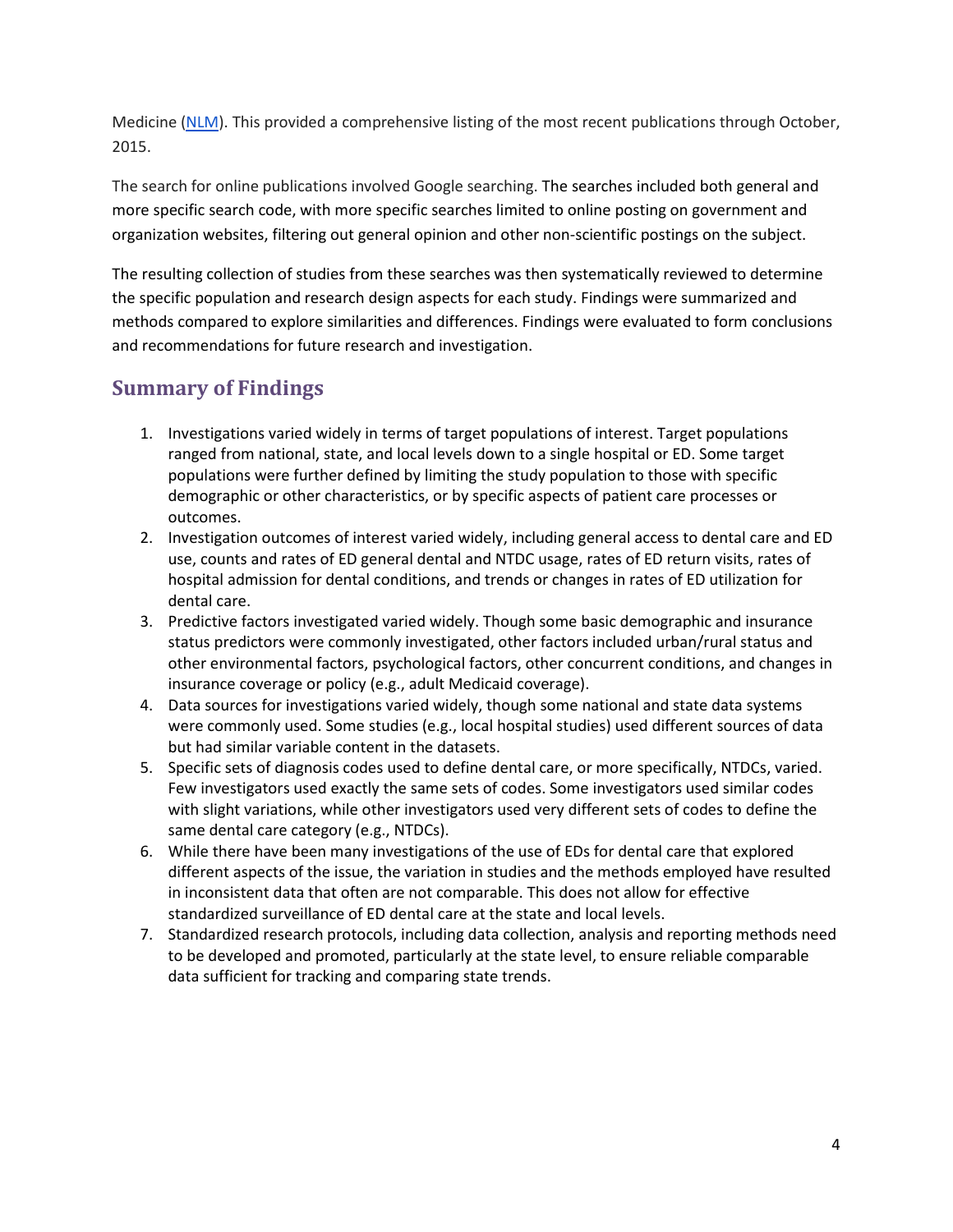## **Recommendations Summary**

- Specifically define study populations of interest, assess usability of data sources, and follow good investigation protocol in assessing ED dental care and planning interventions.
- Develop sets of codes and analysis methods, including important predictive factors that will most appropriately answer research questions with the underlying motivation of standardizing methods to the extent possible to allow for comparison to other studies on other populations.
- Encourage specific research on ED use for NTDCs, which includes the majority of unnecessary visits and costs and could most effectively be addressed in the primary dental care setting.
- Develop and promote standardized sets of codes and analysis methods providing appropriate basic ED dental use data for state oral health surveillance systems and for state data submission to a national data repository for tracking national ED dental care, allowing for comparability across states. Additional optional data analyses can be conducted by states as desired.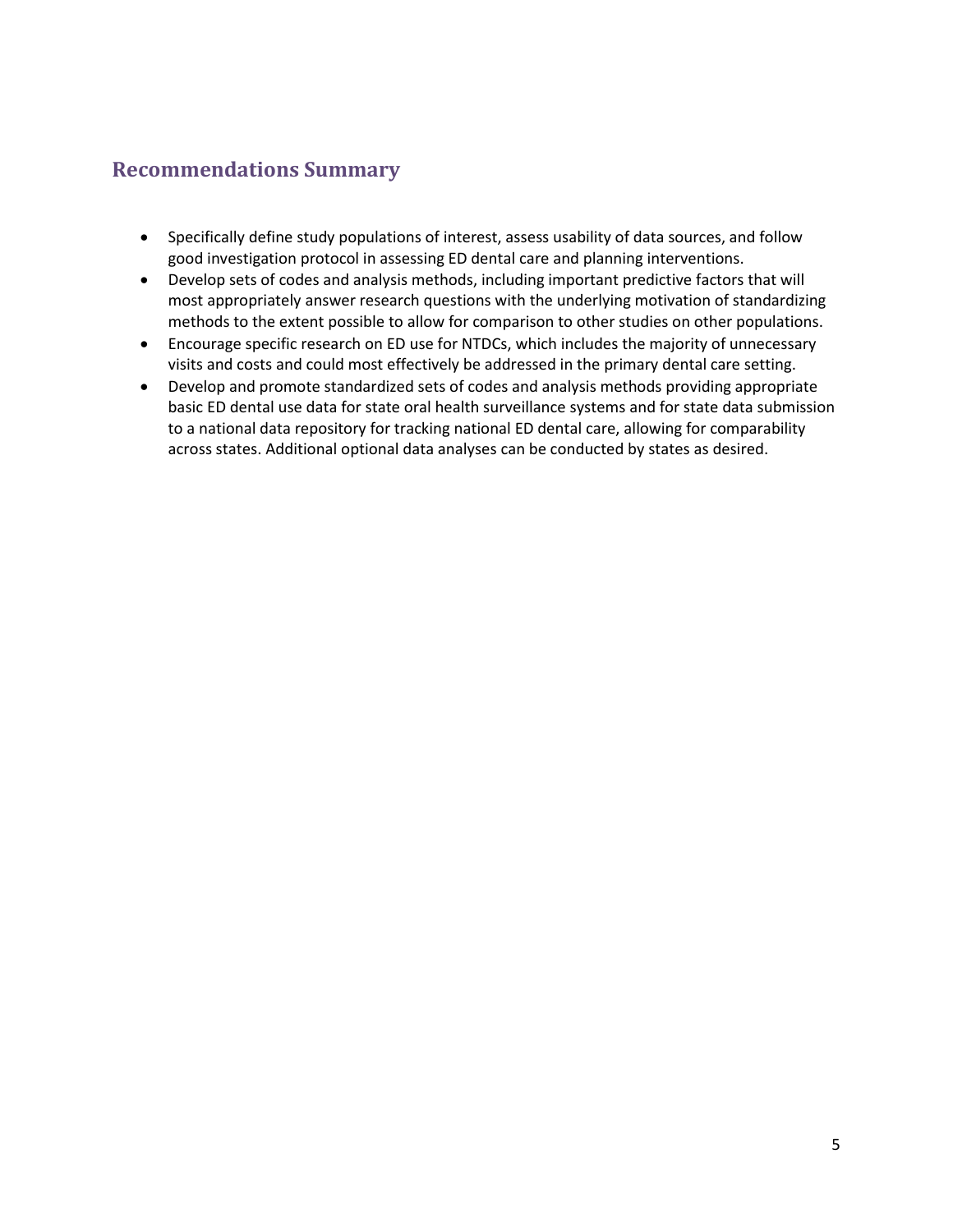# **Introduction**

There is increasing attention given to the use of hospital emergency departments (EDs) for oral problems, when care could more appropriately and less expensively be provided in primary dental care settings. Many investigators and organizations have reported the numerous concerns associated with this phenomenon.(1-4) The primary concern is that EDs generally provide only palliative care for oral problems (e.g., antibiotics and pain medication). Interestingly, Cohen et al., in a focus group study of Maryland low income white, black and Hispanic adults, found that toothache pain was the most common dental reason for visits to physicians or EDs, and financial constraints were most commonly cited as the reason for not seeking care from dentists. Of particular note is that participants in this study were aware that they were likely to only get prescriptions and would need to seek follow-up care with a dentist.(5) While there has been some attention to the potentially increasing role of non-dental professionals in providing dental care to certain population groups such as low-income and minority populations(6), currently dental care in EDs primarily addresses symptoms. ED care that only addresses symptoms, without definitive care to alleviate the cause of oral problems, results in patients often returning to EDs multiple times for the same problem. ED visits, especially when repeated for the same problem, generate high costs to patients, insurance companies, and taxpayers, depending on the patients' means to pay.

Many investigators have assessed data on the use of emergency departments for oral problems, and more specifically, non-traumatic dental conditions (NTDCs) at the local, state, and national levels. Particularly at the state level, the general thinking is that if states were to adopt policies that support increased access to dental care in dental offices or clinics, there would be significant cost savings and better oral health outcomes. Though many states have started to look at data on dental related ED visits, there currently is no standardized protocol for collection and analysis of these data. Therefore, data interpretation and comparability of data between studies are in question.

Concerns related to lack of data comparability with past reports include the different sources of the data, the content of the data used, the way the data were analyzed, and the way the data were reported. The lack of comparability between reports can cause frustration. This lack of standardization impacts the ability of local, state, and national policy makers to make informed decisions that address the economic and quality of life impact of the use of EDs for NTDCs. Development of a standardized protocol for the collection, analysis, and reporting of ED data will allow local, state and national policy makers to make informed policy decisions that will result in more efficient use of scarce resources and promote better quality of life for individuals with improved access to "dental homes."

### **ASTDD ED Project and Purpose of this Report**

The Association of State and Territorial Dental Directors (ASTDD) was funded by the DentaQuest Foundation in 2015 to conduct a project with two branches. One branch is development of this report, which focuses on a literature review that informs ED data collection, analysis and reporting. This review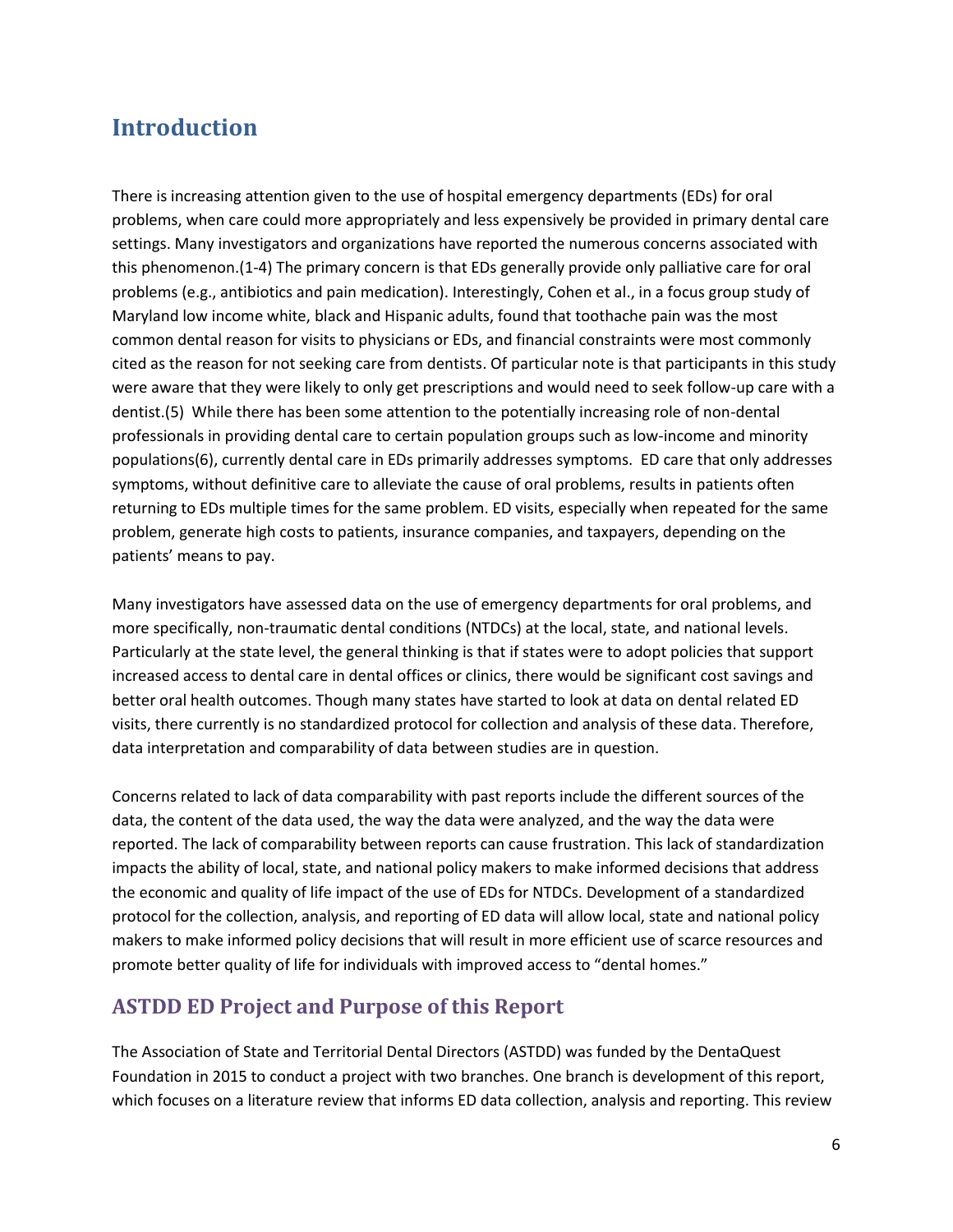analyzes and summarizes the methodological similarities and differences around ED data including the quality, strengths and shortcomings of existing reports, and then presents recommendations to inform future data collection and analysis efforts. The second branch is researching and producing a Best Practice Approach Report that describes policies and programs that can be implemented at the local, state and national level to create systems to refer consumers to primary dental care settings where they can obtain definitive, cost-effective care instead of accessing EDs for NTDCs. The report includes examples of successful policies and strategies that have resulted in decreased use of EDs for oral problems.

This report will also provide guidance for a future phase of the project. In partnership with organizations such as the Council of State and Territorial Epidemiologist (CSTE), the American Dental Association (ADA), and the Centers for Medicare and Medicaid Services (CMS), ASTDD will form an advisory committee and workgroup to develop a standardized protocol and guidelines for the collection, analysis and reporting of ED data for possible inclusion in national data sets such as the National Oral Health Surveillance System (NOHSS).

A summary report will be developed that describes dental care in EDs, summarizes the findings from the literature review, introduces the newly developed data collection, analysis, and reporting protocol and guidelines, discusses policy implications, and includes examples of successful state and local strategies. All three reports will be widely disseminated. ASTDD also will provide technical assistance to states for implementing the standardized ED data methods protocol and disseminating findings from their data collection. Advocates can then use the data to "make the case" for policy changes such as establishment of comprehensive adult Medicaid benefits and creation of ED diversion programs that will result in a reduction in dental related ED visits and better dental care and oral health outcomes for consumers.

To inform planning and research questions for this project, ASTDD convened conference calls with state oral health program directors, stakeholder organizations and individuals with an interest in the topic. Participants included the Centers for Disease Control and Prevention (CDC), Medicare Medicaid CHIP Services Dental Association, PEW Center on the States, Dental Quality Alliance, American Dental Association, state oral health program directors, and researchers studying ED dental care. Current surveillance and research activity on ED dental care and shortcomings of these activities and available data were discussed. There was agreement on the need for standardization of methods contributing to best practices development for surveillance and intervention.

This project addresses two DentaQuest Oral Health 2020 goals: 1) "Comprehensive national oral health measurement system" (target is "A comprehensive national and state oral health measurement system is in place.") and 2) "Mandatory inclusion of an adult dental benefit in publicly funded health insurance" (target is "By 2020, at least 30 states have a comprehensive Medicaid adult dental benefit and no states that currently have a Medicaid adult dental benefit roll back or eliminate that coverage.") It also addresses Health People 2020 Objective OH-16, "Increase the number of states and the District of Columbia that have an oral and craniofacial health surveillance system," as part of surveillance of the dental care system would involve monitoring of ED visits for oral problems.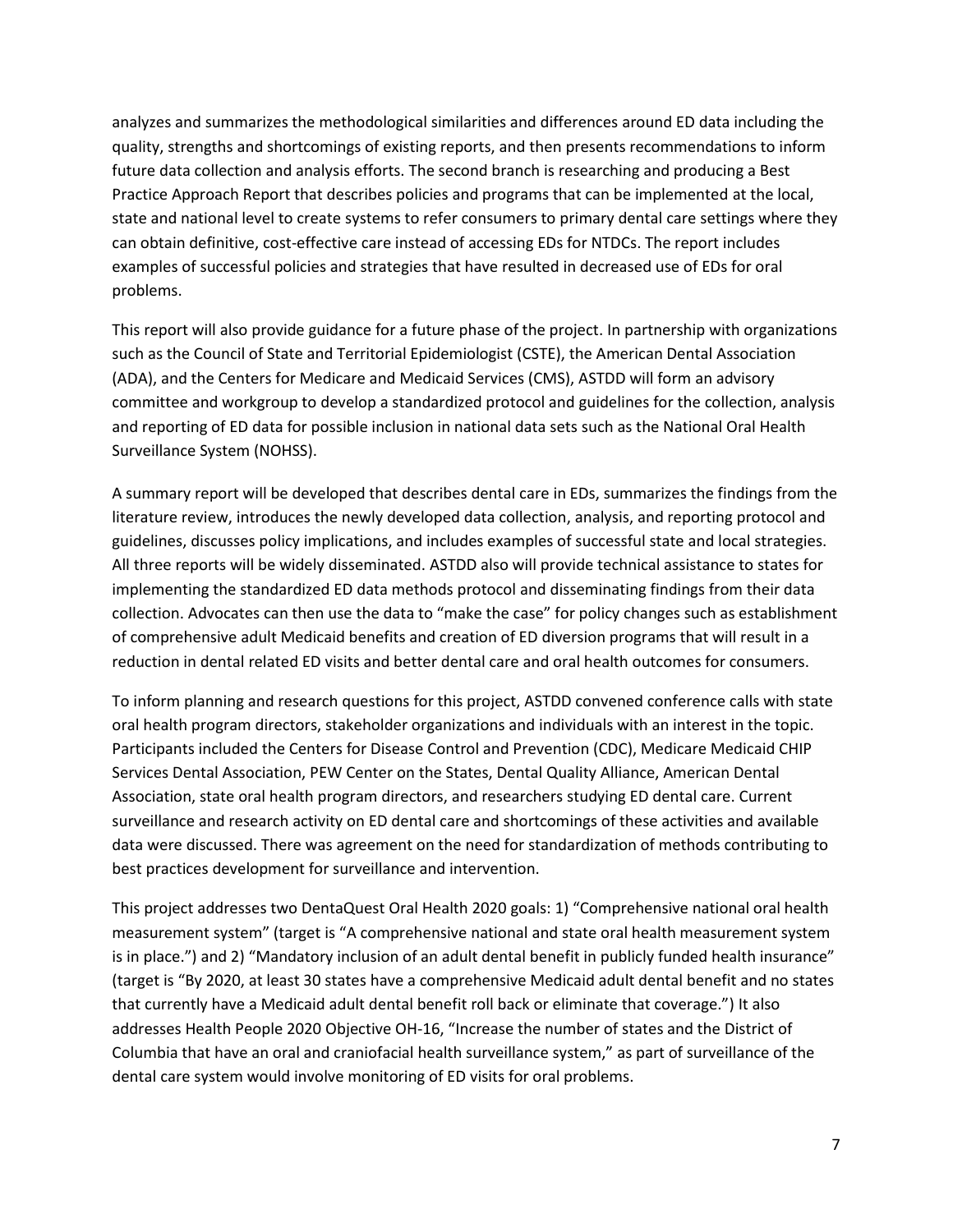# **Research Methods**

The project involved identifying, evaluating and summarizing ED dental care studies. Searches included scientific literature in published scientific journals and reports on the internet that may have been posted on government or organization websites but not submitted for publication in scientific journals. The scientific literature search involved multiple searches in PubMed using different combinations of terms. The most expansive search was specified as follows:

**("dental care"[mh] OR "dental"[tiab] OR "dentistry"[tiab]) AND ("emergency service, hospital"[mh] OR "emergency room"[tiab] OR "emergency department"[tiab] OR "emergency departments"[tiab] OR "emergency ward"[tiab] OR "emergency wards"[tiab] OR "emergency unit"[tiab] OR "emergency units"[tiab] OR "emergency service"[tiab] OR "emergency services"[tiab] OR "ambulatory care"[tiab]) NOT (editorial[pt] OR comment[pt] OR letter[pt] OR "case reports"[pt])**

This specification provided a comprehensive listing of studies related to different aspects of dental care provided in emergency settings.

A continuous search was also established through an account with "My NCBI," the National Center for Biotechnology Information [\(NCBI\)](http://www.ncbi.nlm.nih.gov/) at the U.S. National Library of Medicine [\(NLM\)](http://www.nlm.nih.gov/). Notifications of new publications meeting the search specification were emailed as they were detected. This continuous search provided the most recent publications during the writing of the report. This continuous search was specified as follows:

#### **("emergency service, hospital"[majr] OR "emergency room"[ti] OR "emergency rooms"[ti] OR "emergency department"[ti] OR "emergency departments"[ti]) AND (dental care[mh] OR dental[ti])**

Identifying online publications involved Google searching using some of the following specifications:

- 1. emergency room visits dental
- 2. er visits dental
- **3.** emergency room visits dental site:gov
- 4. er visits dental site:gov

The ":gov" designation limited the searches to online posting of government websites. Likewise, a ":org" designation could be used to limit the search to posts on organization websites. This greatly focused the results of the Google searches to actual governmental and organization reports on the ED dental care issue, filtering out general opinion and other non-scientific postings.

The resulting studies from these searches were then systematically reviewed to determine for each study 1) target population, 2) outcome(s) of interest of the investigation, 3) predictive factors investigated, 4) data sources used, and 5) analysis methods and diagnosis codes employed.

This report includes a thorough summary of each of these aspects. Methods were compared to explore where investigations were similar and where they differed. An evaluation of these findings led to the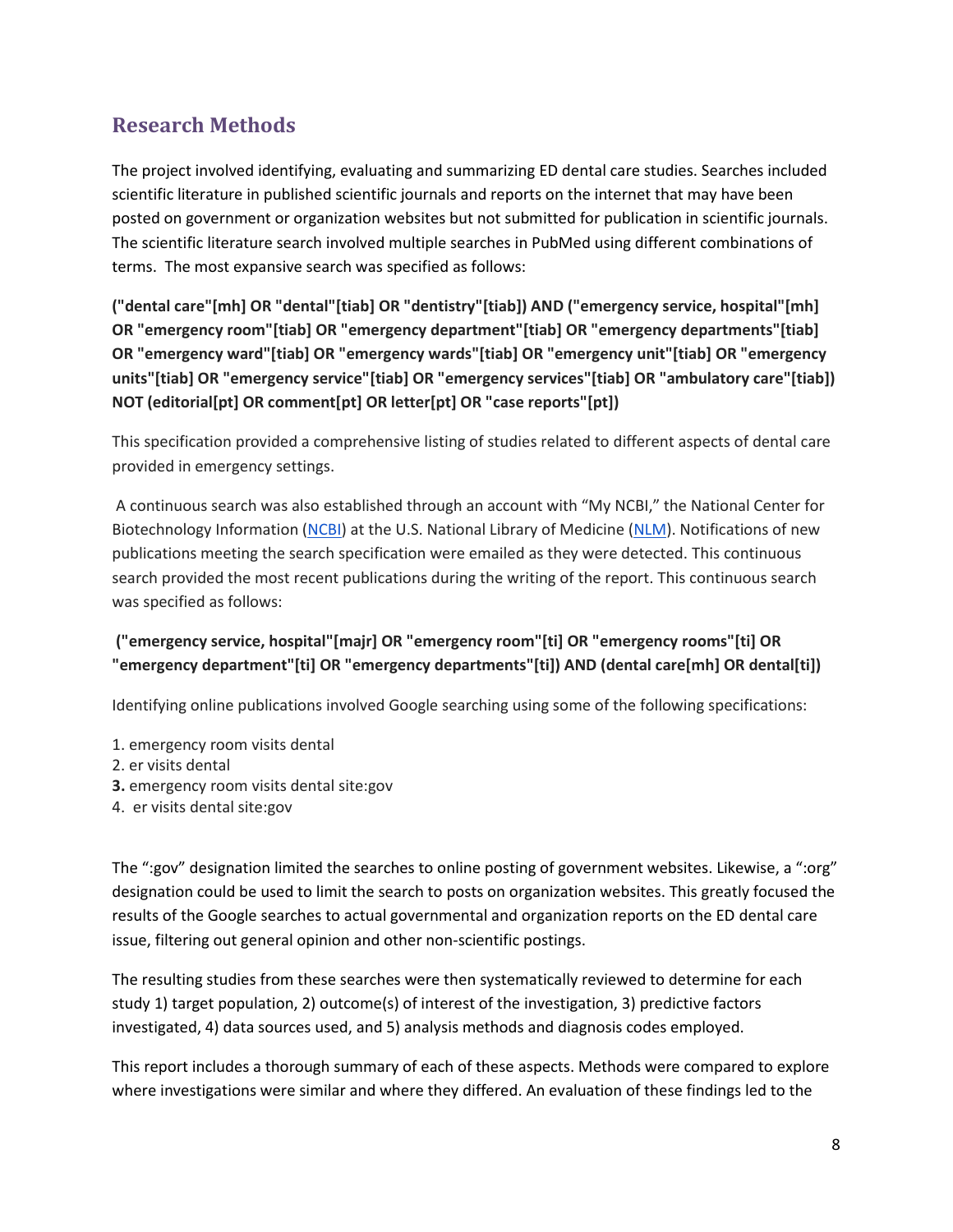overall summary, conclusions and recommendations in the final sections of this report. In some cases, this report uses the terms "oral" and "dental" interchangeably, most often using "oral" in relation to oral health and oral problems, and dental in most other situations.

# **Research Questions: Target Populations/Outcomes of Interest/Predictor Variables**

Though the issue of people using the ED for dental care has been of interest to many researchers, there are many related aspects of interest, and therefore, numerous research questions posed. Researchers may be interested in quantifying the extent of the ED dental care problem in terms of simple numbers of people involved, proportion of ED visits accounted for, costs of services provided, proportion of total costs, predictive factors in terms of demographics or other patient characteristics, factors affecting access to dentists and dental care, or effects of changes in policy. Because of the many possible related research questions, studies have varied by target populations of interest, data sources and elements used, and the statistical methods employed. The following sections include discussion of different components of research questions, including target population, outcome of interest, predictive factors, data sources used to address the research question, and data and analysis methods employed. Information is summarized in tables at the ends of each section.

### **Target Populations**

#### **International Studies**

Though this report will focus on assessing research on dental care in the ED within the United States, such research is not limited to the United States. For example, Oliva et al. reviewed charts of a Toronto, Canada pediatric emergency department characterizing NTDC patients and summarizing treatment provided.(7) Verma and Chambers explored data from an Australian hospital ED finding 1% of ED visits to be dental in nature and 9% of dental related visits resulting in hospital admission, with most dental visits among patients 30 years of younger and most being dental abscesses or toothaches.(8) Whymann et al. analyzed New Zealand national health data to characterize and document increasing trends of hospital admissions for preventable dental conditions over a 20-year period.(9) Cachovan et al. found that 9% of patients presenting for emergency dental care at a Hamburg, Germany emergency outpatient unit had dental infections most often associated with first molars, with 20-29-year-olds being the most common age group.(10) Currie et al. investigated level of dental condition-associated pain among patients presenting at Newcastle upon Tyne (England) emergency clinics and effects on quality of life for these patients.(11) Patel and Driscoll surveyed accident and emergency senior house officers in England and found they had limited dental knowledge and knowledge of proper treatment for dental emergencies.(12) In a survey of UK ED physicians, Trivedy et al. found that respondents didn't feel properly trained and lacked confidence in treating dental emergencies.(13) Ryan and McMahon published a paper on the importance of identification and proper treatment of dental infections for medical personnel in EDs.(14)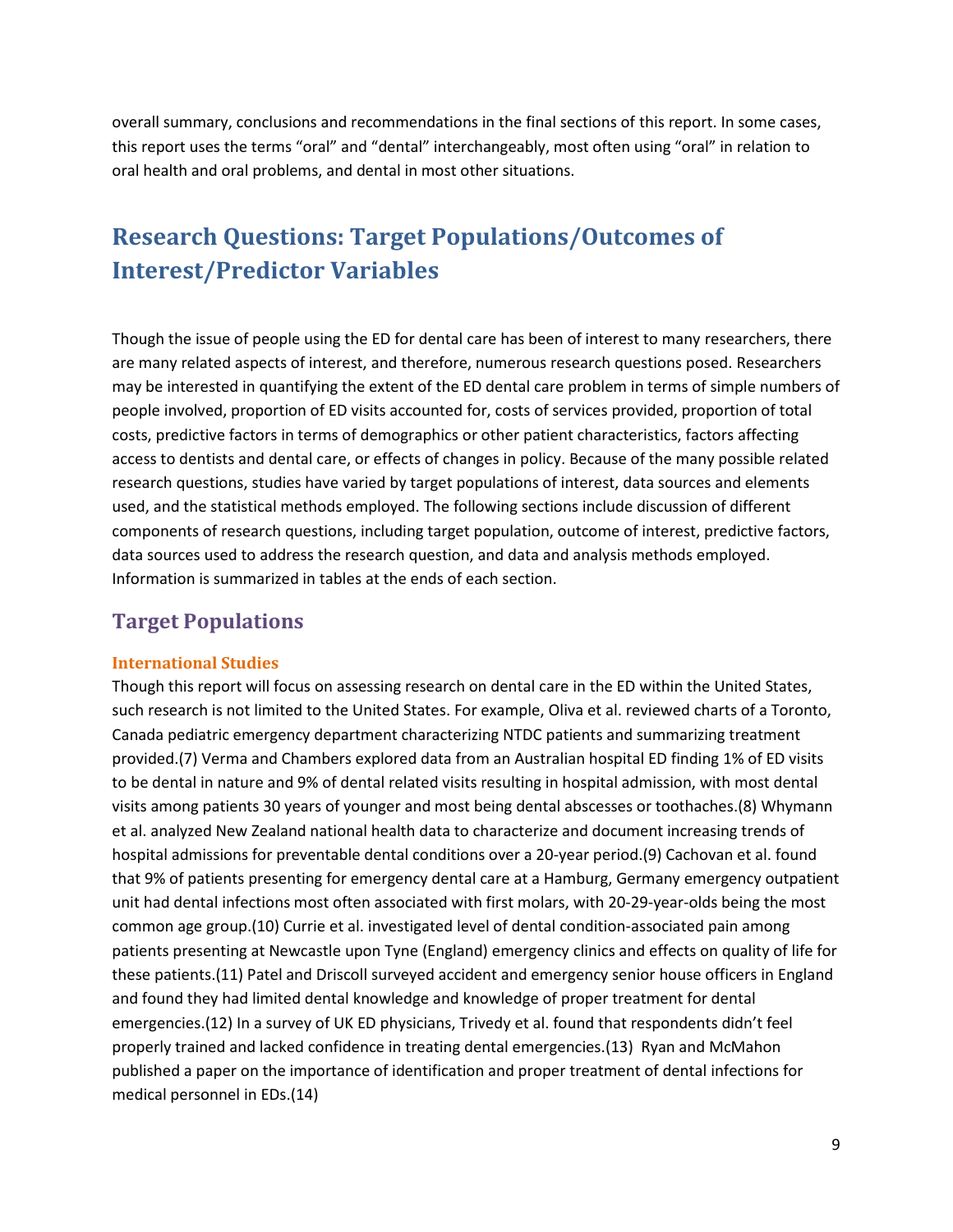Quiñonez has authored a number of papers on ED visits for oral problems. Two of these studies analyzed data from a national Canadian telephone interview survey: in one of these studies Quiñonez found 5% of respondents reporting having visited an ED for an NTDC; in the other study Quiñonez et al. reported that 3% of respondents had spent a day in bed for a dental problem in the past two weeks, and 2% reported having cut down on their normal activity due to the oral problem.(15, 16) Other studies reported on the province of Ontario population. Using the Ambulatory Care Reporting System, Quiñonez et al. found that 79,133 day surgery visits for dental care occurred between 2003 and 2006 in Ontario with proportionally more visits among children under 5 years old, and over half of ED visits for NTDCs were among those age 20 to 44, most often having abscesses and toothaches.(17, 18) In another study using multiple Ontario administrative datasets, Quiñonez et al. found that 26,000 Ontarians had visited EDs for NTDCs in 2006 at an estimated cost of \$16.4 million, with the majority of use by low-income adults.(19) Ramraj and Quiñonez, in a telephone study of working poor Canadians, found that having spent a day in bed due to dental pain and inability to afford dental care were the biggest predictors of ED visits for NTDCs.(20) A summary of these international study target populations is provided in Table 1.

| <b>Authors</b>                  | <b>International Target Populations</b>                              |
|---------------------------------|----------------------------------------------------------------------|
| Oliva et al. (7)                | Toronto, Canada pediatric ED patients                                |
| <b>Verma and Chambers (8)</b>   | Australian hospital ED patients                                      |
| Whymann et al. (9)              | New Zealand national health data (hospital admissions) over 20 years |
| Cachovan et al.(10)             | Hamburg, Germany emergency outpatient unit patients                  |
| Currie et al. (11)              | Newcastle upon Tyne (England) Hospitals emergency clinics patients   |
| <b>Patel and Driscoll (12)</b>  | English emergency senior house officers                              |
| Trivedy et al. (13)             | United Kingdom ED physicians                                         |
| Quiñonez et al. (15, 16)        | Canadian national population                                         |
| Quiñonez et al.(17-19)          | Ontario, Canada resident ambulatory care patients                    |
| <b>Ramraj and Quiñonez.(20)</b> | <b>Working poor Canadians</b>                                        |

#### **Table 1: International Study Authors and Target Populations**

Reference 14 is not included in the table as it was not a population study

#### **US National Perspective**

Many researchers have assessed the ED dental care issue at the national level using nationally representative datasets with data elements relevant to assessing aspects of ED care for NTDCs. Allareddy et al. analyzed the Nationwide Emergency Department Sample (NEDS) dataset of the Healthcare Cost and Utilization Project (HCUP) to study national trends and predictors of ED visits for dental conditions.(21, 22) Nalliah et al. used 2006 NEDS data to investigate national caries related ED visits.(23) Wall and Vujicic analyzed the latest annual NEDS data in March 2015 to determine overall national rates and costs of ED visits for dental conditions, excluding ED dental patient visits resulting in hospital admission.(24) Cohen et al. explored 2001 Medical Expenditure Panel Survey (MEPS) data to determine levels and types of medical care services for oral problems outside the traditional community dental care system.(25) Fields et al. used 2006-2010 MEPS data to investigate insurance instability and metropolitan status related to health service utilization.(26) Newacheck and Kim used MEPS data to explore health and dental care access and expenses of children with special health care needs (CSHCN),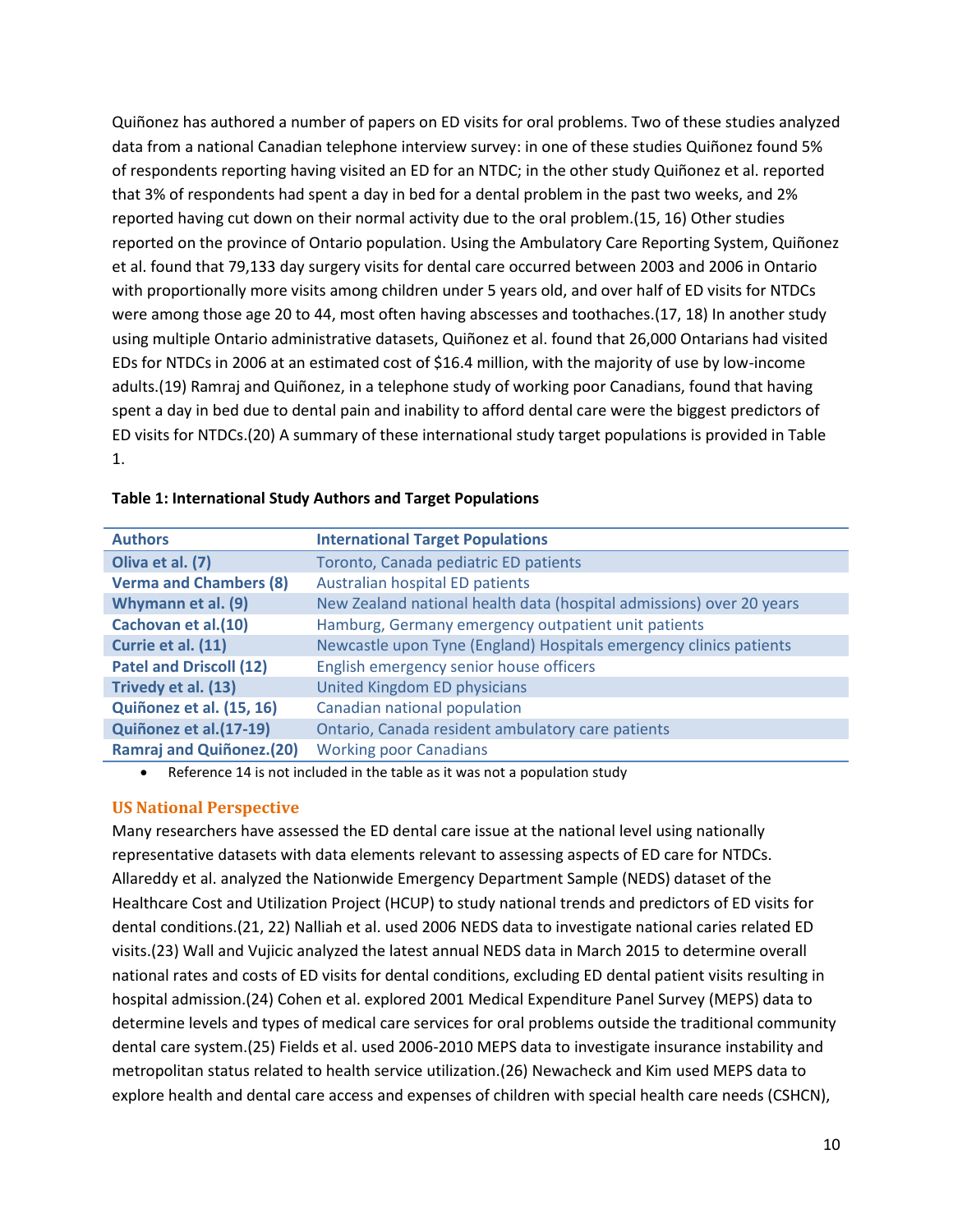and make comparisons to other children.(27) Lee et al. used the 2001-2008 data from the National Hospital Ambulatory Medical Care Survey (NHAMCS) to investigate national levels, trends, and predictors of ED use for dental care.(28) Likewise, Wall analyzed 1997 – 2008 NHAMCS to explore overall national trends in ED visits for dental care, and the patients presenting for such care.(29) Lewis et al. analyzed NHAMCS data, first looking at 1997-2000 data to determine national rates of ED use for dental care focusing on toothache and tooth injury, as well as predictive factors for ED dental visits compared to other ED visits.(30) Then in a subsequent study, Lewis et al. analyzed 2001-2009 NHAMCS data, with particular focus on comparing young adult ED dental use to dental and other ED usage in general.(31) Okunseri et al., using NHAMCS data, studied several aspects of NTDC care in EDs and predictors for the national population.(32-36)

Subpopulations within these national datasets are often investigated. Walker et al. restricted their analyses of NEDS data to working-age adults in their study of differences in ED dental care utilization.(37) Laurence et al. used NEDS data in researching sickle cell disease patients and pneumonia patients to determine if dental infections increased the probability of hospital admission from EDs.(38, 39) Nakao et al. used NEDS data to explore differences in NTDC related ED visit rates and costs for people with Autism Spectrum disorders.(40) Romaire et al. investigated MEPS data subsets of children aged 0 to 17 years in one study and CSHCN children 0 to 17 years in another study to explore effects of having a medical home on healthcare access and expenses for these child subpopulations.(41, 42)

Other investigators have focused on national surveys specifically designed to address national subpopulations. For example, some investigators have focused on health care and utilization for children. Flores and Tomany-Korman analyzed 2003-2004 National Survey of Children's Health data to examine racial/ethnic disparities in health and dental care among children, exploring many measures of oral and medical health status, access, and utilization.(43) National study target populations and data sources are summarized in Table 2.

| <b>Authors</b>                | <b>National Target Population - Dataset</b>                                |
|-------------------------------|----------------------------------------------------------------------------|
| Allareddy et al.(21, 22)      | <b>NEDS (HCUP)</b>                                                         |
| Nalliah et al.(23)            | 2006 NEDS (HCUP)                                                           |
| <b>Wall and Vujicic (24)</b>  | 2015 NEDS (HCUP)                                                           |
| Cohen et al.(25)              | <b>2001 MEPS</b>                                                           |
| Fields et al.(26)             | 2006-2010 MEPS                                                             |
| <b>Newacheck and Kim (27)</b> | <b>2000 MEPS</b>                                                           |
| Lee et al.(28)                | 2001-2008 NHAMCS                                                           |
| <b>Wall (29)</b>              | 1997 - 2008 NHAMCS                                                         |
| Lewis et al.(30)              | 1997 - 2000 NHAMCS                                                         |
| Lewis et al.(31)              | 2001 - 2009 NHAMCS                                                         |
| Okunseri et al.(32-36)        | 1997-2007 NHAMCS                                                           |
| Walker et al.(37)             | 2008 NEDS (working adults)                                                 |
| Laurence et al.(38, 39)       | NEDS - 2006-2008 (sickle cell disease patients), 2008 (pneumonia patients) |
| Nakao et al.(40)              | 2010 NEDS (Autism Spectrum Disorder patients)                              |
| Romaire et al.(41, 42)        | MEPS - 2005-2007 (children 0-17), 2003-2008 (CSHCN 0-17)                   |

#### **Table 2: U.S. National Study Authors and Target Populations**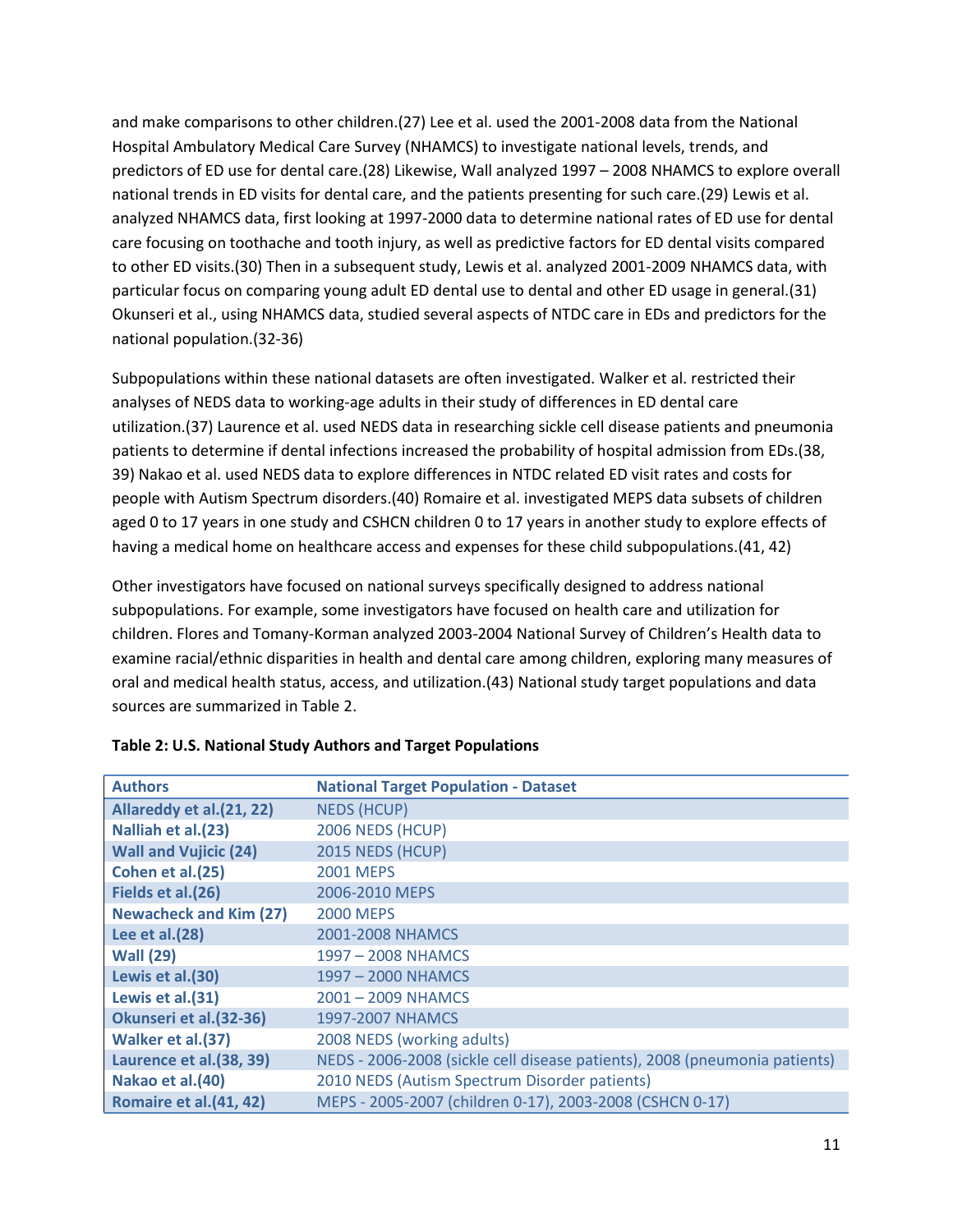#### **State Perspective**

Many researchers have studied ED visits for dental care in their states to assess the extent of the problem and to use the information for planning intervention strategies or for advocating for state level policy change. For these investigations, the target population may be all people in the state with ED visits, a subpopulation of all people in the state visiting EDs (e.g., children), all people in the state with ED visits specifically for dental care, or even more specifically for NTDCs. Sun et al. studied Oregon ED visitors to determine rates and predictors of ED use for NTDCs, and supplemented the data with interviews of ED dental users and community stakeholders.(44) Hom et al. studied individuals younger than 18 years in North Carolina using hospital EDs to assess whether the proportion of people accessing EDs for oral problems varied by hospital population insurance mix.(45) Martin et al. investigated South Carolina Medicaid-enrolled children younger than four years.(46)

Some state level studies have used wider target populations to address a unique research question. For example, Cohen et al. used a telephone interview of a statewide representative sample of people who had sought care for oral problems at EDs, physician offices, or dental offices to assess the magnitude of impact that health literacy had in patient/provider interactions.(47, 48) In another study of the Maryland Medicaid population, Cohen et al. assessed the percent of total ED visits for dental reasons resulting in hospital admissions, and the costs associated with these admissions.(49) Okunseri et al. conducted a study using Wisconsin Medicaid data to assess factors associated with ED and physician office care for NTDCs among the state's Medicaid population.(50) Pajewski and Okunseri conducted another analysis of Wisconsin Medicaid data focusing on follow-up treatment after an NTDC ED visit among adult Medicaid patients.(51)

Another type of statewide studies focused on healthcare issues in a specific subpopulation. Kempe et al. surveyed a random sample of Colorado Child Health Plan Plus (CHP+) enrollees to assess health access changes, including changes accessing dental care and EDs for health care, before to one year after enrollment.(52) Lee et al. studied North Carolina Medicaid children to determine if participation in the Special Supplemental Nutrition Program for Women, Infants, and Children (WIC) was associated with differences in dental care access.(53) In an investigation of different aspects of health care access, DeVoe et al. drew a disproportionate random sample representing Oregon children participating in the food stamp program to explore differences by urban/rural residence status.(54) Singhal et al. studied California Medicaid adults to assess rates and trends of ED dental visits before and after state Medicaid policy change eliminating adult dental benefits.(55) Likewise, Wallace et al. studied changes in accessing medical settings (medical offices and EDs) for dental care by continuously enrolled Oregon Health Plan patients after elimination of dental benefits.(56)

Another form of state level investigation is analysis of data from different states to make comparisons between the states. Shortridge and Moore used 2005 SEDD data from Utah, Vermont, and Wisconsin to assess similarities and differences among ED dental care seekers in these specific states considered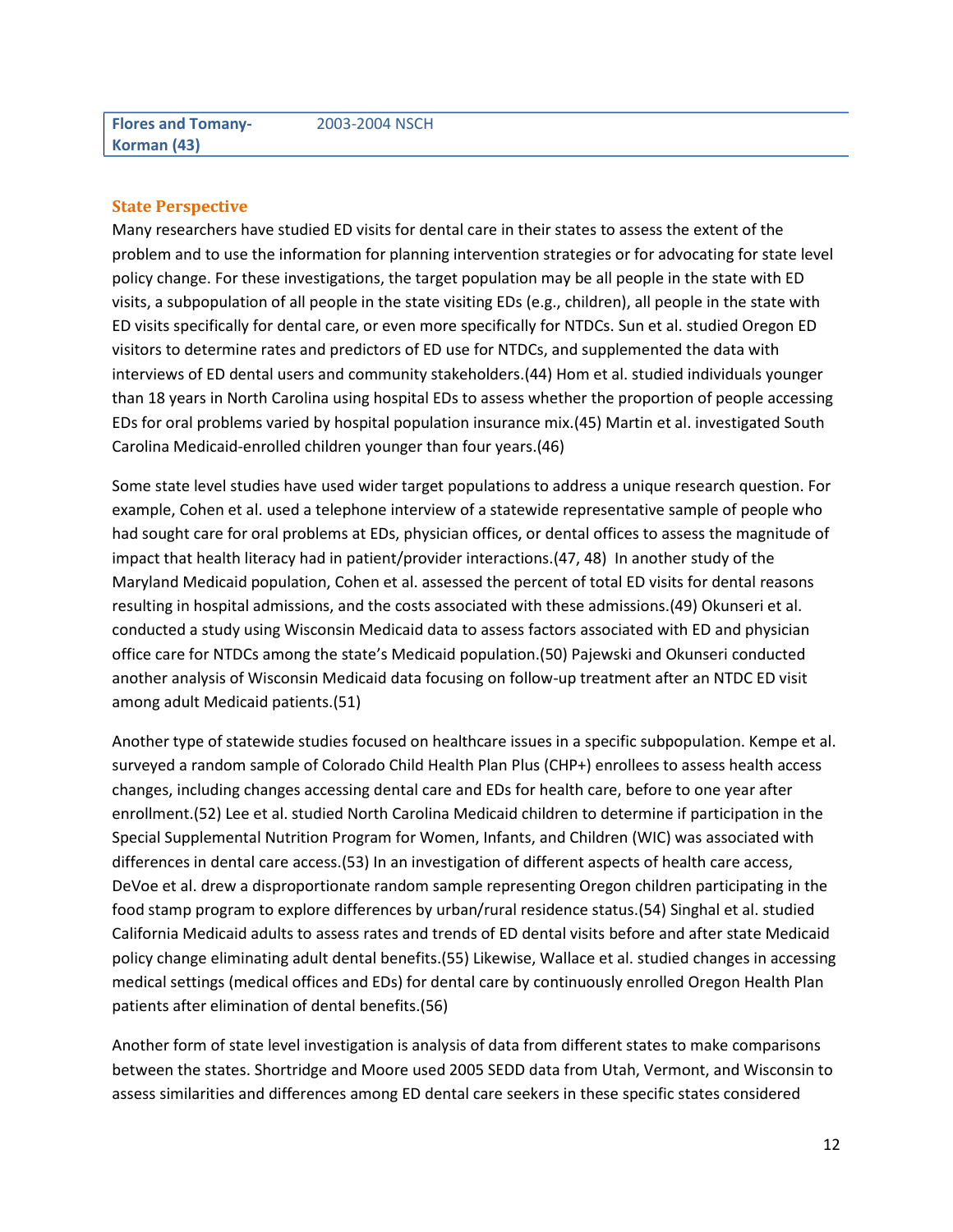"diverse" by the investigators.(57) State study target populations and data sources are summarized in Table 3.

| <b>Authors</b>                  | <b>State Target Population</b>                                                                   |
|---------------------------------|--------------------------------------------------------------------------------------------------|
| <b>Sun et al.(44)</b>           | Oregon ED users and stakeholders                                                                 |
| <b>Hom et al.(45)</b>           | North Carolina ED users younger than 18 yrs                                                      |
| Martin et al.(46)               | South Carolina Medicaid children younger than 4 yrs                                              |
| <b>Cohen et al. (47, 48)</b>    | Maryland residents seeking care at EDs, physician offices or dental offices<br>for oral problems |
| Cohen et al.(49)                | Maryland Medicaid ED users for dental reasons                                                    |
| Okunseri et al.(50)             | Wisconsin Medicaid users of EDs and physician offices for NTDCs                                  |
| Pajewski and Okunseri(51)       | <b>Wisconsin Medicaid adult ED users for NTDCs</b>                                               |
| Kempe et al.(52)                | Colorado Child Health Plan Plus enrollees                                                        |
| Lee et al.(53)                  | North Carolina Medicaid children                                                                 |
| DeVoe et al.(54)                | Oregon food stamp participating children                                                         |
| Singhal et al.(55)              | <b>California Medicaid adults</b>                                                                |
| Wallace et al.(56)              | Oregon Health Plan patients                                                                      |
| <b>Shortridge and Moore(57)</b> | Utah, Vermont, and Wisconsin users of EDs for dental care                                        |

#### **Table 3: State Study Authors and Target Populations**

#### *Online Reports*

A number of states have posted reports related to ED care for NTDCs online. Many of these reports are brief, with minimal information on study methods and referencing. Online study report target populations and data sources are summarized in Table 4.

#### **Table 4: Online Study Authors/Organizations and Target Populations**

| <b>Authors/Organization</b>                                                                   | <b>Target Population</b>                 |
|-----------------------------------------------------------------------------------------------|------------------------------------------|
| <b>Maryland Office of Oral Health(58)</b>                                                     | Maryland state residents                 |
| <b>New Hampshire Department of Health and</b><br><b>Human Services(59)</b>                    | New Hampshire state residents            |
| <b>Ohio Department of Health(60)</b>                                                          | Ohio state residents                     |
| <b>Commonwealth of Massachusetts Center for</b><br><b>Health Information and Analysis(61)</b> | Massachusetts adult residents (ages 18+) |
| <b>Hawaii State Department of Health(62)</b>                                                  | Hawaii state residents                   |
| <b>Oh and Leonard (Rhode Island Department of</b><br>Health)(63)                              | Rhode Island adults (ages 21-64)         |
| <b>Missouri Department of Health and Senior</b><br>Services(64)                               | Missouri state residents                 |
| <b>Anderson Economic Group, LLC(65)</b>                                                       | Michigan state residents                 |
| <b>Tennessee Department of Health(66)</b>                                                     | Tennessee state residents                |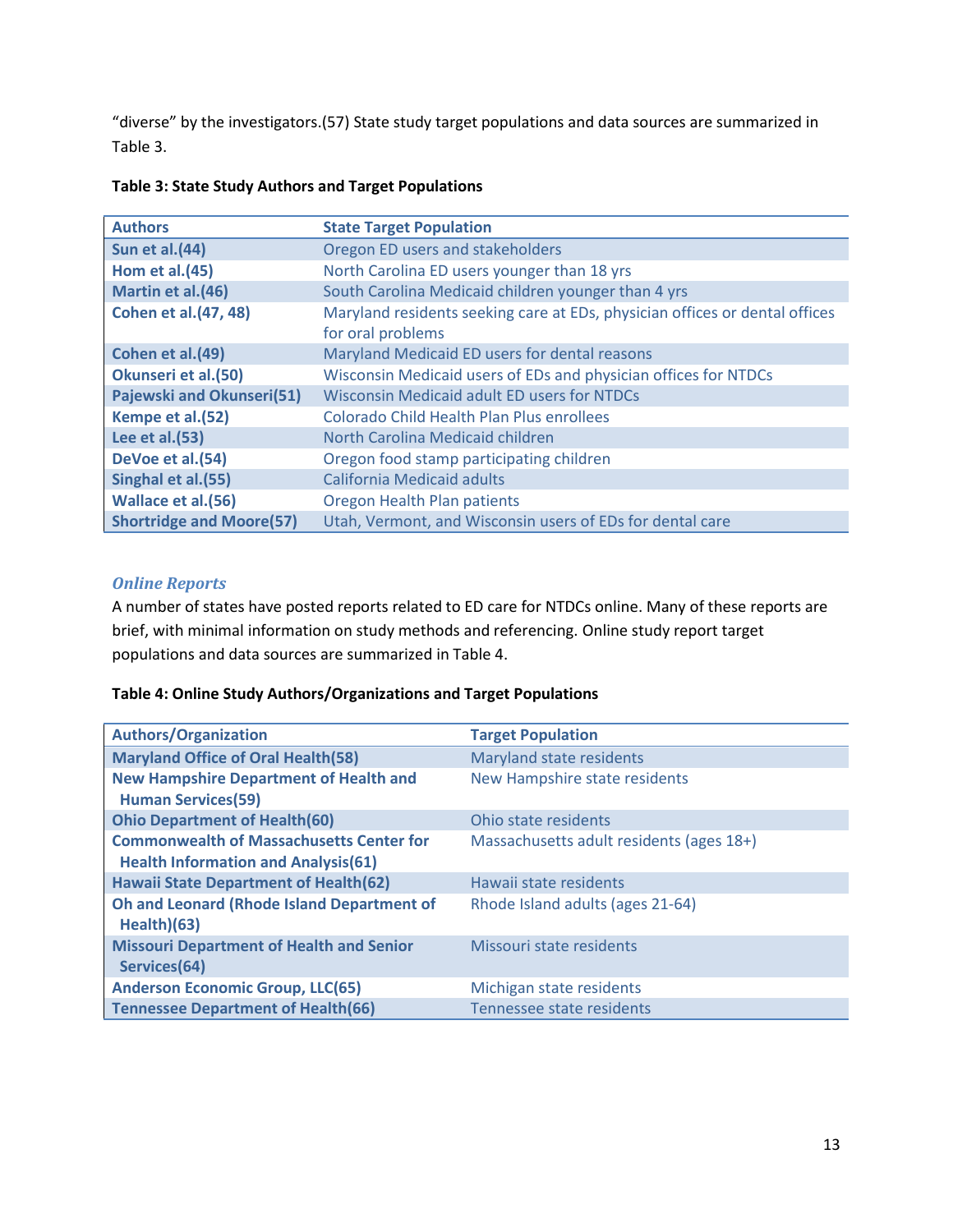#### **Local and Other Subpopulation Perspective**

Many studies select a specific population group to research. Sometimes this will simply involve a specific convenience population, for example, those presenting at the ED of a hospital. McCormick, A et al. studied ED data from a hospital in Richmond, Virginia.(67) Neely et al. analyzed ED data from Boston Medical Center.(68) Hardie et al. analyzed 2012 ED admission data from a rural Maryland hospital to characterize frequents users of the ED.(69) Waldrop et al. conducted a chart review of all patients presenting at a Baton Rouge, Louisiana hospital ED with dental complaints.(70) McCormick, D. et al. interviewed a convenience sample of ED patients at a Cambridge, Massachusetts safety-net hospital.(71) Dorfman et al. studied barriers encountered by a convenience sampling of 200 patients presenting at the pediatric emergency department (PED) of a hospital for NTDCs.(72) Ferayorni et al. interviewed parents of children visiting a Phoenix, Arizona PED, with a focus on access and barriers to care, comparing those with and without insurance and children that were or were not foreign born.(73) Hayes et al. studied ED patients presenting with different forms of infection (including dental infections) at an urban medical center, comparing return rates of those given prescriptions with those provided with medications.(74) Patel et al. interviewed and examined patients presenting at the Hennepin County Medical Center ED in the period June through August, 2009.(75) Stevens et al. interviewed noninstitutionalized cognitively-intact older patients (65+) without life threatening conditions presenting at random times during an eight-week period at a southeastern US ED.(76)

Studies also involve hospital data from hospitals/hospital systems of a community or metropolitan area. Davis et al. studied hospital administrative data for five major hospital systems in the Minneapolis-St. Paul metropolitan area.(77) Fox et al. researched the effects of an instituted prescribing guideline on opioid prescriptions for patients with oral pain complaints in a two- hospital system.(78) Weiner studied patients presenting at two hospital EDs with a chief complaint of back pain, dental pain, or headache in an investigation of consistency of emergency providers' impressions using objective criteria from a state prescription drug monitoring program to identify drug seeking behavior among.(79) Also in the realm of investigations on drug seeking behavior (DSB) associated with oral pain complaints in the ED, Grover et al. conducted two chart review studies of a hospital ED, one of patients specifically identified for a DSB intervention program, and the other comparing those in the DSB program with other ED patients.(80, 81)

Somewhat more comprehensive studies include an entire geographic or demographic subpopulation of a state. Hong et al. chose the entire population of Kansas City, Missouri in their studies of ED use for dental care.(82, 83) A geographic area and hospitals of Rochester, New York, were studied by Roghmann and Goldberg to explore the effects of a neighborhood health center providing continuous dental care.(84)

Combinations of geographic areas and demographic subpopulations can also define a target population. Feinglass et al. studied enrollees of Access DuPage, a program for low-income uninsured residents of DuPage County, Illinois.(85) Lave et al. surveyed new enrollees in western Pennsylvania health insurance programs for low-income uninsured residents to track changes in health care access during the first year following enrollment.(86) Local and other subpopulation study target populations and data sources are summarized in Table 5.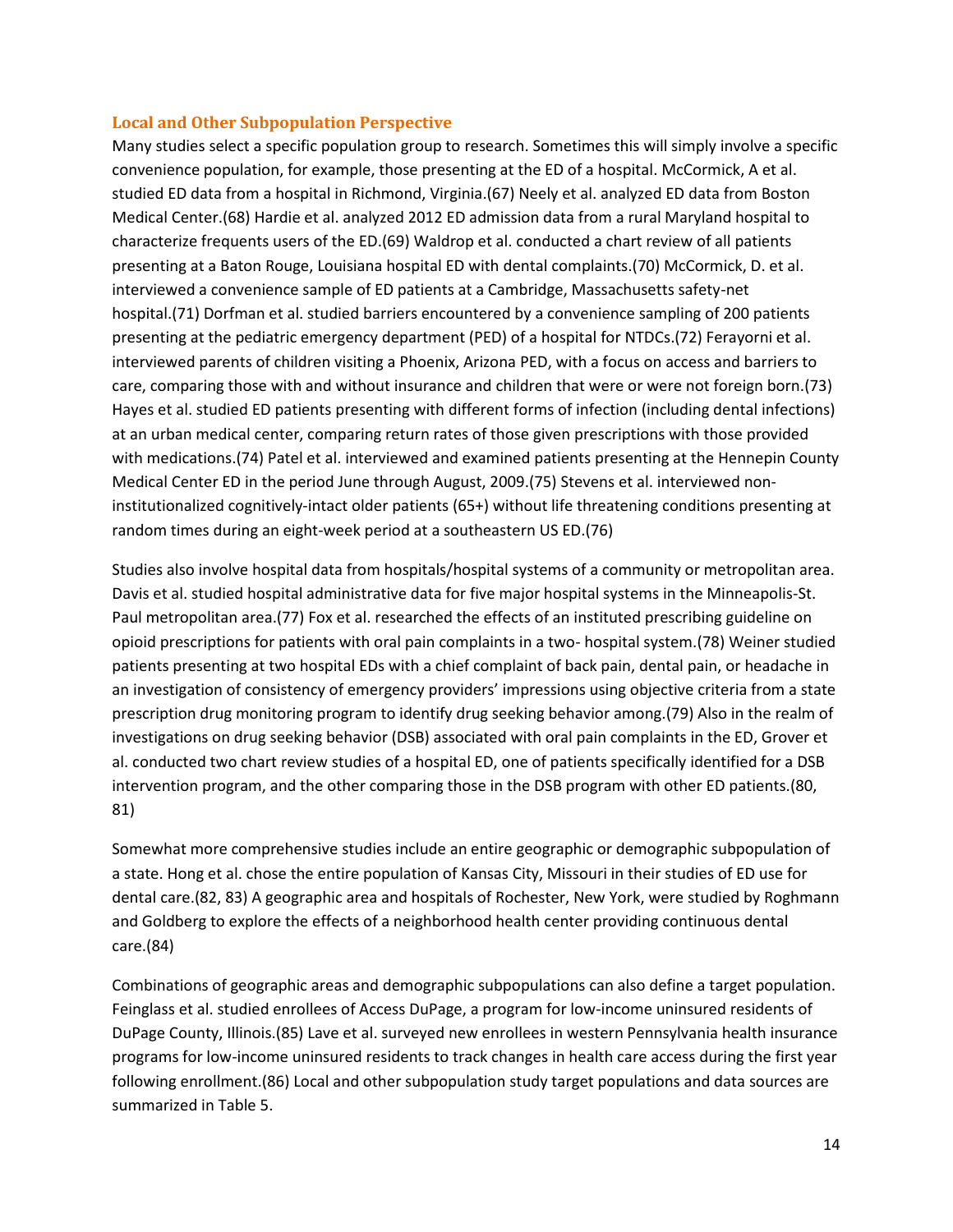| <b>Authors</b>                | <b>Local/Subpopulation Target Population</b>                            |
|-------------------------------|-------------------------------------------------------------------------|
| McCormick, A. et al.(67)      | Richmond, Virginia hospital ED patients                                 |
| Neely et al. (68)             | <b>Boston (MA) Medical Center ED patients</b>                           |
| Hardie et al.(69)             | Rural Maryland hospital frequent ED users                               |
| Waldrop et al.(70)            | Baton Rouge, LA hospital ED patients with dental complaints             |
| McCormick, D. et al.(71)      | Cambridge, MA safety-net hospital ED patients                           |
| Dorfman et al.(72)            | Hospital pediatric ED patients presenting for NTDCs                     |
| Ferayorni et al.(73)          | Phoenix, AZ hospital pediatric ED patients                              |
| Hayes et al.(74)              | Urban medical center patients presenting with infections                |
| Patel et al.(75)              | Hennepin County (MN) Medical Center ED patients                         |
| Stevens et al.(76)            | Southeastern US ED cognitively-intact older (65+) patients              |
| Davis et al.(77)              | Minneapolis-St. Paul hospital systems (five) ED patients presenting for |
|                               | dental problems                                                         |
| <b>Fox et al.(78)</b>         | Two-hospital system ED patients presenting with dental pain             |
| Weiner(79)                    | Two academic medical centers' ED patients presenting with back pain,    |
|                               | dental pain, or headache                                                |
| <b>Grover et al. (80, 81)</b> | Hospital ED patients focusing on those with drug seeking behavior       |
| Hong et al. (82, 83)          | Kansas City, Missouri residents                                         |
| <b>Roghmann and</b>           | Rochester, NY area residents                                            |
| Goldberg.(84)                 |                                                                         |
| Feinglass et al.(85)          | DuPage County, IL Access DuPage enrollees                               |
| Lave et al.(86)               | Western Pennsylvania low-income health insurance program enrollees      |

#### **Table 5: Local and Subpopulation Study Authors and Target Populations**

#### **Target Population Defined by Patient Care Processes or Outcomes**

Another variable in defining target populations among different studies relates to patient characteristics in terms of health care processes or outcomes. For example, some study populations are defined by outcomes of the ED visit: some investigators limit their analyses to ED care resulting in patient discharge;(87) some investigators include ED care resulting either in discharge or hospital admission; others have limited their investigations to only ED treatment for oral conditions resulting in hospital admission. Chi and Masterson limited their analysis to children aged 3-17 having a hospital admission.(88) In another study, Chi et al. evaluated both children aged 3-17 and adults 18 and older with hospital admissions.(89)

Subject demographics believed to be related to ED use for NTDCs are often investigated. A study by Cohen et al. involved focus group discussions with low-income individuals who had sought care from physicians or at EDs for NTDCs.(5)

Combinations of subject factors are also studied. A Cohen et al. studied people covered by Medicaid who had been admitted to hospitals due to NTDCs.(49) Patient care processes or outcomes used to define target populations and their data sources are summarized in Table 6.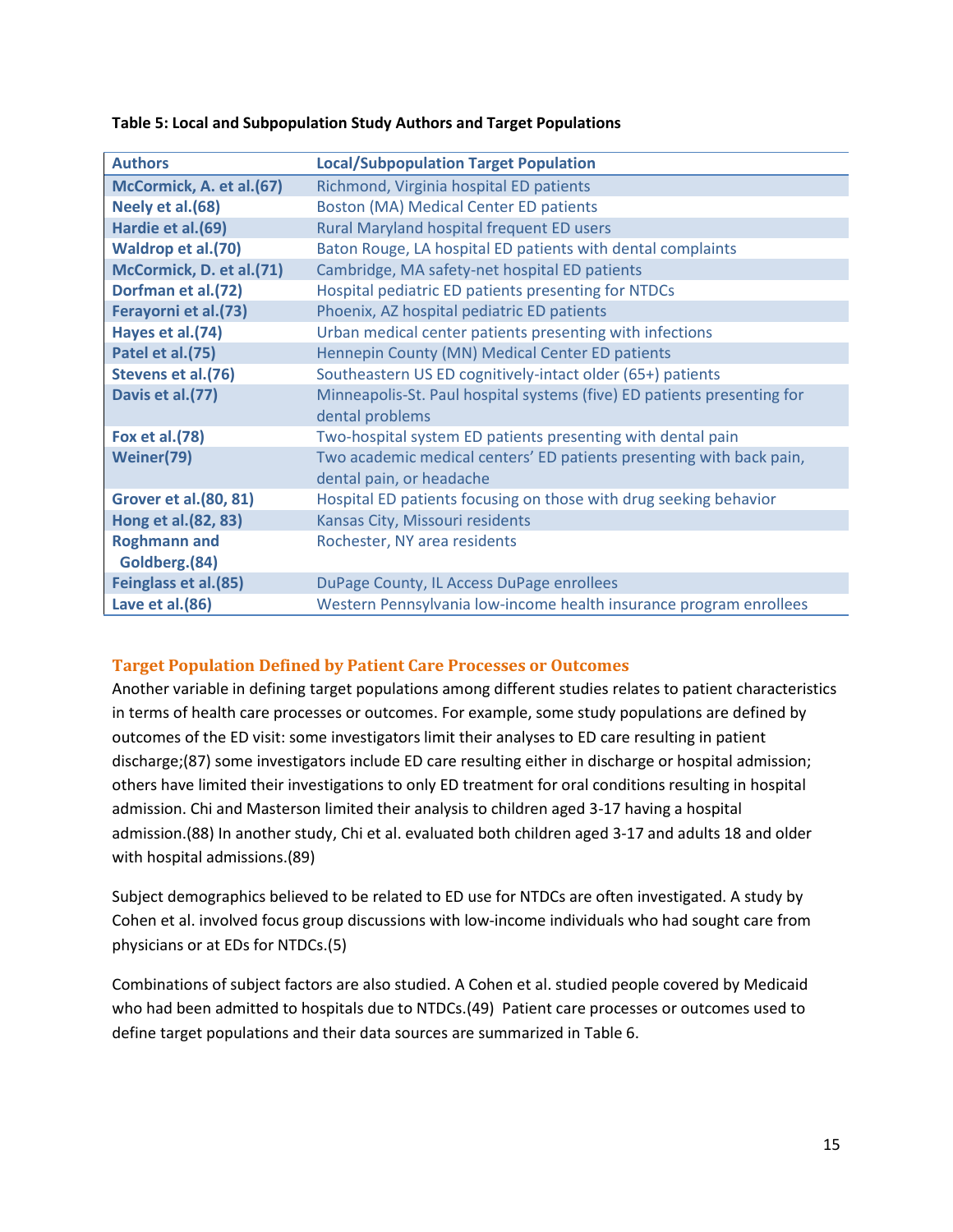| <b>Authors</b>               | <b>Care Processes or Outcomes Defining Target Populations</b>                                      |
|------------------------------|----------------------------------------------------------------------------------------------------|
| Anderson et al.(87)          | Patients with dental related ED visits resulting in discharge                                      |
| <b>Chi and Masterson(88)</b> | Patients aged 3-17 with dental related ED visits resulting in hospital<br>admission                |
| <b>Chi et al. (89)</b>       | Patients aged 3-17 and adults 18+ with dental related ED visits resulting in<br>hospital admission |
| Cohen et al.(5)              | Low-income individuals having sought care for NTDCs at physician offices<br>or EDs                 |
| Cohen et al.(49)             | Persons covered by Medicaid admitted to hospitals due to NTDCs                                     |

#### **Table 6: Authors and Care Processes or Outcomes Used to Define Target Populations**

#### **Outcomes of Interest**

#### **General Dental Access and ED Utilization**

As with other aspects of ED dental care research, study outcomes varied widely. Some researchers have conducted general studies of ED use and access to regular dental care, without specifically looking at ED use for dental problems.(26, 54, 73, 85, 90-92) Newacheck and Kim explored health and dental care access and expenses with a focus on CSHCN.(27) Romaire et al. used MEPS data to explore healthcare access and expenses, including ED visits and dental visits, in subsets of children aged 0 to 17 years in one study and CSHCN children 0 to 17 years in another study.(41, 42) Flores and Tomany-Korman analyzed 2003-2004 National Survey of Children's Health to examine racial/ethnic disparities in health and dental care among children, exploring many measures of oral and medical health status, access, and utilization, including perceived oral health status, dental insurance, preventive dental care in the past year, and ED visits, though the investigation did not include ED visits specifically for oral problems.(43) Stevens et al. interviewed older patients (aged 65+) presenting at a southeastern US ED to ascertain frequency of ten health care access problems, including difficulty in obtaining dental care.(76) McCormick, D et al. investigated health care access issues, including delayed dental care or not getting dental care among ED patients in an investigation of health care access impacts of health care reform in Massachusetts.(71) Wallace et al. assessed changes among Oregon Medicaid patients in unmet dental needs, utilization of preventive services, and ED dental visit rates and associated costs associated with the elimination of dental benefits.(56) Lee et al. investigated dental care access and ED visits with a primary diagnosis of caries through Medicaid claims as the outcome, comparing North Carolina Medicaid children participating in WIC compared to those not participating in WIC.(53) Martin et al. also used Medicaid data to investigate outcomes of preventive dental visits, receipt of preventive dental procedures, dental home status, and access to ED or medical offices for dental care.(46) Patel et al. interviewed and examined all patients presenting at the Hennepin County Medical Center ED to determine the proportions of patients with early or urgent dental care needs, independent of the patients' reason for visiting the ED.(75) Authors and general dental access and ED utilization outcomes studied are summarized in Table 7.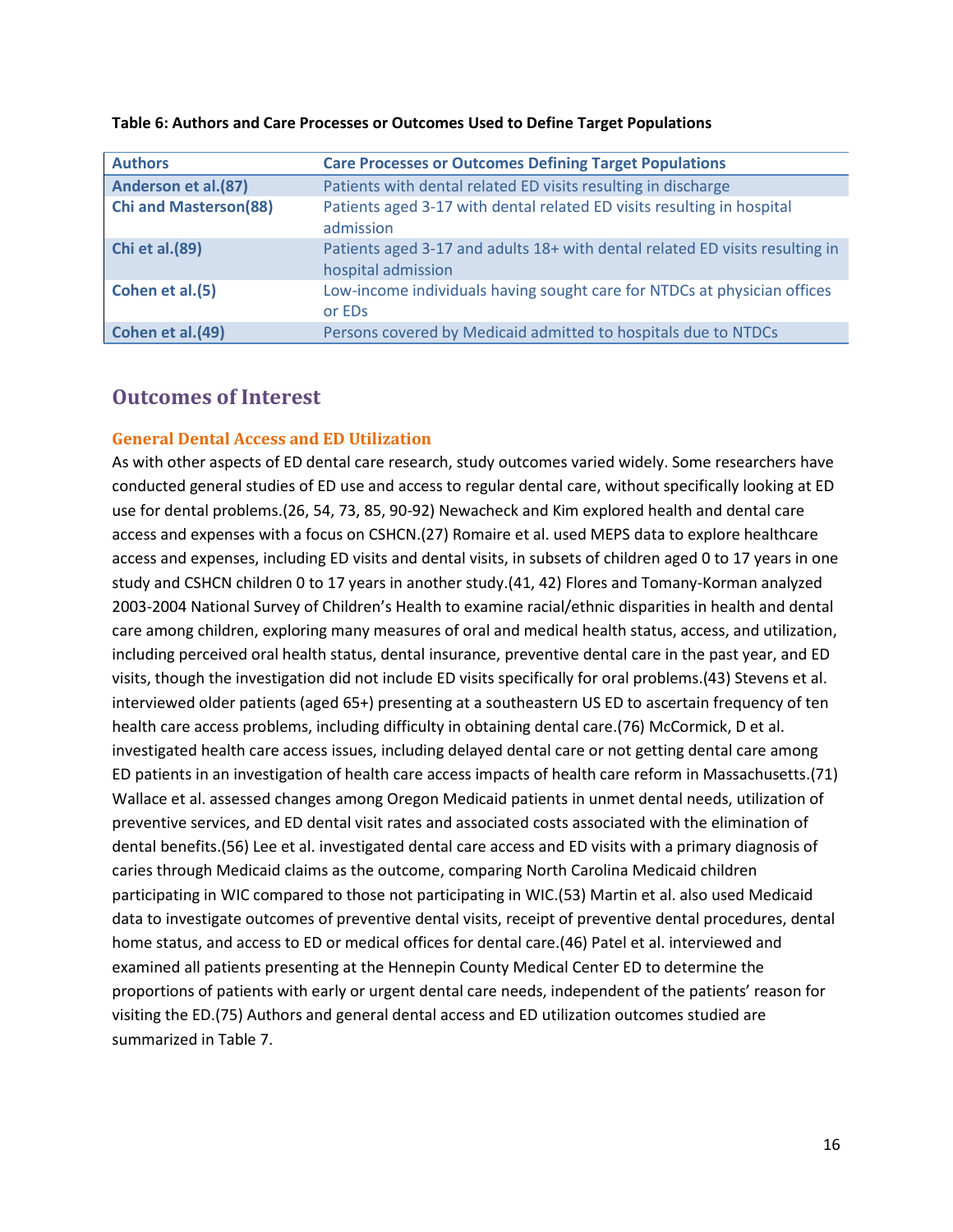| <b>Authors</b>                          | <b>General Dental Access and ED Utilization Outcomes Investigated</b>                                                                                                                                                       |
|-----------------------------------------|-----------------------------------------------------------------------------------------------------------------------------------------------------------------------------------------------------------------------------|
| <b>Newacheck and Kim(27)</b>            | Health and dental care access and expenses with a focus on CSHCN                                                                                                                                                            |
| Romaire et al.(41)                      | Healthcare access and expenses, including ED visits and dental visits, in<br>children aged 0 to 17                                                                                                                          |
| Romaire et al.(42)                      | Healthcare access and expenses, including ED visits and dental visits, in<br>CSHCN children aged 0 to 17                                                                                                                    |
| <b>Flores and Tomany-</b><br>Korman(43) | Racial/ethnic disparities among children in oral and medical health status,<br>access, and utilization, including perceived oral health status, dental<br>insurance, preventive dental care in the past year, and ED visits |
| Stevens et al.(76)                      | Frequency of ten health care access problems, including difficulty in<br>obtaining dental care among older patients (aged 65+)                                                                                              |
| McCormick, D et al.(71)                 | Health care access issues, including delayed dental care or not getting<br>dental care among ED patients in Massachusetts                                                                                                   |
| Wallace et al.(56)                      | Changes among Oregon Medicaid patients in unmet dental needs,<br>utilization of preventive services, and ED dental visit rates and associated<br>costs                                                                      |
| Lee et al.(53)                          | Dental care access and ED visits with a primary diagnosis of caries                                                                                                                                                         |
| Martin et al.(46)                       | Preventive dental visits, receipt of preventive dental procedures, dental<br>home status, and access to ED or medical offices for dental care                                                                               |
| Patel et al.(75)                        | Proportions of patients with early or urgent dental care needs,<br>independent of the patients' reason for visiting the ED                                                                                                  |

#### **Table 7: Authors and General Dental Access and ED Utilization Outcomes Studied**

#### **ED Utilization for Dental Care and NTDC Care – Rates and Factors Affecting Rates**

More basic outcomes specifically related to ED utilization for dental care generally, or more specifically for NTDCs, include simple assessments of counts of ED visits for dental care or NTDCs, proportions of populations using EDs for dental care or NTDCs in the past year,(85) proportions of total ED visits that are for dental care or NTDCs, costs or charges associated with ED visits for dental care or NTDCs, and possibly trends of these measures over time. Wall analyzed 1997-2008 NHAMCS data to determine national rates and trends of ED dental visits.(29) Wall and Vujicic analyzed the latest NEDS data in 2015 to determine national rates and costs of ED visits for dental reasons.(24) Shortridge and Moore used 2005 SEDD data from Utah, Vermont, and Wisconsin to assess and compare ED visit rates in three states for dental care in general, for preventable dental diagnoses, and for dental diagnoses considered to have low severity.(57) Nalliah et al. analyzed 2006 NEDS data to investigate national counts, rates, and costs specifically for caries related ED visits.(23) Walker et al. analyzed 2008 NEDS data to determine predictors of ED visits with caries diagnoses among working age adults.(37) Lewis et al. investigated overall rates of ED use for dental complaints focusing on toothache as the primary visit complaint in NHAMCS data,(30) and then followed up with another NHAMCS data study with a focus on comparing similar outcomes and trends in ED use for young adults compared to other ED users (with specific comparisons to ED use for back pain).(31)

Many studies have gone beyond reporting levels of ED dental utilization to explore predictive factors. Sun et al. used a combination of 2010 claims data from 45 of Oregon's 60 hospitals (including all payer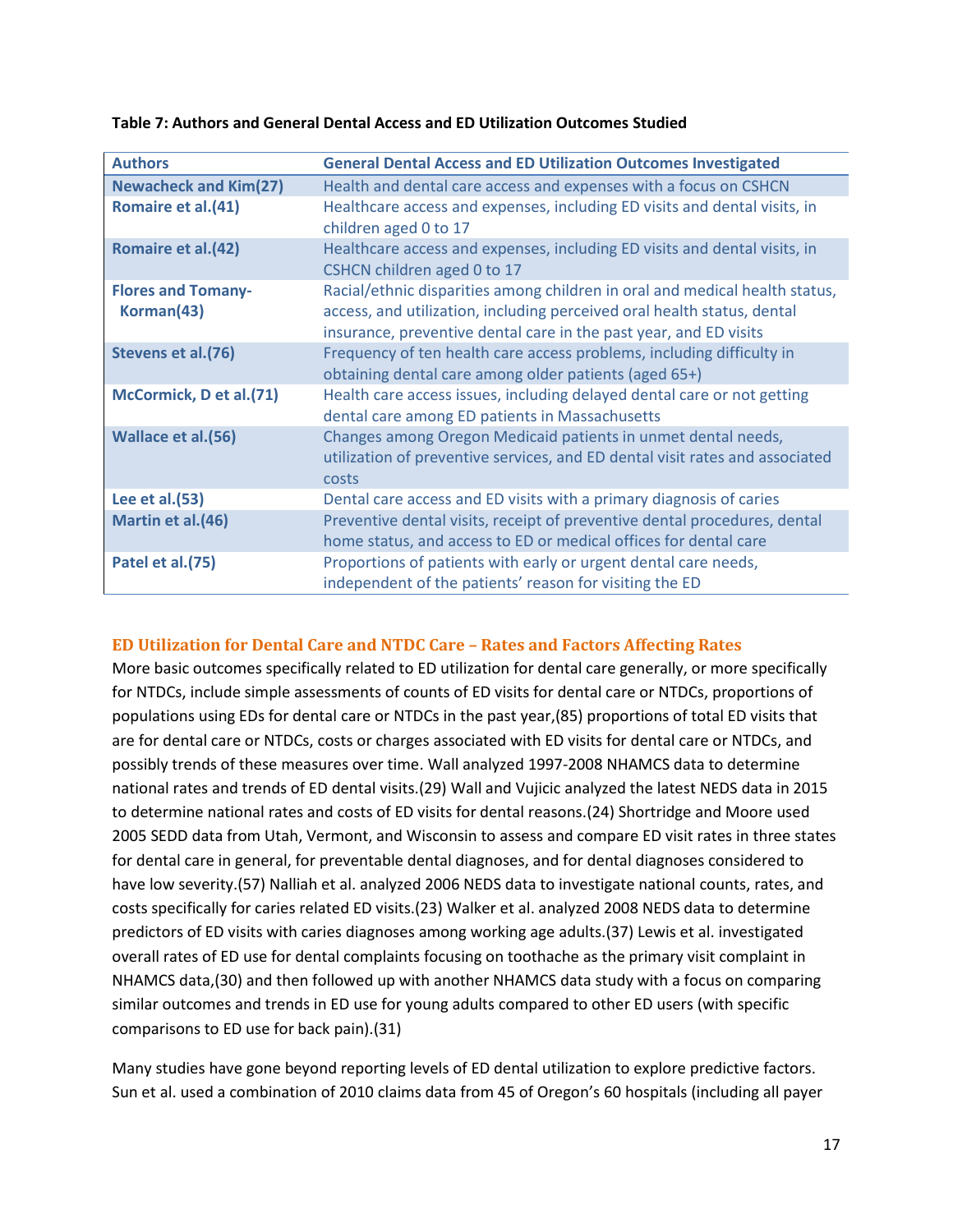groups) and the Oregon Payer All Claims file (which includes procedure, prescription, repeat ED visits, and costs data not available in hospital supplied data), and also interviewed purposive samples of ED dental visitors and community stakeholders in six counties to determine rates, costs, and predictors of ED use for NTDCs and possible interventions.(44) Hom et al. studied individuals younger than 18 years in North Carolina visiting hospital EDs to assess whether the proportion of people accessing EDs for oral problems varied by hospital population insurance mix.(45) Hong et al. studied the Kansas City, Missouri population to determine number and rates of ED use for dental care and to identify predictive factors for ED dental visits.(82, 83) Waldrop et al. conducted a chart review of all patients presenting with dental complaints during the period from 1987 to 1995 at a Baton Rouge, Louisiana hospital ED to determine rates, and trends of ED use for dental complaints and severity of dental conditions, finding increasing rates over the time period, and that half of the cases were non-emergent and could have been treated at dental offices during normal business hours.(70) Roghmann and Goldman studied the geographic area and hospitals of Rochester, New York to explore if a neighborhood health center providing continuous dental care reduced the number of ED dental emergency visits.(84) Nakao et al. assessed NTDC related ED visit rates and costs, and compared overall rates and costs to those for people with autism spectrum disorder.(40)

Okunseri et al., in several NTDC ED treatment studies, investigated a variety of outcomes. In one study they assessed rates of ED and physician office care for NTDCs in the Wisconsin Medicaid population, with a focus on racial and ethnic differences.(50) In another study of national NHAMCS data, they assessed rates and trends of ED visits for NTDCs, evaluating different predictive factors. One of their studies evaluated ED waiting times for treatment of NTDCs.(32) Another study evaluated rates of ED use by time of day and weekends vs. weekdays.(33) Authors and ED dental care utilization rate related outcomes studied are summarized in Table 8.

| <b>Authors</b>                  | <b>ED Dental Care Utilization Rate Related Outcomes</b>                                                                                                             |
|---------------------------------|---------------------------------------------------------------------------------------------------------------------------------------------------------------------|
| Feinglass et al.(85)            | Proportions of populations using EDs for dental care or NTDCs in the past                                                                                           |
|                                 | year                                                                                                                                                                |
| Wall(29)                        | National rates and trends of ED dental visits                                                                                                                       |
| <b>Wall and Vujicic(24)</b>     | National rates and costs of ED visits for dental reasons                                                                                                            |
| <b>Shortridge and Moore(57)</b> | Compare ED visit rates in three states for dental care in general, for<br>preventable dental diagnoses, and for dental diagnoses considered to<br>have low severity |
| Nalliah et al.(23)              | National counts, rates, and costs specifically for caries related ED visits                                                                                         |
| Walker et al.(37)               | ED visits with caries diagnoses among working age adults                                                                                                            |
| Lewis et al.(30)                | Overall rates of ED use for dental complaints focusing on toothache as the<br>primary visit complaint                                                               |
| Lewis et al.(31)                | Outcomes and trends in ED use for young adults compared to other ED<br>users (with specific comparisons to ED use for back pain)                                    |
| <b>Sun et al.(44)</b>           | Rates, costs, and predictors of ED use for NTDCs and possible<br>interventions                                                                                      |
| Hom et al.(45)                  | Proportion of people (younger than 18 yrs) accessing EDs for oral<br>problems compared by hospital population insurance mix                                         |

**Table 8: Authors and ED Dental Care Utilization Rate Related Outcomes Studied**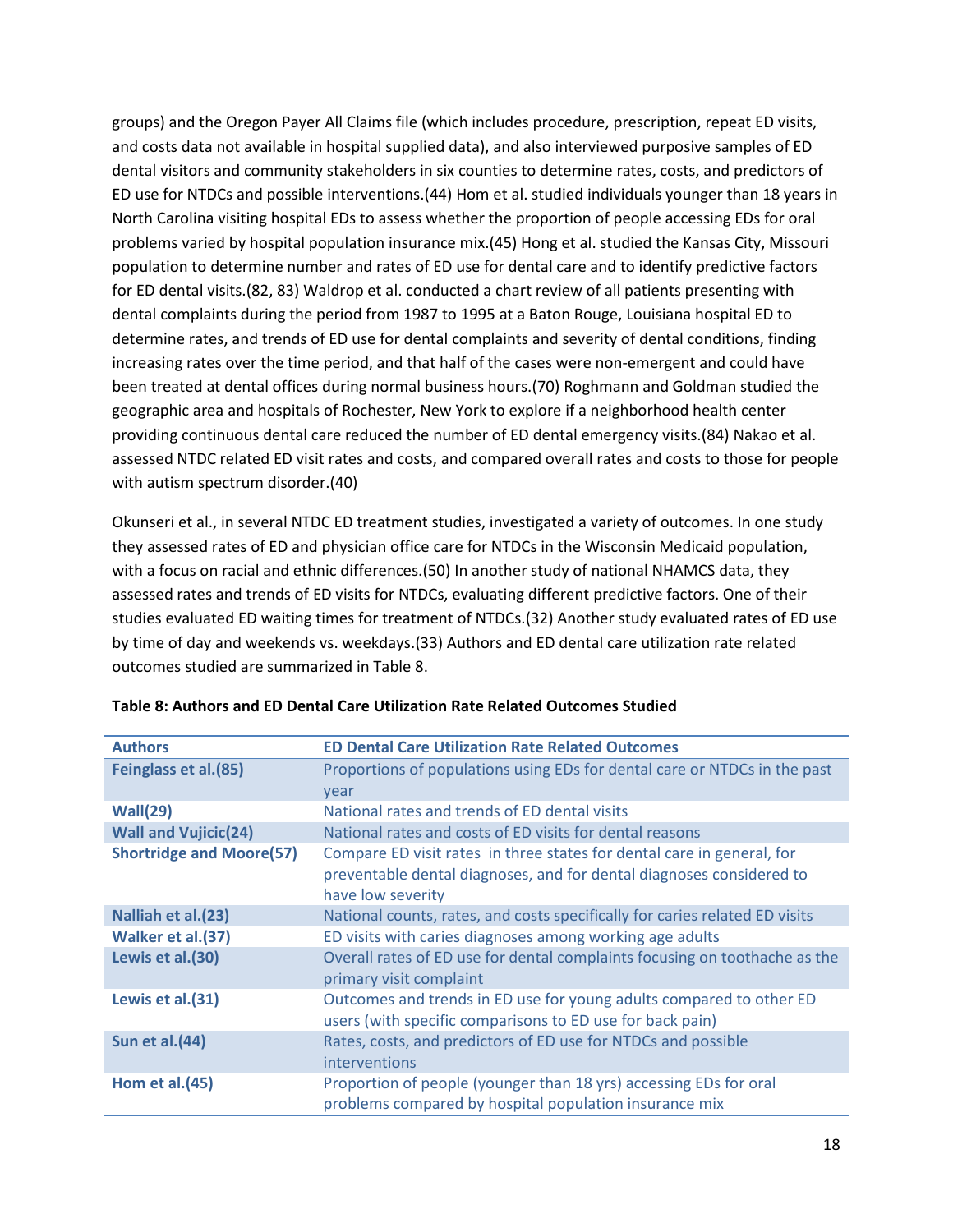| Hong et al. (82, 83)               | Numbers and rates of ED use for dental care                                                                                            |
|------------------------------------|----------------------------------------------------------------------------------------------------------------------------------------|
| Waldrop et al.(70)                 | rates, and trends of ED use for dental complaints and severity of dental<br>conditions                                                 |
| <b>Roghmann and</b><br>Goldman(84) | Reduction in the number of ED dental emergency visits                                                                                  |
| Nakao et al.(40)                   | NTDC related ED visit rates and costs, comparing the overall population to<br>people with autism spectrum disorder                     |
| <b>Okunseri et al.(50)</b>         | Rates of ED and physician office care for NTDCs in the Wisconsin Medicaid<br>population, with a focus on racial and ethnic differences |
| Okunseri et al.(32)                | ED waiting times for treatment of NTDCs                                                                                                |
| Okunseri et al.(33)                | Rates of ED use by time of day and weekends vs. weekdays                                                                               |

#### **Other Outcomes Related to ED Utilization for Dental Care**

Other factors related to ED visits for dental care have been studied. An important outcome related to basic ED dental care utilization is the rate of same subject return visits to EDs for the same oral problem (if that can be determined), which has an obvious direct impact on total ED related costs for NTDCs. Davis et al. investigated costs and frequency of return visits in Minneapolis-St. Paul area hospitals.(77) In addition to basic findings on number and costs of ED visits for dental care, DeLia et al. took investigation of return visits a step further and identified "high users" as subjects accessing EDs four or more times during the study period of 2008-10.(93) They explored differences of "high users" in terms of primary dental diagnoses and secondary diagnoses, and also found that "high users" often accessed multiple hospitals in their repeat visits. They also found that young adults, non-Hispanic blacks, and medically uninsured were over-represented among "high users." Likewise, Hardie et al. analyzed 2012 ED admission data from a rural Maryland hospital to characterize frequents users of the ED, finding multiple distinct diagnoses correlated with number of ED admissions, and that many of the return visits involved dental diagnoses.(69) A variation on investigation of return visits to EDs as an outcome was conducted by Hayes et al., comparing the return rates of patients with infections (including dental infections) receiving medications vs. those receiving prescriptions.(74)

Another somewhat commonly evaluated outcome is dental related ED visits resulting in hospital admission. Nalliah et al., in analyzing 2006 NEDS data, found that 158 hospital admissions occurred out of 330,757 caries related ED visits.(23) Cohen et al. found that 2% of Medicaid related ED visits for dental reasons resulted in hospital admissions with a mean associated claims cost of \$5,793.(49) Laurence et al. also explored the outcome of hospital admission using NEDS data to assess if patients with sickle cell disease and patients with pneumonia had increased probability of hospital admission from EDs if they also had dental infections.(38, 39) Authors and ED dental care utilization related outcomes studied are summarized in Table 9.

| <b>Authors</b>    | <b>ED Dental Care Utilization Related Outcomes</b>                                               |
|-------------------|--------------------------------------------------------------------------------------------------|
| Davis et al. (77) | Costs and frequency of return visits in Minneapolis-St. Paul area hospitals                      |
| DeLia et al.(93)  | Identified "high users" as subjects accessing EDs four or more times over<br>a three year period |

#### **Table 9: Authors and ED Dental Care Utilization Related Outcomes Studied**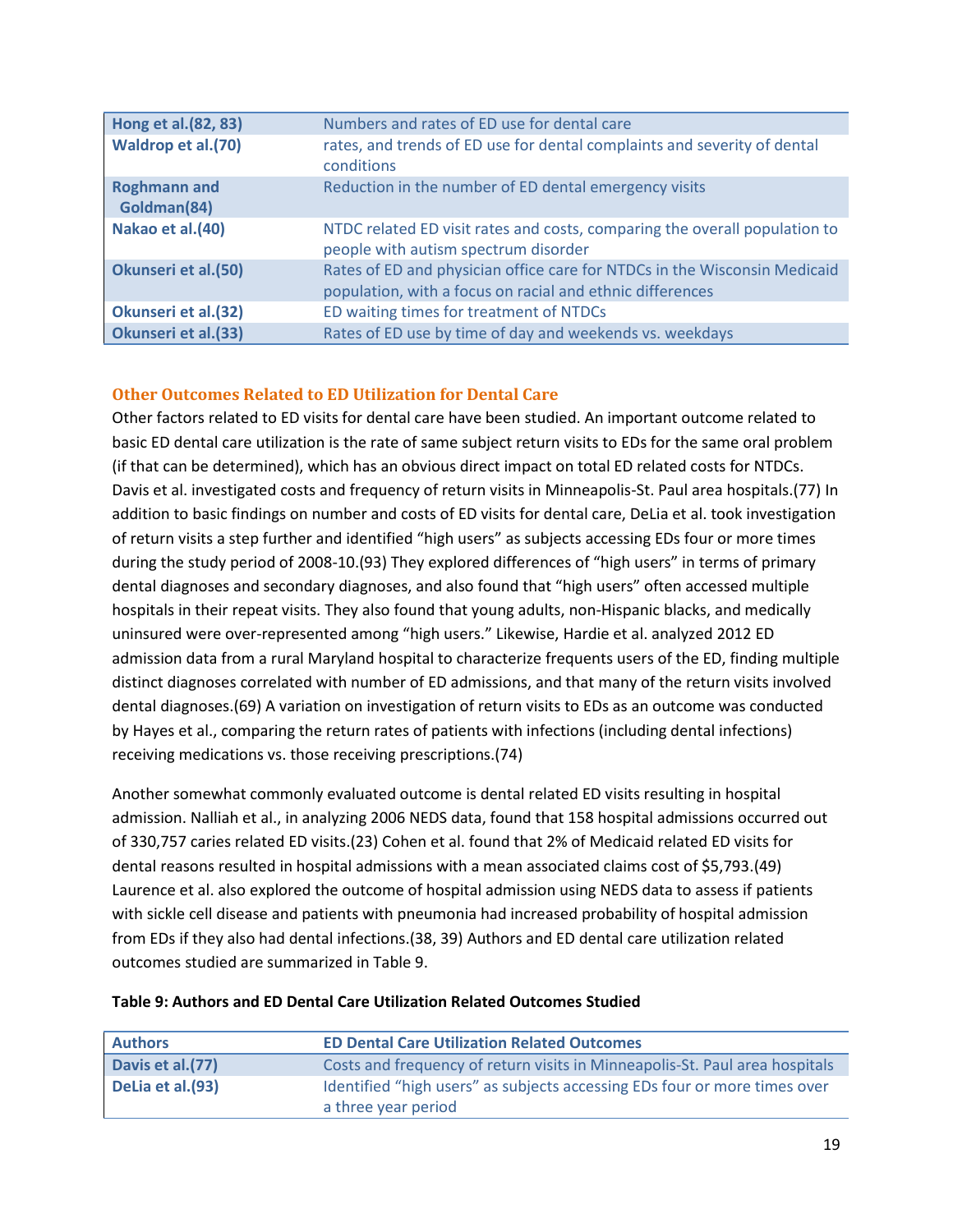| Hardie et al.(69)       | Frequent users of the ED in terms of multiple distinct diagnoses, including<br>dental                                             |
|-------------------------|-----------------------------------------------------------------------------------------------------------------------------------|
| Hayes et al.(74)        | Return rates of patients with infections (including dental infections)<br>receiving medications vs. those receiving prescriptions |
| Nalliah et al.(23)      | Proportion of hospital admissions out of all caries related ED visits                                                             |
| Cohen et al.(49)        | Proportion and costs of hospital admissions among Medicaid related ED<br>visits for dental reasons                                |
| Laurence et al.(38, 39) | Hospital admission among patients with sickle cell disease and patients<br>with pneumonia who also had dental infections          |

#### **Care Related Outcomes**

Many investigations have explored the care received for NTDCs in EDs. Virtually all formal and informal reports find that in EDs where no dental personnel or dental clinics are present, care primarily is provided in the form of prescriptions for pain and antibiotics. While Cohen found that subject demographics were related to where care was sought, and care varied depending on whether care was sought at EDs, dental offices, or MD offices, the services provided at these different site categories did not vary by subjects' incomes or race/ethnicity.(48)

Two studies conducted by Okunseri et al. focusing specifically on dental related ED prescriptions evaluated national rates and trends of medications prescribed at EDs for NTDCs, one looking at analgesics and antibiotics in general,(34) and the other assessing rates and trends of opioid, non-opioid, and combination analgesics.(36) Related to ED prescribing is the issue of DSB, more specifically the seeking of opioid prescriptions with oral pain given as the chief complaint. Fox et al. conducted chart reviews in a two-hospital system to study the effects of an instituted prescribing guideline on opioid prescribing for patients with oral pain complaints, finding the rate of opioid prescribing dropped, as well as the rate of ED visits for oral pain.(78) In the Grover et al. chart review studies, DSB was studied related to ED patient behaviors and complaints, including oral pain complaints.(80, 81) Weiner studied consistency of emergency providers' impressions using objective criteria from a state prescription drug monitoring program to identify drug seeking behavior among patients presenting at two hospital EDs with a chief complaint of back pain, dental pain, or headache.(79)

Another outcome of interest is whether those presenting at an ED with NTDCs had follow-up care with a dentist. Cohen et al. found in their Maryland phone survey that 96% of those having gone to an ED for a NTDC contacted a dentist after their ED visit.(48) Pajewski and Okunseri found in an analysis of Wisconsin Medicaid data that among adults, 30% visited a dentist within 30 days; 42% visited a dentist within 180 days; 10% returned to the ED within 30 days; and 18.3 percent returned to the ED within 180 days.(51) Of the patients visiting a dentist following an ED NTDC related visit, 38% had a tooth extraction.

Many other outcomes have been investigated in relation to ED dental care. Cohen et al., in their state telephone interview study, included an assessment of dentist, physician, and ED visits for dental care that resulted in a health literacy related problem in caregiver-patient interactions.(47) Authors and ED dental care related outcomes studied are summarized in Table 10.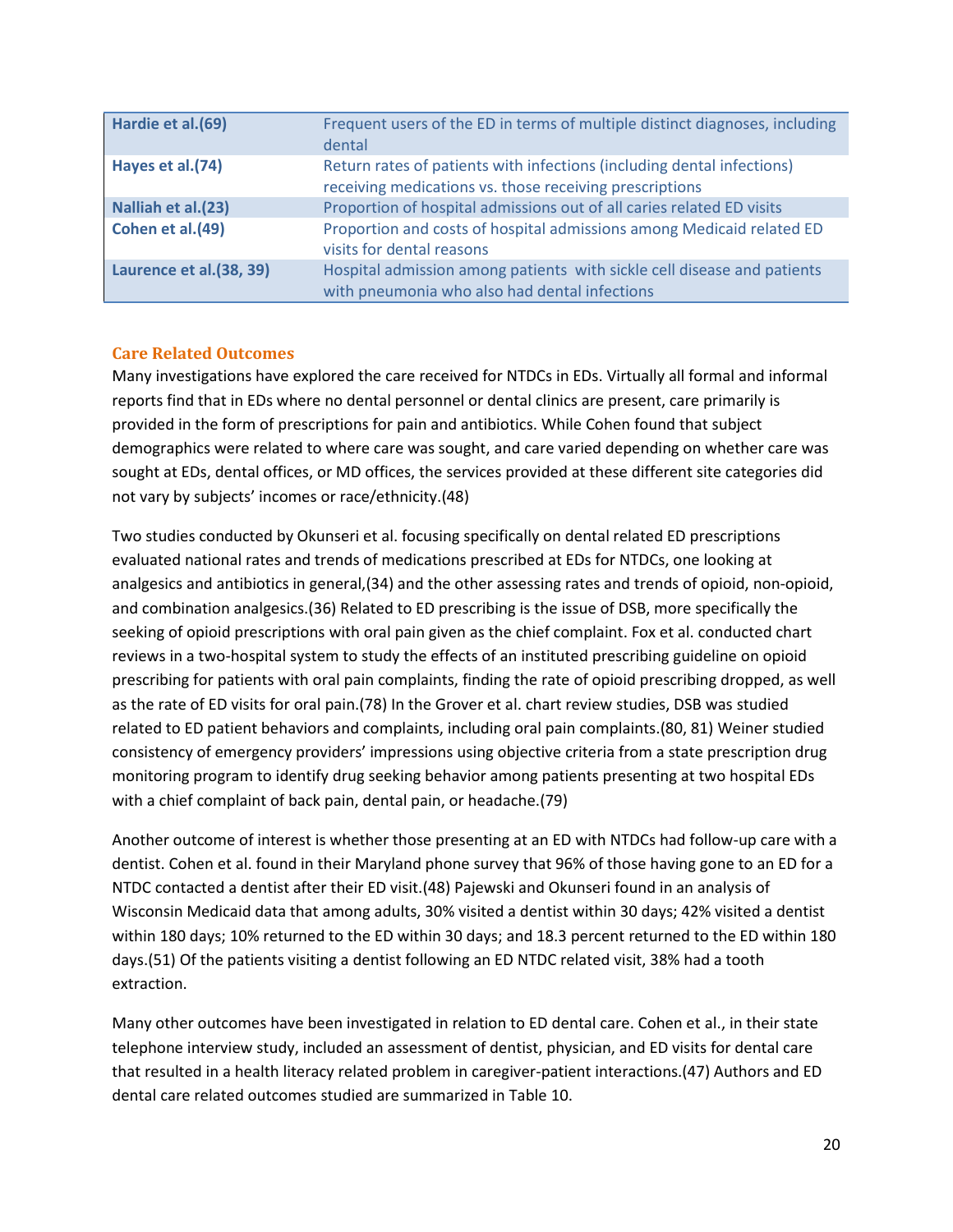**Table 10: Authors and ED Dental Care Related Outcomes Studied**

| <b>Authors</b>                | <b>ED Dental Care Related Outcomes</b>                                                                                                                                                                                                             |
|-------------------------------|----------------------------------------------------------------------------------------------------------------------------------------------------------------------------------------------------------------------------------------------------|
| Cohen(48)                     | Care provided at EDs, dental offices, or MD offices, and comparisons by<br>patient income and race/ethnicity                                                                                                                                       |
| Okunseri et al.(34)           | National rates and trends of NTDC related ED visit analgesic and antibiotic<br>prescriptions                                                                                                                                                       |
| Okunseri et al.(36)           | Rates and trends of NTDC related ED visit opioid, non-opioid, and<br>combination analgesics                                                                                                                                                        |
| Fox et al. (78)               | Effects of an instituted prescribing guideline on opioid prescribing for<br>patients with oral pain complaints                                                                                                                                     |
| <b>Grover et al. (80, 81)</b> | Drug seeking behavior related to ED patient behaviors and complaints,<br>including oral pain complaints                                                                                                                                            |
| Weiner(79)                    | Consistency of emergency providers' impressions using objective criteria<br>from a state prescription drug monitoring program to identify drug<br>seeking behavior among patients with a chief complaint of back pain,<br>dental pain, or headache |
| Cohen et al.(48)              | Percentage of those having gone to an ED for a NTDC contacting a dentist<br>after their ED visit                                                                                                                                                   |
| Pajewski and Okunseri(51)     | Percentage visiting a dentist (and procedures provided) or returning to an<br>ED within 30 days and 180 days of a dental related ED visit                                                                                                          |
| Cohen et al.(47)              | Dentist, physician, and ED visits for dental care resulting in a health<br>literacy related problem in caregiver-patient interactions                                                                                                              |

#### **Trends or Changes in Dental ED Utilization**

While many researchers have studied point in time associations of different ED dental care outcomes with different predictors, some investigators have also explored changes between two points in time or trends in ED use for oral problems over time. Lee et al. determined an increasing trend in ED dental visits over the years 2001 to 2008 in data from the NHAMCS.(28) Pajewski and Okunseri, in their analysis of Wisconsin 2001-2009 Medicaid data focusing on follow-up treatment after NTDC ED visits among adult Medicaid patients, found a 43% increase in NTDC visits to EDs over the nine years of data.(51)Hong et al. found increased ED use for dental complaints over a six-year period from 2001 to 2006 in ER discharge data for Kansas City, Missouri hospital EDs.(82)

Other studies have investigated trends or changes in dental ED utilization related to specific care factors. Kempe et al. explored changes in care and access for general health, dental health, and ED care for Colorado residents before and one year after enrollment in Colorado's CHP+ program.(52) Lave et al. investigated changes over the first year in health care access, including having a regular dentist, access to dental care when needed, and proportion having visited an ED, among new enrollees in Western Pennsylvania health insurance programs for low-income uninsured residents.(86) McCormick et al., in addition to determining basic ED dental usage rates and costs, also analyzed changes in these rates, costs, and repeat ED visits after instituting a program to divert patients with dental complaints to an urgent dental care clinic in the oral and maxillofacial surgery department of the hospital.(67) Likewise, Neely et al. explored dental related ED visit rates and costs, but specifically explored changes in rates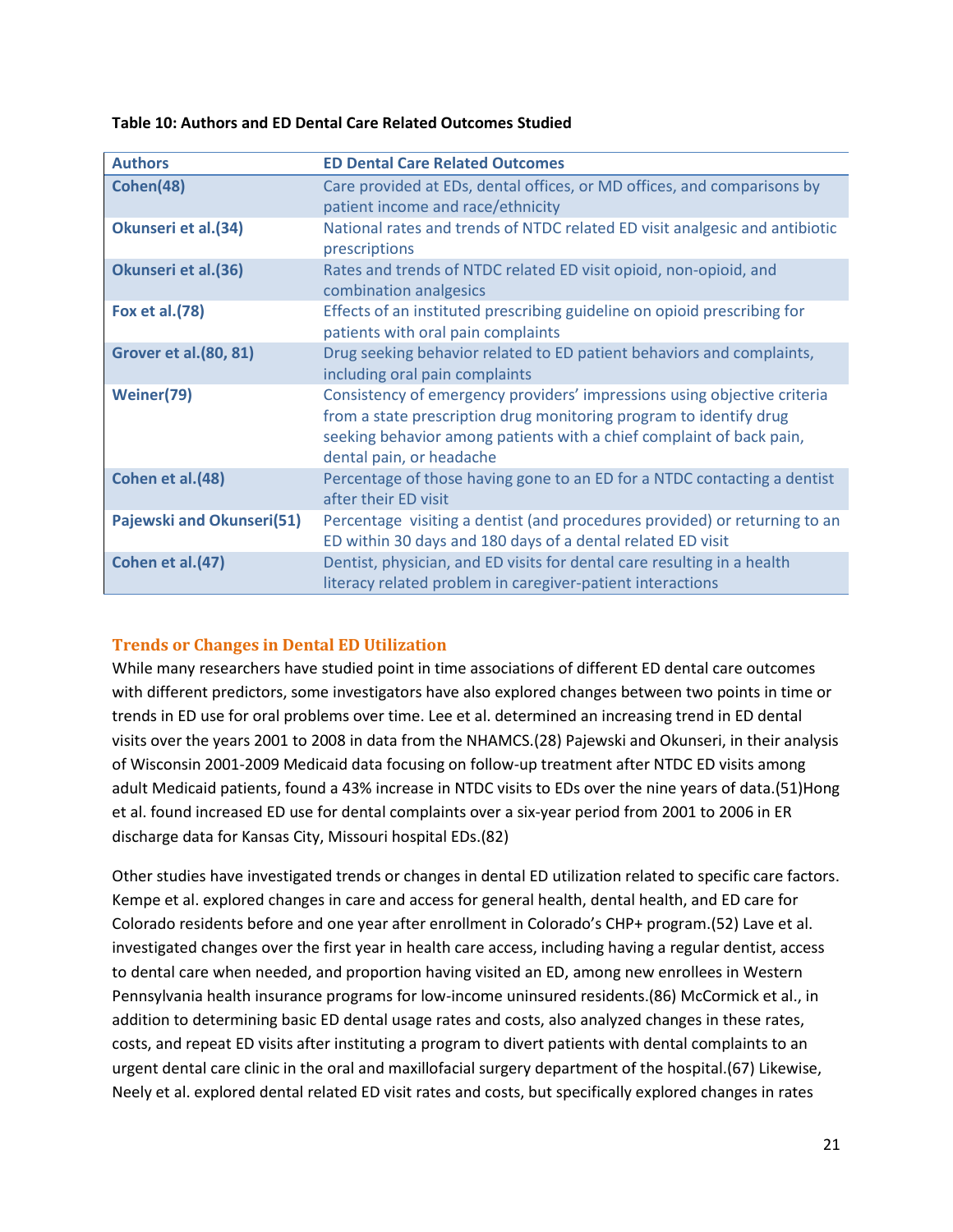and costs 3 years before and 2 years after Massachusetts health care reform.(68) Singhal et al. assessed rates and trends of ED dental visits over the time period from 2006 to 2011, before and after a July, 2009 Medicaid policy change in California eliminating adult dental benefits, and compared these rates and trends to those for other ambulatory care-sensitive conditions.(55) Authors and ED dental care trend or change related outcomes studied are summarized in Table 11.

| <b>Authors</b>            | <b>ED Dental Care Trend/Change Related Outcomes</b>                                                                                                                                                                                                                             |
|---------------------------|---------------------------------------------------------------------------------------------------------------------------------------------------------------------------------------------------------------------------------------------------------------------------------|
| Lee et al.(28)            | National trend in ED dental visits over the years 2001 to 2008                                                                                                                                                                                                                  |
| Pajewski and Okunseri(51) | State trend in Medicaid NTDC visits to EDs over nine years                                                                                                                                                                                                                      |
| Hong et al.(82)           | City trend in ED use for dental complaints over a six-year period                                                                                                                                                                                                               |
| Kempe et al.(52)          | Changes in care and access for general health, dental health, and ED care<br>for state residents before and one year after enrollment in CHP+ program                                                                                                                           |
| Lave et al.(86)           | Changes in health care access, including having a regular dentist, access to<br>dental care when needed, and proportion having visited an ED over the<br>first year among new enrollees in Western Pennsylvania health insurance<br>programs for low-income uninsured residents |
| McCormick et al.(67)      | Changes in ED dental usage rates, costs, and repeat ED visits after<br>instituting a diversion program                                                                                                                                                                          |
| Neely et al.(68)          | Changes in dental related ED visit rates and costs 3 years before and 2<br>years after state health care reform                                                                                                                                                                 |
| Singhal et al.(55)        | Trends of ED dental visit rates over five years, before and after state<br>Medicaid policy change eliminating adult dental benefits, and comparison<br>to trends for other ambulatory care-sensitive conditions                                                                 |

#### **Table 11: Authors and ED Dental Care Trend/Change Outcomes Studied**

### **Predictive Factors**

#### **Demographics and Other Patient Factors**

Many of the studies on ED dental care evaluated basic demographic and patient factors associated with presenting at the ED with non-traumatic dental problems. Wall(29) and Wall and Vujicic(24) included analyses by age group and primary payer in their studies of national ED visits for dental care. Cohen et al., in an analysis of MEPS data, studied associations of gender, race/ethnicity, family income, education, employment, and urban/rural status with medical and ED visits for dental problems, and found that only education was statistically associated with ED visits for dental problems.(25) Sun et al. explored age, gender, race/ethnicity, insurance type, and residence zip code level measures of poverty, education, and unemployment in their study of rates, costs, and predictors of NTDC related ED visits in Oregon.(44) Flores and Tomany-Korman specifically focused on racial/ethnic disparities in an analysis of 2003-2004 National Survey of Children's Health, exploring many measures of oral and medical health status, access, and utilization.(43) Fields et al. investigated the effects of metropolitan residence status and insurance instability, along with other patient demographic and health predictors on healthcare utilization.(26) Hong et al. investigated gender, age, and race/ethnicity, along with zip code community and census level variables, and other access related variables in their studies.(82, 83) Lee H. et al. found increasing rates of ED dental care access associated with adults aged 18-44, Blacks, and the uninsured.(28) Stevens et al.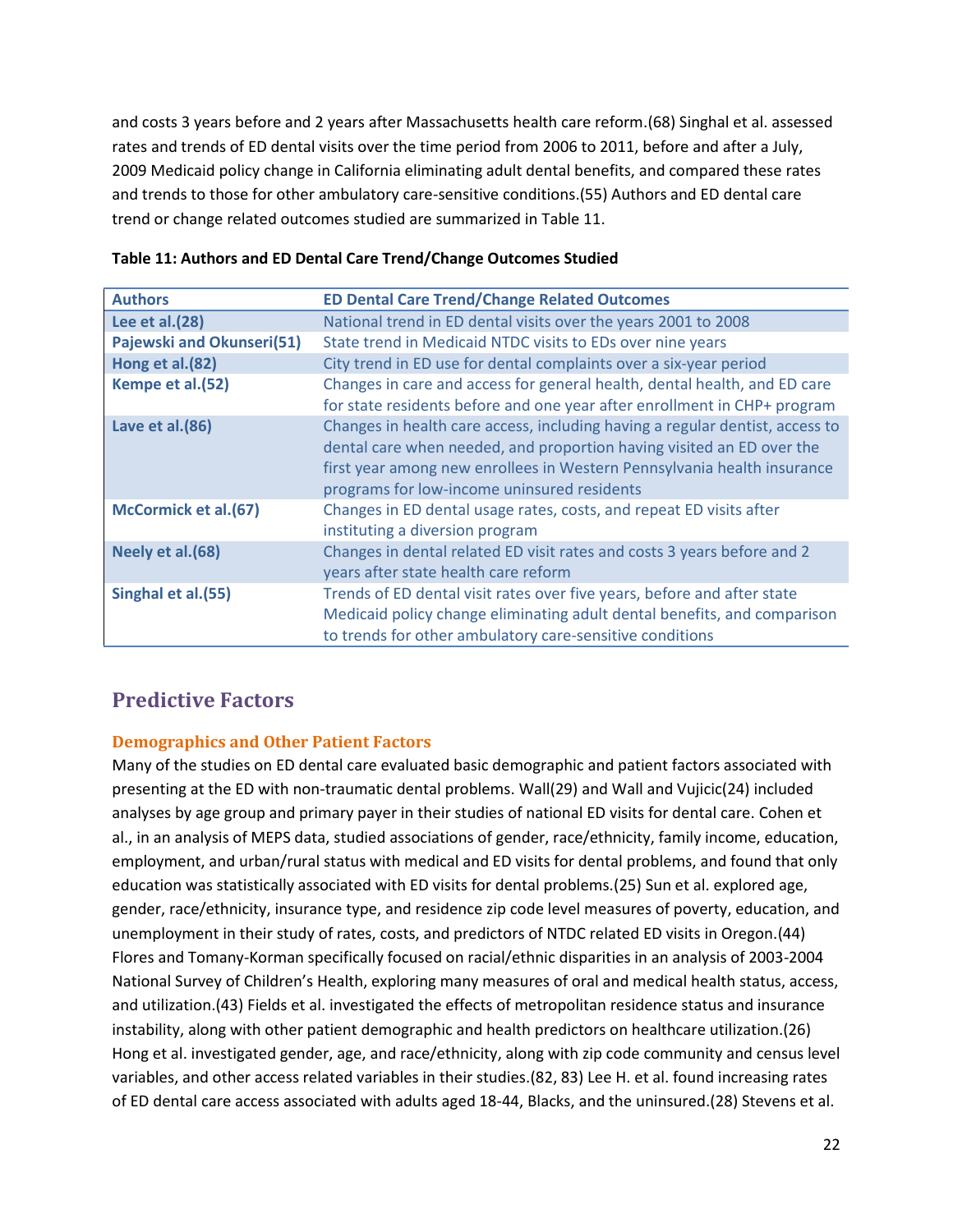explored physical, economic, and psychological factors, in addition to standard demographic factors, in characterizing health care access problems among older patients (65+) presenting at southeastern US ED.(76) In the various Okunseri et al. studies, analyses usually included age, race/ethnicity, gender, time (investigating trends over years), and insurance type, some with additional predictors of interest.(32-36, 50) For example, their study on analgesic medication ED prescription for NTDCs trends included having reported a dental problem as the reason for the ED visit and patient-reported severity of pain;(36) their study of ED waiting time for NTDCs included a triage category predictor variable.(32)

Other demographic and patient level factors have been studied. Ferayorni et al. investigated associations of being foreign born, as well as insurance status, with access to dental care and use of a pediatric ED as a primary source of care.(73) Lee J. et al., comparing dental care and ED visits for caries among North Carolina Medicaid children participating in WIC to those not participating in WIC, controlled for maternal educational level, maternal age, household income, and marital status in their analyses.(53) Patel et al., in their study of oral health status of patients presenting at the Hennepin County Medical Center ED in the period June through August of 2009, found age, ethnicity, and not having a routine dental checkup/cleaning in the last three years to be predictive of early and urgent dental needs.(75) Newacheck and Kim investigated health and dental care access and expenses focusing on differences for CSHCN.(27) Nakao et al. focused on autism spectrum disorders as a predictor of NTDC related ED visit rates and costs.(40) Note that some of the factors listed in the cited studies might be considered patient level factors, or might more appropriately fall into community/area level predictive factors or factors related to the access to care discussion that follows.

A variation on assessing predictive factors involves assessing factors specifically associated with hospital admission for NTDCs. Chi and Masterson found such hospital admissions associated with the number of complex chronic conditions in patients, being non-white, being publicly insured, and having lower income, while also assessing age and gender.(88) In a separate study, Chi et al. found that hospital admissions associated with NTDCs were slightly, though non-significantly, higher for children with intellectual and developmental disabilities (IDDs), but significantly lower for adults with IDDs.(89) Laurence et al. actually explored dental infection as a predictor of hospital admission among patients with sickle cell disease and patients with pneumonia.(38, 39)

In another variation on the standard demographics related to ED use for NTDCs, Cohen et al., in their study on health literacy issues in dental care, found males and Hispanics more likely to experience health literacy problems when seeking dental care from dentists, physicians and at EDs.(47) In another report on the same survey, Cohen et al. reported that reasons for contacting an ED for a NTDC varied by race, education level, and income, and interestingly, found that having been advised at the ED to contact a dentist for follow-up care varied by race, with 98% of whites reporting getting such advice, compared to only 16% of Hispanics.(48) Another example of a less common potential predictive factor is serious psychological distress (SPD), investigated by Dismuke et al. in association with different types of health and dental expenditures, including ED expenditures.(92) While they found SPD associated with higher ED related expenditures, SPD was associated with lower dental expenditures. Specific dentally related ED expenditures were not investigated in this study, so conclusions on the association of SPD and ED dental care can't be drawn.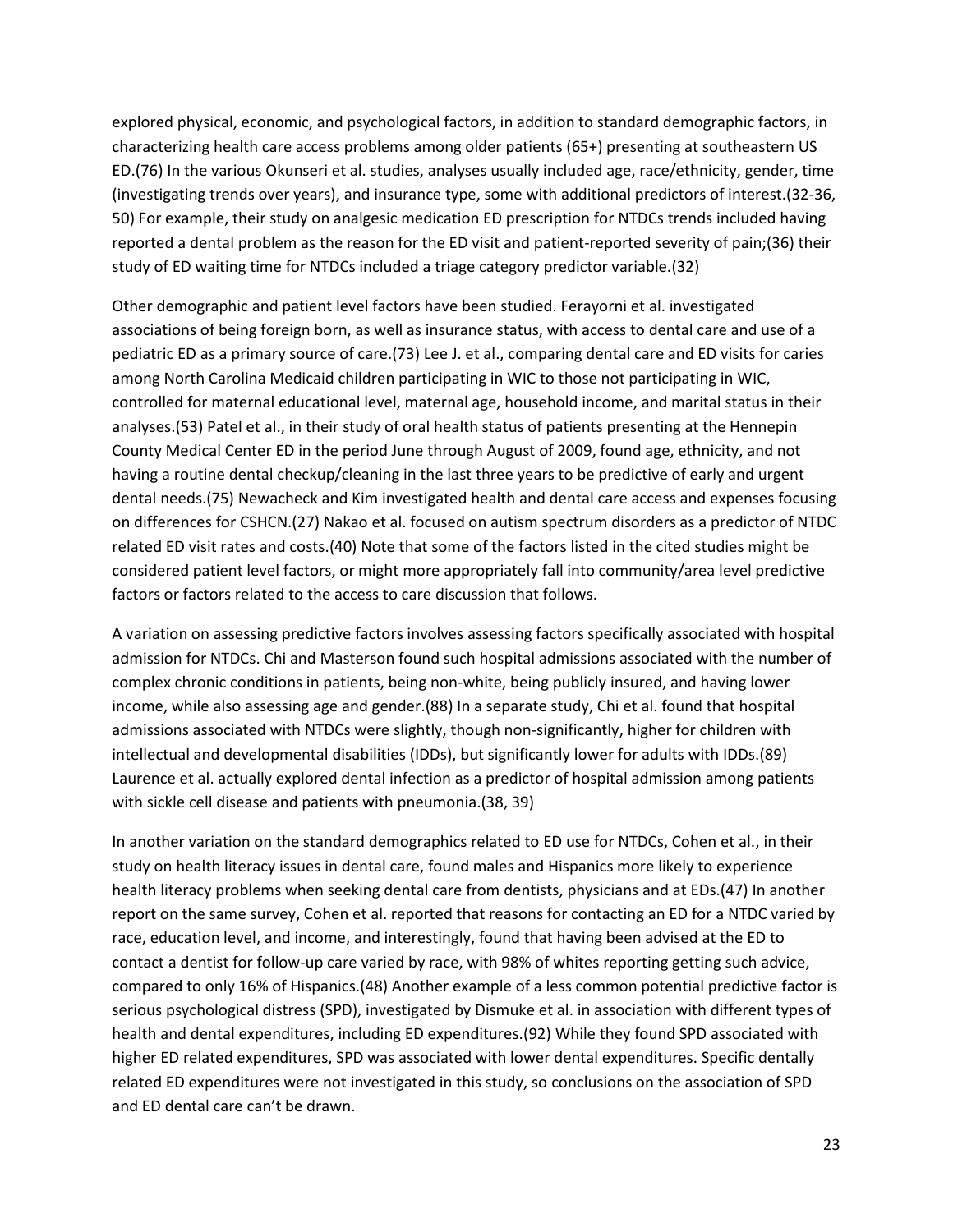In addition to evaluation of demographics of subjects accessing EDs for dental care, area factors have also been investigated, which goes beyond subject factors to environmental factors in exploring associations with ED dental care. For example, DeVoe et al. studied different aspects of general and dental health care access, including use of EDs, with a primary focus on investigating differences by urban/rural residence status.(54) Martin et al. focused on urban/rural residence status in their study of dental care utilization, while also controlling for age, gender, race/ethnicity, and special healthcare need status.(46) DeLia et al. merged census data, NJ Family Health Survey data (for statewide insurance coverage distribution), and NJ dentist licensure data by zip code with NJ hospital discharge data and found ED use was associated with local dentist supply and use of EDs for other conditions.(93) Hong et al. included census data in one study,(82) and American Community Survey 5-Year Estimates data in another study(83) to combine patient level variables with community level variables including income, education level, and primary language spoken in homes. They studied predictors of dental related ED visits, finding community level income and language spoken at home to be significant predictors. Likewise, Nalliah found ED visits for caries associated with low-income area residence.(23) Authors and ED dental care patient characteristic predictors studied are summarized in Table 11.

| <b>Authors</b>                          | <b>ED Dental Care Patient Characteristic Predictors</b>                                                                                                                                                                 |
|-----------------------------------------|-------------------------------------------------------------------------------------------------------------------------------------------------------------------------------------------------------------------------|
| Wall(29)                                | Age group, primary payer                                                                                                                                                                                                |
| <b>Wall and Vujicic(24)</b>             | Age group, primary payer                                                                                                                                                                                                |
| Cohen et al. (25)                       | Gender, race/ethnicity, family income, education, employment, and<br>urban/rural status                                                                                                                                 |
| <b>Sun et al.(44)</b>                   | Age, gender, race/ethnicity, insurance type, and residence zip code level<br>measures of poverty, education, and unemployment                                                                                           |
| <b>Flores and Tomany-</b><br>Korman(43) | Racial/ethnic disparities                                                                                                                                                                                               |
| Fields et al.(26)                       | Metropolitan residence status and insurance instability, along with other<br>patient demographic and health predictors                                                                                                  |
| Hong et al. (82, 83)                    | Gender, age, race/ethnicity, zip code community and census level<br>variables, and other access related variables                                                                                                       |
| Lee H. et al.(28)                       | Age, race/ethnicity, insurance status                                                                                                                                                                                   |
| Stevens et al.(76)                      | Physical, economic, and psychological factors, demographic factors                                                                                                                                                      |
| <b>Okunseri et al.</b> (32-36, 50)      | Age, race/ethnicity, gender, time (investigating trends over years),<br>insurance type,<br>additional predictors for specific research questions: triage category,<br>patient reported dental pain and severity of pain |
| Ferayorni et al.(73)                    | Being foreign born, insurance status, access to dental care, pediatric ED as<br>a primary source of care                                                                                                                |
| Lee J. et al.(53)                       | WIC participation among Medicaid children, maternal educational level,<br>maternal age, household income, and marital status                                                                                            |
| Patel et al.(75)                        | Age, race/ethnicity, not having a routine dental checkup/cleaning in the<br>last 3 years                                                                                                                                |
| <b>Newacheck and Kim(27)</b>            | <b>Differences for CSHCN</b>                                                                                                                                                                                            |
| Nakao et al.(40)                        | Autism spectrum disorders                                                                                                                                                                                               |
| <b>Chi and Masterson(88)</b>            | Number of patient complex chronic conditions, race/ethnicity, insurance                                                                                                                                                 |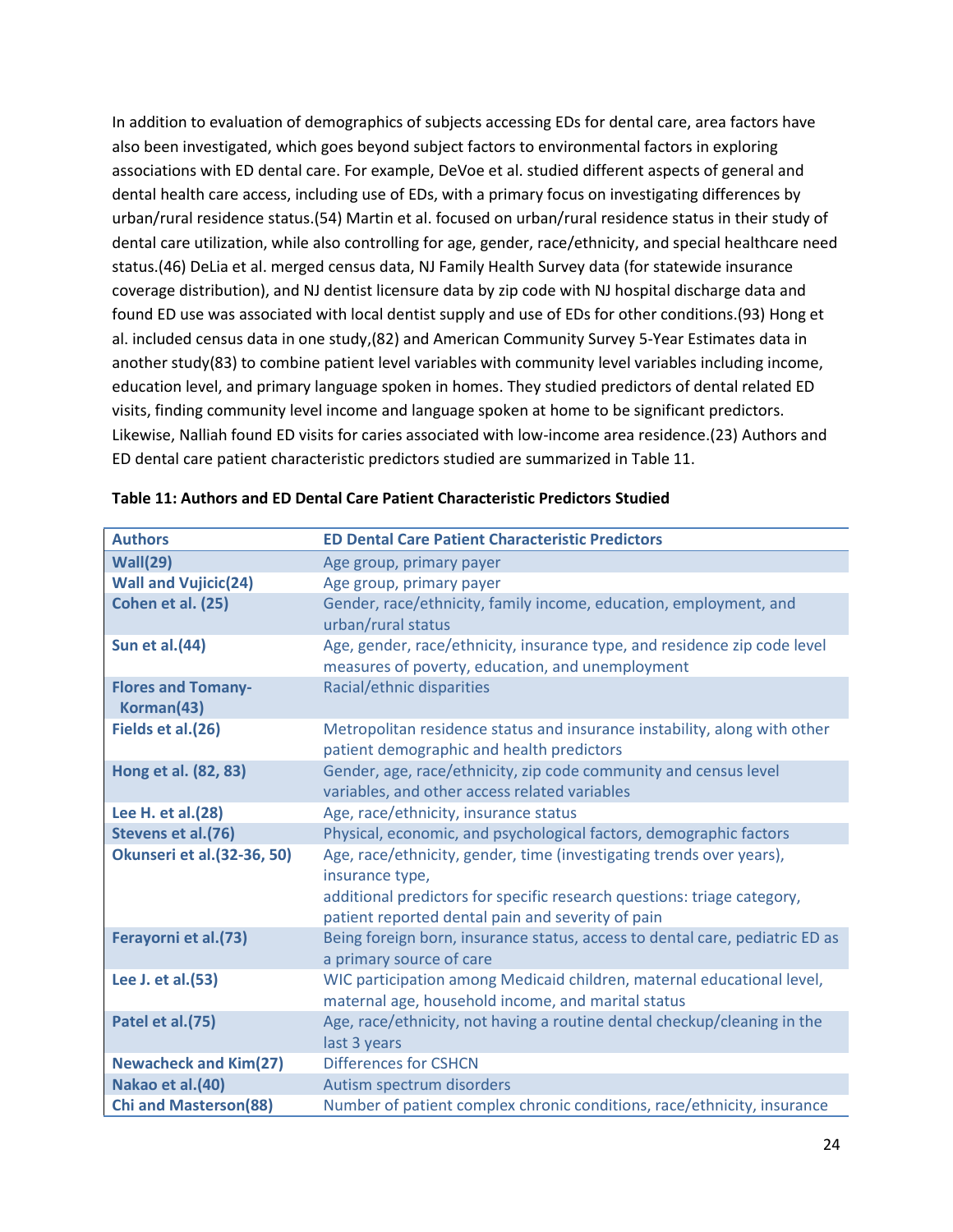|                         | type, income, age, gender                                                    |
|-------------------------|------------------------------------------------------------------------------|
| <b>Chi et al. (89)</b>  | Intellectual and developmental disabilities                                  |
| Laurence et al.(38, 39) | Dental infection as a predictor of hospital admission                        |
| Cohen et al.(47)        | Gender, race/ethnicity                                                       |
| Cohen et al.(48)        | Education level, income, race/ethnicity                                      |
| Dismuke et al.(92)      | Serious psychological distress (SPD)                                         |
| DeVoe et al.(54)        | Urban/rural residence status                                                 |
| Martin et al.(46)       | Urban/rural residence status, age, gender, race/ethnicity, and special       |
|                         | healthcare need status                                                       |
| DeLia et al.(93)        | Insurance, local dentist supply, use of EDs for other conditions than dental |
| Hong et al. (82) (83)   | Patient level variables and community level variables including income,      |
|                         | education level, and primary language spoken in homes                        |
| Nalliah(23)             | Low-income area residence                                                    |

#### **Access Issues/Policy Changes**

Access related factors are often investigated in relation to ED use for NTDCs. One primary access factor often investigated is dental insurance. Having insurance is often included with other subject level demographic factors as mentioned previously (23, 25, 26, 67, 73), and often includes designation of whether the insurance is private or public. In another study focusing on young adults, Lewis found people without insurance or on Medicaid were more likely to use EDs for dental problems in general,(30) and likewise for young adults.(31) While some studies include insurance with a mix of other patient demographic characteristics, some researchers focus primarily on insurance status and other access issues related to healthcare utilization. Walker et al. analyzed 2008 NEDS data with a primary objective of determining if insurance status and rural residence were predictors of ED visits with caries diagnoses among working-age adults.(37) Dorfman et al. investigated insurance status and other patient reported access issues related to primary medical and dental care, duration of NTDC symptoms, diagnosis, and seeking care at a hospital PED in interviews of patients accessing the PED for NTDCs.(72) The patient survey used in this study asked a number of questions about barriers to dental care with private practicing dentists. Lee et al. studied dental care access and ED visits with a primary diagnosis of caries through Medicaid claims for North Carolina Medicaid children, with WIC participation as the primary predictor of interest.(53) These studies can be grouped into a category that describes individual factors as predictors of ED use for NTDCs.

Other studies, however, investigate access in terms of population level, community level, or area level predictors. Okunseri et al., in a study of the Wisconsin Medicaid population, evaluated county of residence for DHPSA designation, in addition to Urban Influence Code (a measure for rurality), race/ethnicity, age, and gender as predictors of treatment for NTDCs in EDs and physician offices.(50) Pajewski and Okunseri, in another analysis of Wisconsin Medicaid data focusing on follow-up treatment after an NTDC ED visit among adult Medicaid patients, used similar predictor variables, with a generated variable on low-income population to dentist ratio.(51) In addition to age, gender, race, and income, Shortridge and Moore focused on urban/rural residence, dental DHPSA residence, and state Medicaid policies to assess similarities and differences in ED dental care rates in three states.(57)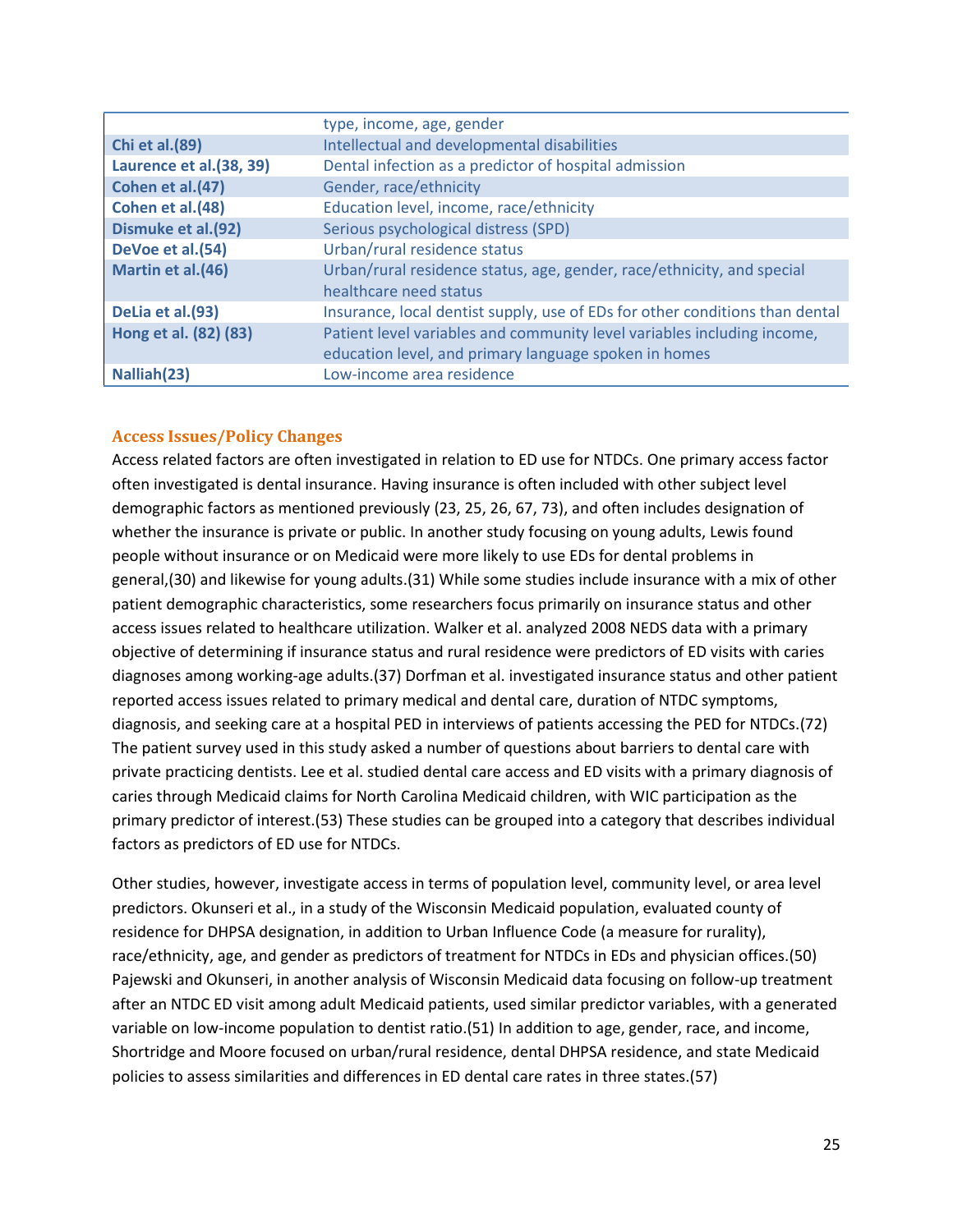Davis et al. found that a Minneapolis-St. Paul population with commercial dental insurance utilized EDs for oral problems at a much lower rate than the metropolitan population in general.(77) Hom et al. studied individuals under 18 years old in North Carolina using hospital EDs to assess whether the proportion of people accessing EDs for oral problems varied by hospital population insurance mix, and found that a higher proportion of dentally related ED visits were covered by Medicaid than ED visits in general, and that hospitals serving populations with larger proportions of children on Medicaid have a greater proportion of total ED visits that are for dental care.(45)

A more basic access barrier is the lack of available dental care. Hardie et al., in analyzing 2012 ED admission data from a rural Maryland hospital to characterize frequents users of the ED, found that many of the return visits involved dental diagnoses, and that the community had no dental facilities, with dental care only available in an adjacent state or at a dental clinic two hours away.(69) Related to lack of local dental facilities is the issue of dental facilities' business hours. Some investigators have included time of day and day of week in their analyses of ED use for dental problems. Hong et al. found that weekends were associated with higher proportion of ED visits for dental problems.(82) Lewis et al. found that weekends and after-hour weekdays were associated with increased use of EDs for dental problems.(30) In addition to exploring rates and trends of visits for dental complaints at a Louisiana ED, Waldrop et al. found that non-emergent dental conditions were more likely to present during normal business hours, while emergent dental conditions were seen more between 7:00 PM and 7:00 AM.(70) While Lee et al. studied patient factors predictive of increasing rates of ED dental visits, they also compared increasing ED dental visit rates to unchanging asthma visit rates and concluded that the difference was likely due to decreasing access to community dental care.(28)

Related to availability of care is the issue of medical and dental homes. Romaire et al. analyzed MEPS data subsets of children aged 0 to 17 years in one study and CSHCN children 0 to 17 years in another study to explore effects of having a medical home on healthcare access and expenses, including ED and dental visits, for these child subpopulations.(41, 42)

Many publications address magnitude and changes in ED dental care related to changes in policy, particularly those for dental insurance coverage. For example, Becker et al. assessed changes in overall health care expenditures and utilization, including care provided in EDs (ED dental care was not specifically assessed), following an expansion of Children's Health Insurance Program (CHIP) coverage in Alabama.(90) They found that though new expansion enrollees had higher care costs and utilization, their utilization rate of EDs was lower. McCormick, D. et al. investigated health care access issues following health care reform in Massachusetts, finding higher numbers of Medicaid and Commonwealth Care ED patients reporting delayed dental care or not getting dental care compared to privately insured patients.(71) In another study of the effects of Massachusetts healthcare reform, Neely et al. explored dental related ED visit rates and costs at Boston Medical Center, but specifically explored changes in rates and costs three years before and two years after Massachusetts health care reform.(68) Singhal et al. assessed differential effects based on patient age, sex, race/ethnicity, and geographic location, but their primary predictor of interest was changing Medicaid policy in California that eliminated adult dental benefits.(55) The investigators looked at rates of dental ED visits before and after the policy change and compared them to rates for other ambulatory care-sensitive conditions (asthma, headache,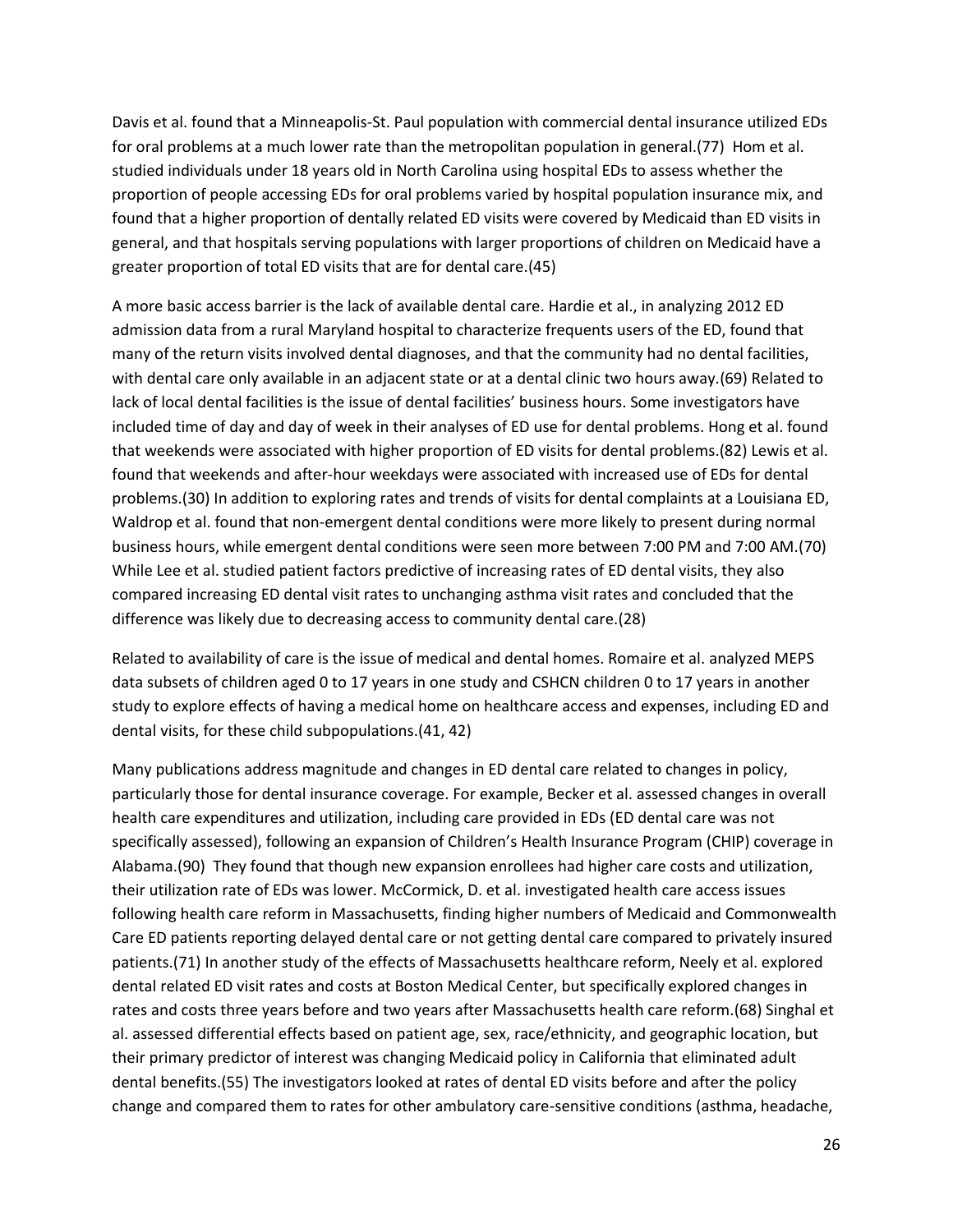abdominal pain, diabetes, and back pain) during the same time period. Similarly, while controlling for other demographic factors, Wallace et al. assessed changes among continuously enrolled Oregon Medicaid patients in unmet dental needs, utilization of preventive services, and ED dental visit rates and associated costs after the elimination of dental benefits.(56)

A slight variation on policy change is change in healthcare coverage status. Feinglass et al. compared new Access DuPage (a healthcare program for low- income, uninsured residents of DuPage County, IL) enrollees to those who had been enrolled in Access DuPage for more than a year, and found that though there were many improvements in aspects of health, there was no improvement in dental care access, nor a decrease in ED use for the longer-term enrollees.(85) Likewise, Kempe et al. explored changes in care and access for general health, dental health, and ED care for Colorado residents before and one year after enrollment in Colorado's CHP+ program, finding generally better healthcare access, better dental access, but no change in ED access for health issues.(52) Lave et al. followed new enrollees in Western Pennsylvania health insurance programs for low-income, uninsured residents to track changes in health care access during the first year following enrollment.(86)

Another area of potential policy change relates to patient care and related ED procedures. Hayes et al. studied whether providing medications to patients presenting to an urban ED with infections (including dental infections) differed in return rate to the ED from patients receiving only prescriptions.(74) While providing medications reduced return rates for some types of infection, there was no statistical difference seen among those presenting with dental infections.

Though not the subject of this report, another predictive factor studied by some researchers has been actual intervention programs designed to curb ED use for NTDCs. A companion document to this report is addressing ED dental care interventions. However, intervention programs do represent another predictive factor of ED use for dental care, and their effects have been evaluated. For example, researchers concluded that a Calhoun County, Michigan program significantly reduced the number of patients presenting at a local hospital for dental pain.(94) McCormick et al. found a 52% reduction in ED patients with dental complaints and a 66% reduction in ED patients with two or more visits after instituting a diversion program to a hospital emergency dental clinic.(67) Roghmann and Goldman explored the effects of a new neighborhood health center providing continuous dental care in reducing the number of ED dental emergency visits to area hospitals.(84) Authors and dental access and policy change predictors studied are summarized in Table 12.

| <b>Authors</b>                                     | <b>ED Dental Access and Policy Change Predictors</b>               |
|----------------------------------------------------|--------------------------------------------------------------------|
| <b>Many studies, e.g., (23, 25,</b><br>26, 67, 73) | Having insurance and whether insurance is public or private        |
| Lewis(30, 31)                                      | Insurance status and type                                          |
| Walker et al.(37)                                  | Insurance status, rural residence                                  |
| Dorfman et al.(72)                                 | Insurance status and other patient reported access issues          |
| Lee et al.(53)                                     | <b>WIC participation (among Medicaid children)</b>                 |
| Okunseri et al.(50)                                | County of residence for DHPSA designation, Urban Influence Code (a |

**Table 12: Authors and ED Dental Access and Policy Change Predictors Studied**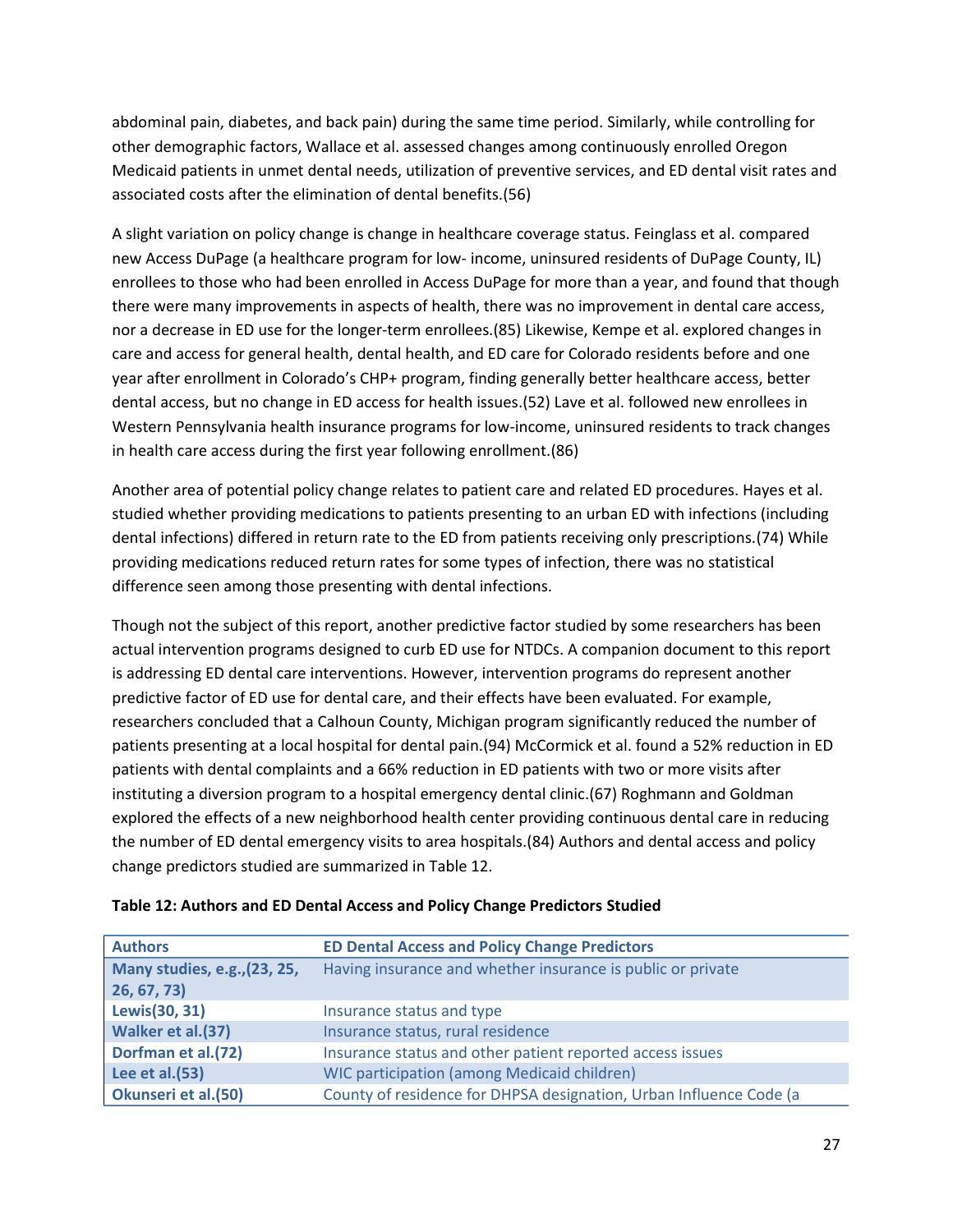|                                 | measure for rurality)                                                                         |
|---------------------------------|-----------------------------------------------------------------------------------------------|
| Pajewski and Okunseri(51)       | Generated variable on low-income population to dentist ratio                                  |
| <b>Shortridge and Moore(57)</b> | Urban/rural residence, dental HPSA residence, and state Medicaid policies                     |
| Davis et al.(77)                | Insurance status and type                                                                     |
| <b>Hom et al.(45)</b>           | Hospital population insurance mix                                                             |
| Hardie et al.(69)               | Dental clinic proximity                                                                       |
| Hong et al.(82)                 | Weekends vs. weekdays                                                                         |
| Lewis et al.(30)                | Weekends vs. weekdays, after hours vs. normal business hours                                  |
| Waldrop et al.(70)              | After hours vs. normal business hours                                                         |
| Romaire et al.(41, 42)          | Having a medical home                                                                         |
| Becker et al.(90)               | Expansion of state Children's Health Insurance Program (CHIP) coverage                        |
| McCormick et al.(71)            | State health care reform related to insurance type                                            |
| Neely et al.(68)                | State health care reform                                                                      |
| Singhal et al.(55)              | Changing Medicaid policy in California eliminating adult dental benefits                      |
| Wallace et al.(56)              | <b>Flimination of Medicaid dental benefits</b>                                                |
| Feinglass et al.(85)            | Enrollment in a county healthcare program for low-income, uninsured<br>residents              |
| Kempe et al.(52)                | Enrollment in state CHP+ program                                                              |
| Lave et al.(86)                 | Enrollment in a state regional health insurance program for low-income<br>uninsured residents |
| Hayes et al.(74)                | Program providing medications to patients with infections vs. receiving<br>only prescriptions |
| Higbea et al.(94)               | Local ED dental care diversion program                                                        |
| McCormick et al.(67)            | Hospital diversion program to a hospital emergency dental clinic                              |
| <b>Roghmann and</b>             | New neighborhood health center providing continuous dental care                               |
| Goldman(84)                     |                                                                                               |

#### **Drug Seeking Behavior (DSB)**

An alternative predictor of ED utilization for dental problems that some researchers have explored is patients that access EDs reporting dental pain to obtain prescriptions for opioids. Fox et al. conducted chart reviews in a two-hospital system to study the effects of an instituted prescribing guideline on opioid prescribing for patients with oral pain complaints.(78) In the Grover et al. chart review studies, patient behaviors and complaints when presenting at a hospital ED, including oral pain complaints, were investigated to assess their relation to DSB.(80, 81) Weiner et al., in a study comparing emergency provider impression to objective criteria in a state prescription drug monitoring program in identifying DSB, also assessed predictors of DSB including requesting opioids by name, multiple visits for the same complaint, suspicious history, reporting stolen medications, and symptoms out of proportion to examination.(79) DSB impacts on reported ED dental care utilization must be considered.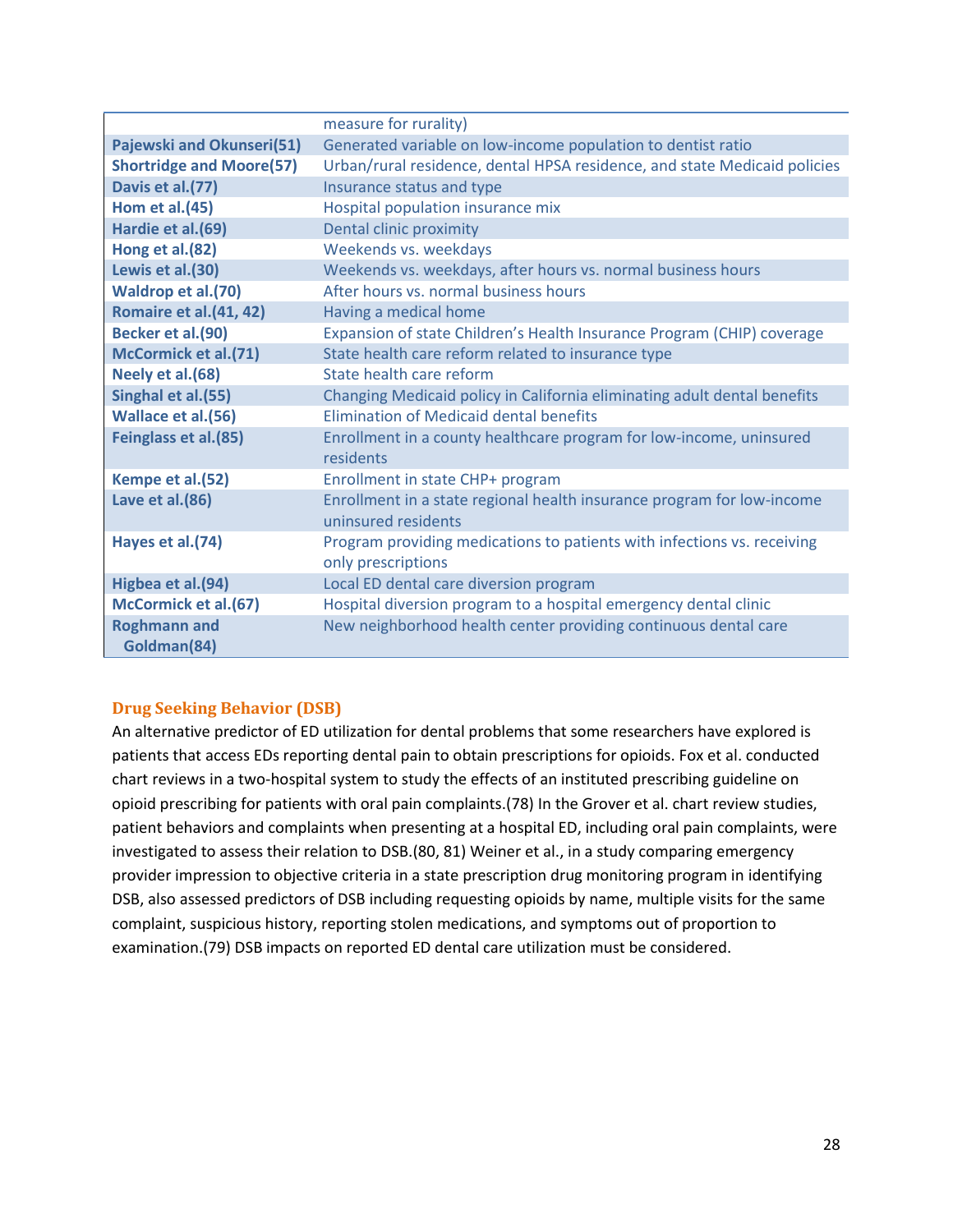# **Data Sources/Available Data Elements/Diagnosis-Procedure Codes Studied**

## **Data Sets/Sources and Available Data Elements**

Data sources for investigating dental care provided in EDs are numerous. The data sources to a large extent are chosen depending on the specific research question being asked. Some researchers are assessing the issue at a national level. Others, either due to a local focus or possibly in some cases just using the data that are most convenient to them, elect to use administrative data from a single hospital or group of hospitals, or in some cases from patient interviews. Stakeholders at a county level will use data for a county. State oral health programs (SOHPs) will usually obtain and use state level data to elucidate a problem or implement interventions or have others influence policymakers to address the problem at the state level. The source and characteristics of the data used directly impact the research questions that can be addressed and the inference of results to specific populations. Some commonly used datasets are summarized in the following sections.

#### **National Datasets**

#### *The National Emergency Department Sample (NEDS)*

The Nationwide Emergency Department Sample (NEDS) includes data sampled from a family of state inpatient (SID) and state emergency department (SEDD) databases including software developed by the Healthcare Cost and Utilization Project (HCUP).(95) NEDS is a stratified sample of about 20% of U.S. hospital EDs and contains data from 950 hospitals in 30 states. NEDS data can be used to generate national and regional estimates of ED use. Further information on NEDS can be found in Appendix 1. Investigators using this dataset include Allareddy et al.(21, 22), Chi et al.(89), Laurence et al.(38, 39), Nakao et al.(40), Nalliah et al.(23), Walker et al.(37), Wall and Vujicic(24).

#### *Medical Expenditure Panel Survey (MEPS)*

In 1996 the Medical Expenditure Panel Survey began collecting data on use, frequency of use, and costs of health services used by American families and individuals, and how these services are paid for.(96) The surveys include data from families, individuals, doctors, hospitals, pharmacies, and employers across the United States. MEPS surveys include a household component (including additional information from health care providers) and an insurance component. Further information on MEPS can be found in Appendix 2. Investigators using this dataset include Dismuke et al.(92), Fields et al.(26), Chevarly et al.(91), Newacheck et al.(27), Romaire et al.(41, 42)

#### *National Hospital Ambulatory Medical Care Survey (NHAMCS)*

The National Hospital Ambulatory Medical Care Survey (NHAMCS) includes data on utilization and care provided in hospital emergency and outpatient departments and in ambulatory surgery centers. The hospital component of the survey includes data from a national probability sample of visits to emergency and outpatient departments and to ambulatory surgery facilities in non-institutional hospitals in all 50 States and the District of Columbia. The freestanding ambulatory surgery component includes data from a national probability sample of visits to ambulatory surgery centers in all 50 States and the District of Columbia. Data include demographic characteristics of patients, expected source(s) of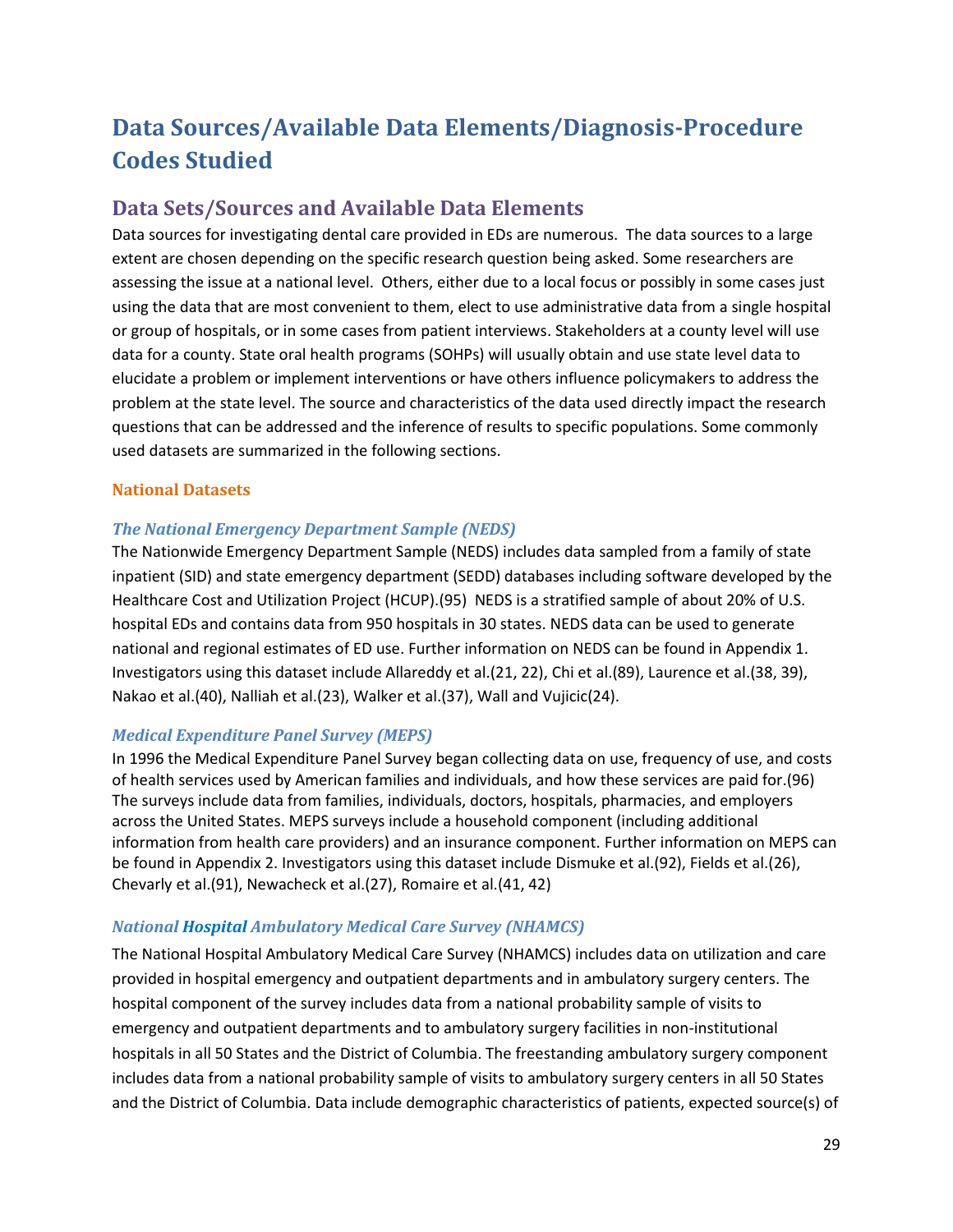payment, patients' complaints, diagnoses, diagnostic/screening services, procedures, medication therapy, disposition, types of providers seen, causes of injury (emergency department and ambulatory surgery center only), and certain characteristics of the facility, such as geographic region and metropolitan status. See Appendix 3 for additional information on NHAMCS. Investigators using this dataset include Lee et al.(28), Lewis et al.(30, 31), Okunseri et al.(32-36), Wall(29),

#### *Other National Databases*

Other national datasets containing relevant health and dental care utilization data, including use of EDs for care, have also been used to explore various research questions. Flores and Tomany-Korman analyzed 2003-2004 National Survey of Children's Health to examine racial/ethnic disparities in health and dental care.(43)

#### **State Level Data/Sources**

Some investigators, especially those connected to SOHPs, are more interested in state level data. These data may vary by availability and the content of datasets. To the extent that data are available and consistent across states, and similar methodology is employed, comparisons among states can be made. A common source of state level data is the state's emergency room discharge database (SEDD).

#### *State Emergency Department Databases (SEDD)*

The State Emergency Department Databases (SEDD) are part of the family of databases including software developed by the Healthcare Cost and Utilization Project (HCUP) The SEDD includes data on emergency visits at hospital emergency departments that do not result in hospitalization. Data on patients admitted to a hospital after an ED visit are included in the State Inpatient Databases (SID). The SEDD files include all ED patients regardless of payer, and include clinical and non-clinical data. Thirtytwo states currently participate in SEDD. Further information on SEDD can be found in Appendix 4.

#### *Other State Emergency Department Data Sources*

States that don't participate in SEDD may still maintain and make available their own ED databases. Different researchers have used SEDD data or state ED databases to study ED dental care at the state level. Singhal et al. used California 2006-2011 SEDD data and Medicaid enrollment and reimbursement data from the California Department of Health Care Services in a study of the effects of changes in state Medicaid benefits.(55) Sun et al. used a combination of 2010 claims data from 45 of Oregon's 60 hospitals (including all payer groups) and the Oregon Payer All Claims file (which includes procedure, prescription, repeat ED visits, and costs data not available in hospital supplied data), and also interviewed purposive samples of ED dental visitors and community stakeholders in six counties.(44) Anderson et al. studied ED use for non-traumatic dental care in New Hampshire using the New Hampshire Hospital Discharge dataset, focusing on ED visits not resulting in hospital admission.(87) Likewise, DeLia et al., in their study of ED dental care, used the New Jersey Discharge Data Collection System, which contains billing records for inpatient and ED care for all of the state's hospitals.(93) Hom et al. used the North Carolina Emergency Room Discharge Database to investigate the relation of dental related ED visits to insurance mix of patient populations across North Carolina EDs.(45) Shortridge and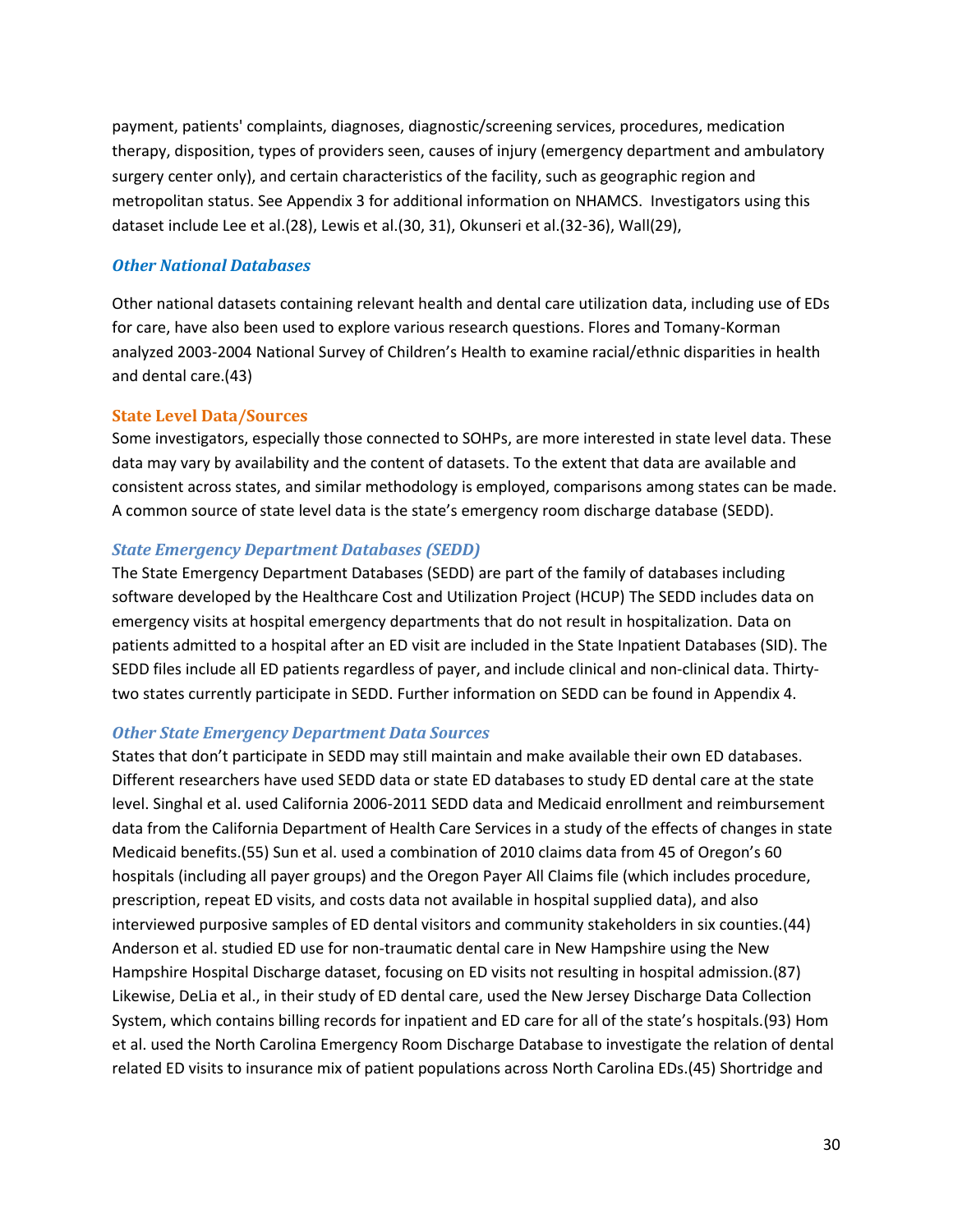Moore used 2005 SEDD data from three states to assess similarities and differences in ED dental care among the states.(57)

Available state level datasets other than hospital ED discharge data also are used. Lee et al. used a combination of North Carolina birth records, Medicaid data, WIC files, and the area resource file in comparing North Carolina Medicaid children participating in WIC to those not participating in WIC for dental care access, dental procedures, and ED visits specifically for caries.(53) Wallace et al. analyzed a combination of data from before and after an elimination of Medicaid dental benefits, including Oregon Health Plan eligibility data, fee-for-service claims data, and encounter data from managed care organizations, as well as patient survey data in their research on changes in dental care utilization and accessing medical care settings for dental care among Oregon Medicaid patients.(56) Martin et al. used South Carolina Medicaid data in their study of dental care utilization for Medicaid children younger than four years.(46) Okunseri et al. used Wisconsin state Medicaid data combined with county Wisconsin DHPSA data and US Department of Agriculture Urban Influence Codes (a measure of county rurality) in their study of Medicaid dental treatment provided in EDs and physicians' offices.(50) Pajewski and Okunseri did a similar analysis of Wisconsin Medicaid data focusing on adult Medicaid patients.(51) Medicaid data availability presents an opportunity for investigating ED access for dental care in the primary care sector as medical and dental data for Medicaid subjects can be linked. For example, followup dental care subsequent to ED visits for dental problems can be explored. When using state Medicaid data, issues related to Medicaid data analysis must be addressed, including changes in eligibility affecting numerator and denominator determination in calculation of rates, and the use of procedure codes instead of diagnostic codes in dental insurance data.

DeVoe et al. collected their own Oregon state level dataset of a demographic subpopulation, sending mail surveys to a sample of randomly selected families in the Oregon food stamp program.(54) Similarly, Kempe et al. surveyed a statewide random sample of Colorado Child Health Plan Plus (CHP+) enrollees to assess health access changes, including changes accessing dental care and EDs for health care, before to one year after enrollment.(52)

#### **Local Level Data/Sources**

Many studies have used administrative data or collected patient data in single hospitals or EDs.(7, 10-12, 67-76, 80, 81) Other local studies have used administrative data from a hospital system of two or more hospitals, or a group of hospital systems. Davis et al. analyzed hospital administrative data from five major hospital systems in the Minneapolis-St. Paul metropolitan area.(77) Fox et al. conducted chart reviews in a two-hospital system to study the effects of an instituted prescribing guideline on opioid prescribing for patients with oral pain complaints.(78) Other studies utilize smaller geographic areas within states. Roghmann and Goldman used emergency logs of Rochester, New York hospitals along with Medicaid data and ED patient interviews to explore the effects of a new neighborhood health center on ED dental emergency visits.(84) Feinglass et al. studied enrollees in Access DuPage, a healthcare program for low-income, uninsured residents of DuPage County, IL.(85) Hong et al. used the Kansas City, Missouri data subset from state 2001-2006 hospital discharge data in one study,(82) and combined 2001-2010 Kansas City hospital discharge data with the 2007-2011 American Community Survey 5-Year Estimates data to explore community level predictors in another study.(83) Lave et al.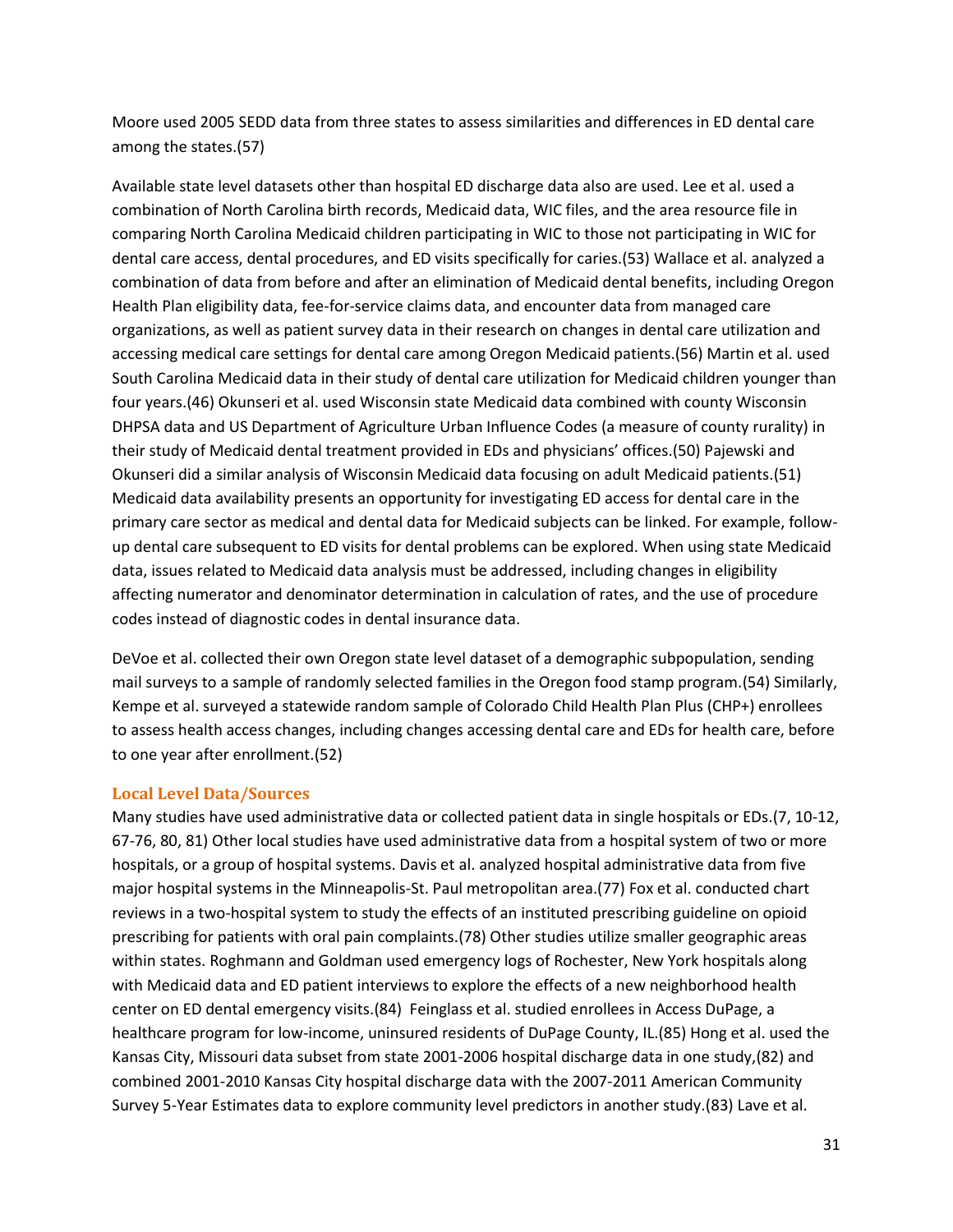used a random sample survey of new enrollees in Western Pennsylvania health insurance programs for low-income uninsured residents studying changes in health care access during the first year following enrollment.(86)

## **Diagnosis-Procedure Codes Investigated**

ICD-9 diagnosis codes used in analysis provide for direct comparisons between research studies. There are definite variations in the strategies of codes used by researchers. One major difference is whether they are interested in any dentally related condition or procedure, or if they are interested in a subset of dental conditions/procedures. A fairly exhaustive range of dental/oral related ICD 9 codes and their descriptions are presented in Appendix 5.

Some investigators set out to investigate any dental care sought in non-dental settings [e.g. Cohen et al.(25), DeLia et al.(93), Hom et al.(45), Shortridge and Moore(57)], often using the entire range of ICD-9 codes 520-529.9. In their analysis of dental care seeking in medical settings by Oregon Medicaid enrollees, Wallace et al. used codes 521.00 – 523.99, 525.30 – 525.39, 525.90 – 525.99, 873.63, and 873.73 to define services for dental problems.(56) In one analysis of NAMCH data, Wall was interested in ED dental visits related to disorders of the teeth and jaws, using ICD-9 codes 520.00 – 526.99.(29) In another analysis of NEDS data, Wall and Vujicic expanded this definition to include ambulatory care sensitive dental conditions, using codes 520.0 – 526.9, 528.0 – 528.9, 784.92, V523, V534, V585, and V722.(24) Some investigators use an even broader range of dental/oral related codes to capture ED visits related to other oral problems such as oral injuries/trauma or TMJ problems. Hong et al. used codes for dental caries (520.1), other dental disease unspecified (521.2, 521.3, 522.0 – 522.9, 523, 525 – 529), TMJ disorders (524.6, 830.0 – 830.1, 848.1), and injuries to dentofacial structures (873.51, 873.53, 873.54, 873.63 – 873.69).(82) Neely et al. likewise used a wide range of ICD-9 codes that related to any condition of the teeth, mouth, jaw, face, or neck.(68)

Another major category includes researchers who are interested in access to non-dental settings for specific dental conditions that are readily prevented or definitively treated through regular traditional dental care, using a subset of dental codes. This latter category represents the more specific investigation of preventable dental conditions (NTDCs) addressed in EDs, which is the primary focus of this report.

Within this category many of the previously mentioned studies limited their research to specific ICD codes determined to identify NTDCs. Though often similar, the exact set of codes employed in analyses was often not the same. McCormick et al. used ICD-9 codes 520 to 526.99.(67) In defining NTDCs, Sun et al. used codes 520.0 – 520.9, 521.00 - 521.09, 522.0 - 522.9, 523.00 - 523.9, and 525.0 – 525.9.(44) Allareddy et al. used codes 521.00 - 521.09, 522.0 - 522.9, 523.00 - 523.9, 528.3.(21, 22) Anderson et al. used codes 521, 522, 523, 525, and 528.(87) Of note in the case of using code 525 is that 525.11 is for "loss of teeth due to trauma." Unfortunately, some reports don't include the specific codes used when indicating that they limited investigation to NTDCs.(72) Okunseri et al. used ICD-9 codes 521 – 521.9, 522 – 522.9, 523 – 523.9, 525.3, 525.9 in identifying NTDCs in several of their analyses of NHAMC survey data.(32-34, 36) Okunseri et al. added code 873.63 in identifying NTDCs in their Wisconsin Medicaid data study of NTDC treatment in EDs and physician offices.(50) Nakao et al. in identifying NTDCs for their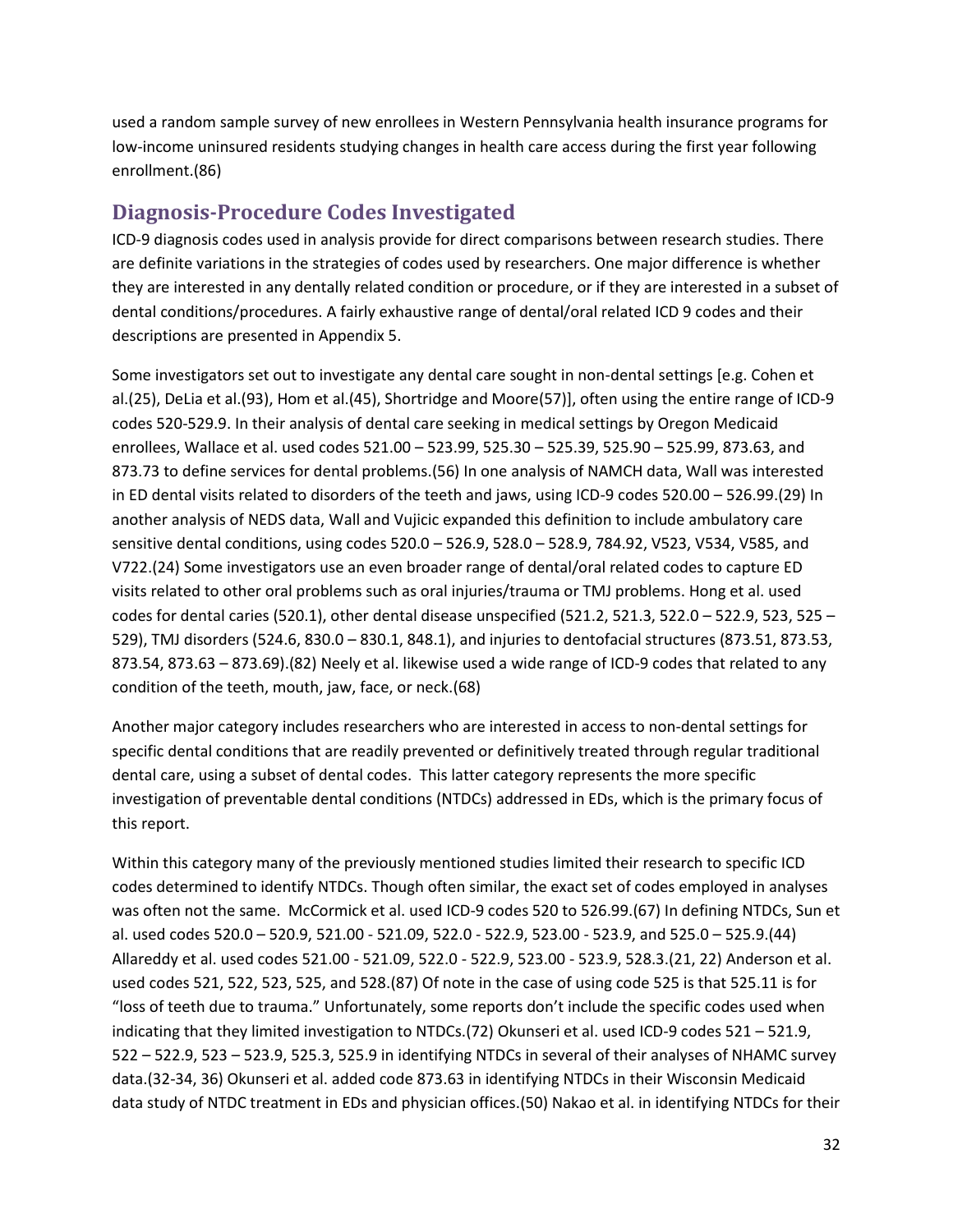study used the same codes as the Okunseri Medicaid data study (codes 521 – 521.9, 522 – 522.9, 523 – 523.9, 525.3, 525.9, 873.63).(40) Of note is that both authors describe code 873.63 as "internal structures of mouth, without broken tooth," but looking up the ICD-9 code revealed a definition of "broken or fractured tooth due to trauma without mention of complications." Okunseri et al., in another report of ED treatment for NTDCs, defined NTDCs with a much broader definition including codes 520.0 - 521.9, 522.0 – 522.9, 523.0 – 523.9, 524.0 – 524.9, 525.0 - 525.6, 525.9, 526.0 -526.9, 527.0 – 527.0, 528.0 – 528.9, 529.0 – 529.9, and 873.63.(35) Singhal et al. defined dental visits to the ED using ICD-9 codes 521.00-521.99, 522.00-522.99, 523.00-523.99, 525.00-525.99, 528.00-528.99.(55) Though the investigators state that they were identifying visits with a "primary diagnosis of dental disease," further explanation in the appendix shows they were focusing on non-traumatic dental conditions ideally seen in a dental office, but presenting at the ED likely due to lack of access to dental care. While Shortridge and Moore used codes 520-529.9 in their analysis of 2005 SEDD data from three states, they also created a subset of dental diagnosis codes considered preventable or severe, but didn't provide the specific codes included in these subsets.(57)

Investigators interested in more specific diagnoses make use of a subset of NTDC related ICD-9 codes. Hayes et al. used codes related to dental infections (521.0 to 523.9 and 525.0 to 525.9) to identify patients presenting to EDs with dental infections in their study comparing ED patient receiving medications at ED discharge to those receiving only prescriptions.(74) Naliah et al. chose to focus specifically on caries related ED visits and only used ICD-9 codes 521.00 – 521.09.(23) Walker et al. also wanted to focus on dental caries related diagnoses, but chose to use codes 521.0 – 521.09, 522.0, 522.1, 525.13, 525.63, 525.64, and 527.3 (abscess of salivary gland).(37) Study authors and ICD-9 codes used in their research are summarized in Table 13.

| <b>Authors</b>                     | <b>Local/Subpopulation Target Population</b>                                 |
|------------------------------------|------------------------------------------------------------------------------|
| Cohen et al.(25)                   | 520-529.9                                                                    |
| DeLia et al.(93)                   | 520-529.9                                                                    |
| <b>Hom et al.(45)</b>              | 520-529.9                                                                    |
| <b>Shortridge and Moore(57)</b>    | 520-529.9                                                                    |
| <b>Wallace et al.(56)</b>          | 521.00 - 523.99, 525.30 - 525.39, 525.90 - 525.99, 873.63, 873.73            |
| Wall(29)                           | $520.00 - 526.99$                                                            |
| <b>Wall and Vujicic(24)</b>        | 520.0 - 526.9, 528.0 - 528.9, 784.92, V523, V534, V585, V722                 |
| Hong et al. (82)                   | $520.1, 521.2, 521.3, 522.0 - 522.9, 523, 525 - 529, 524.6, 830.0 - 830.1,$  |
|                                    | 848.1, 873.51, 873.53, 873.54, 873.63 - 873.69                               |
| McCormick et al.(67)               | 520-526.99                                                                   |
| Sun et al. (44)                    | 520.0 - 520.9, 521.00 - 521.09, 522.0 - 522.9, 523.00 - 523.9, 525.0 - 525.9 |
| Allareddy et al. (21, 22)          | 521.00 - 521.09, 522.0 - 522.9, 523.00 - 523.9, 528.3                        |
| Anderson et al.(87)                | 521, 522, 523, 525, and 528.                                                 |
| <b>Okunseri et al. (32-34, 36)</b> | $521 - 521.9$ , $522 - 522.9$ , $523 - 523.9$ , $525.3$ , $525.9$            |
| <b>Okunseri et al. (50)</b>        | 521 - 521.9, 522 - 522.9, 523 - 523.9, 525.3, 525.9, 873.63                  |
| Nakao et al.(40)                   | 521 - 521.9, 522 - 522.9, 523 - 523.9, 525.3, 525.9, 873.63                  |
| <b>Okunseri et al.(35)</b>         | 520.0 - 521.9, 522.0 - 522.9, 523.0 - 523.9, 524.0 - 524.9, 525.0 - 525.6,   |
|                                    | 525.9, 526.0 -526.9, 527.0 - 527.0, 528.0 - 528.9, 529.0 - 529.9, 873.63     |

#### **Table 13: Authors and ICD-9 Codes Studied**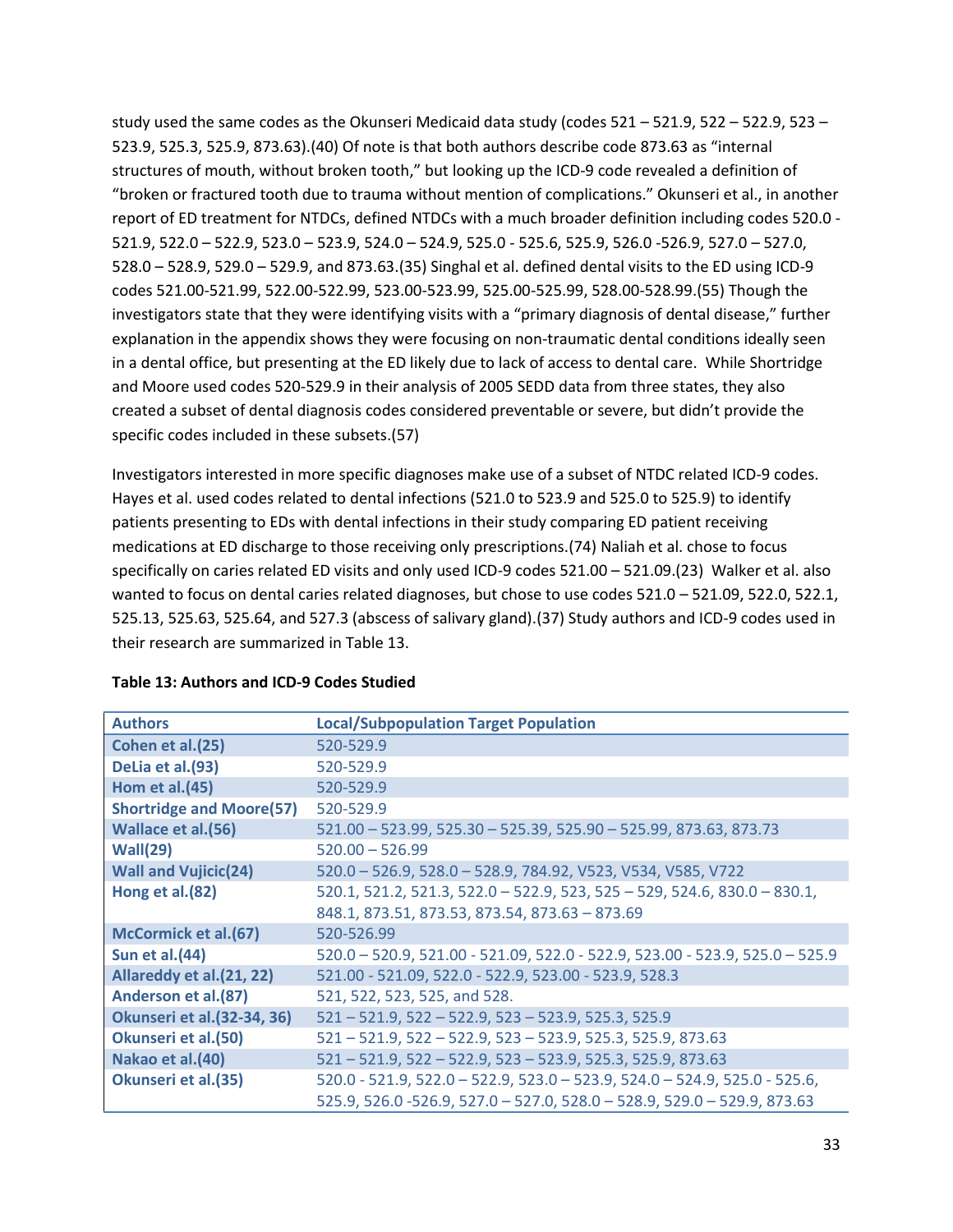| Singhal et al.(55) | 521.00-521.99, 522.00-522.99, 523.00-523.99, 525.00-525.99, 528.00-<br>528.99 |
|--------------------|-------------------------------------------------------------------------------|
| Hayes et al.(74)   | 521.0 to 523.9, 525.0 to 525.9                                                |
| Naliah et al.(23)  | $521.00 - 521.09$                                                             |
| Walker et al.(37)  | 521.0 - 521.09, 522.0, 522.1, 525.13, 525.63, 525.64, 527.3                   |

The NHAMCS national probability survey of U. S. hospital EDs has its own set of codes for a "reason for visit" variable that was used to identify ED visits for dental care. Lee et al. used codes 1500.0 (symptoms of teeth and gums), 1500.1 (toothache), 1500.2 (gum pain), and 1500.3 (bleeding gums) to identify ED visits for dental care for this "reason for visit" variable, in part because of problems in physician use of ICD-9 dental codes. Lewis used NHAMCS data to determine national rates and predictors of ED dental use in one study,(30) and then reported comparisons, trends, and predictors of ED dental use by young adults compared to other ED users,(31) focusing on codes 1500.0 and 1500.1.

# **Positive Aspects of Research Data and Methodology**

The most positive aspect of research on ED use for oral problems is that it is being done, and being done fairly widely. There is an abundance of research and reports from local, state, and national levels. Researchers have investigated a wide variety of research questions including different aspects of care, costs, target populations and population subgroups, predictors, etc. There have been studies of both traumatic and non–traumatic reasons for dental care in EDs. When investigating presenting conditions, researchers have generally used different sets of ICD-9-CM codes. Though there is variation in the codes used to define conditions of interest, this variation is somewhat small, with the major differences relating primarily to whether trauma related oral conditions are included. Some codes are not used frequently and likely have a small impact on comparability of results between studies.

# **Problematic Aspects of Research Data and Methodology**

The problematic aspects of research methods addressing ED use for oral problems primarily relate to inconsistencies across studies. To some extent methodology will vary depending on the interests of the researchers. Researchers vary in their populations of interest, definition of ED treatments they are concerned about, the predictors of ED use they want to investigate, and factors related to potentially effective intervention strategies. Some of this variation may be due to low interest among researchers to simply determine rates and costs of ED dental care, and high interest in exploring unique and unstudied relationships of outcomes and predictors.

Another problematic aspect of research is coding at the EDs. Studies have assessed oral health training and knowledge, or lack thereof, of medical professionals providing care in EDs. Dentists are rarely on staff in EDs. Physicians typically address the presenting symptoms of pain and infection, often without a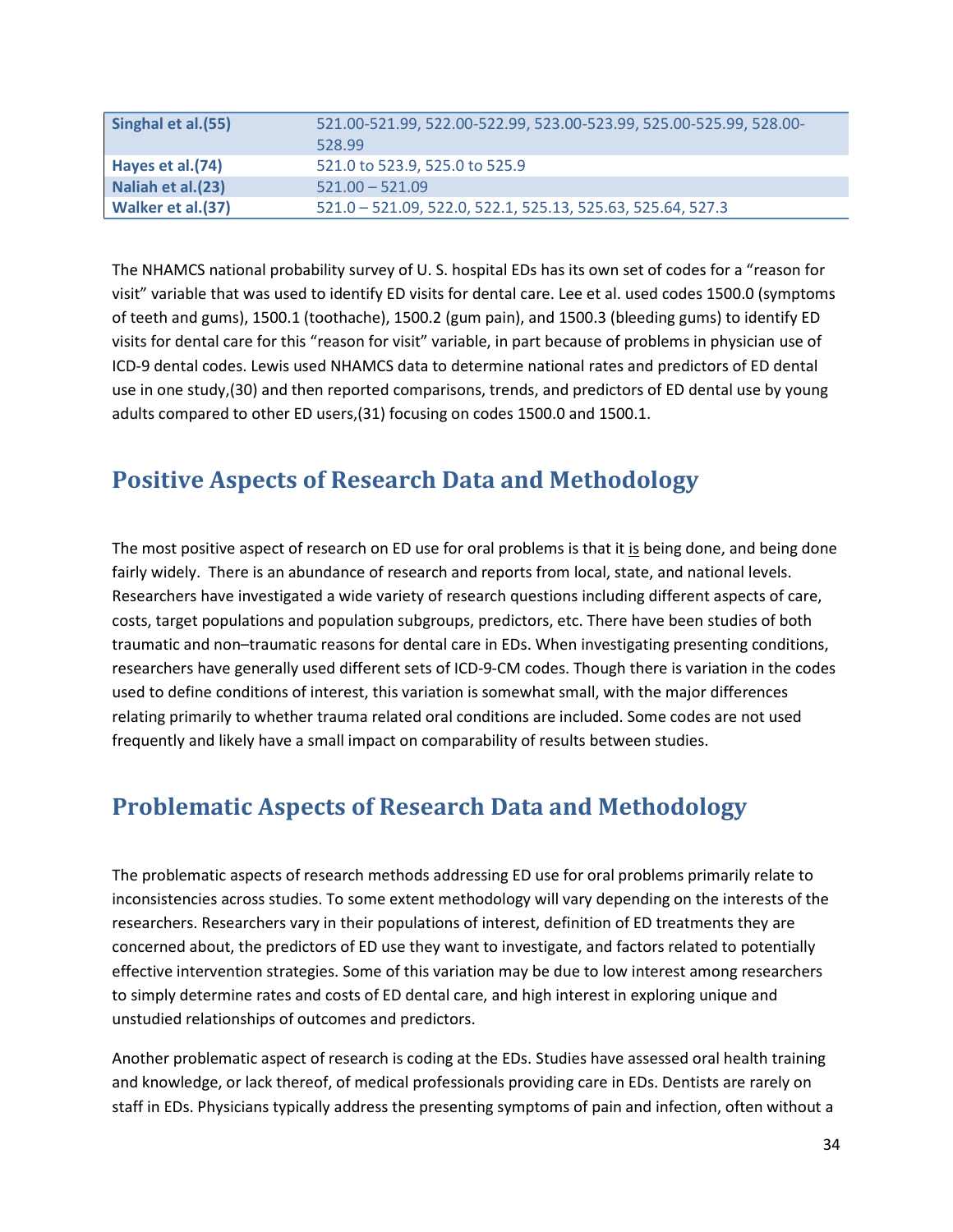good understanding of the causes and appropriate treatment of the oral problems underlying these symptoms. Care usually involves providing prescriptions for pain medications and/or antibiotics, along with advice to see a dentist. This lack of ability to precisely determine the nature of the oral problem is reflected in part by use of the ICD code "dental disorder unspecified" (ICD-9 code 525.9, also related codes 521.8, 521.9, and 525.8), the most commonly used dental related code in hospital ED data. When more specific dental codes are used, they may be used inaccurately due to ED physicians' lack of oral health knowledge. The problem of inaccurate and imprecise ICD-9 dental code use by physicians was pointed out by Lee et al. explaining their use of NHAMCS "reason for visit" codes instead of ICD-9 codes.(28) There is no easy way to address these issues.

Another code related issue is the variation in codes used by different researchers in different studies. The major difference in selected dental codes is whether there is interest in all dental related ED visits or interest in ED dental visits specifically related to conditions that might be preventable through regular dental care access, or NTDCs. However, even when researchers indicate an interest in all dental related visits or in NTDC visits, there still is variation in the codes used within these two defined categories. This lack of standardized code use can affect the comparability between studies.

Another problem associated with many available datasets is that identifiers are often associated with an ED visit, not a specific person. The result is that records for a person cannot be linked. Without knowing if a specific ED visit is for a first-time or a repeat patient, the extent of repeat visits to the ED for the same oral problem cannot be quantified. This was pointed out as a shortcoming in NHAMCS by Lee et al.(28) As much of the perceived problem with ED dental care is usually non-definitive treatment, and symptoms are addressed but the source of the problem is not resolved, a major shortcoming exists in our ability to assess unnecessary treatment and costs that would potentially not occur if there was a source of regular dental care, or at least some level of definitive treatment for those presenting at EDs.

A related problem is the inability to link medical and ED data for a given patient to dental claims data, hindering the ability to explore follow-up dental care in the primary care dental setting after ED visits for oral problems, and the impact of regular dental care on dental related ED visit rates. The utility of linked medical and dental data even when linking is possible is limited by the long-standing use of treatment codes rather than diagnostic codes in dentistry. However, initiatives for developing and implementing dental diagnostic codes, developing and promoting use of electronic health and dental records, and for linking medical and dental data are ongoing.

Some variability in research findings is introduced because some researchers limit their analyses to ED care resulting in discharge; some include ED care resulting in hospital admission; others limit their investigation to only ED treatment for oral conditions that result in hospital admission.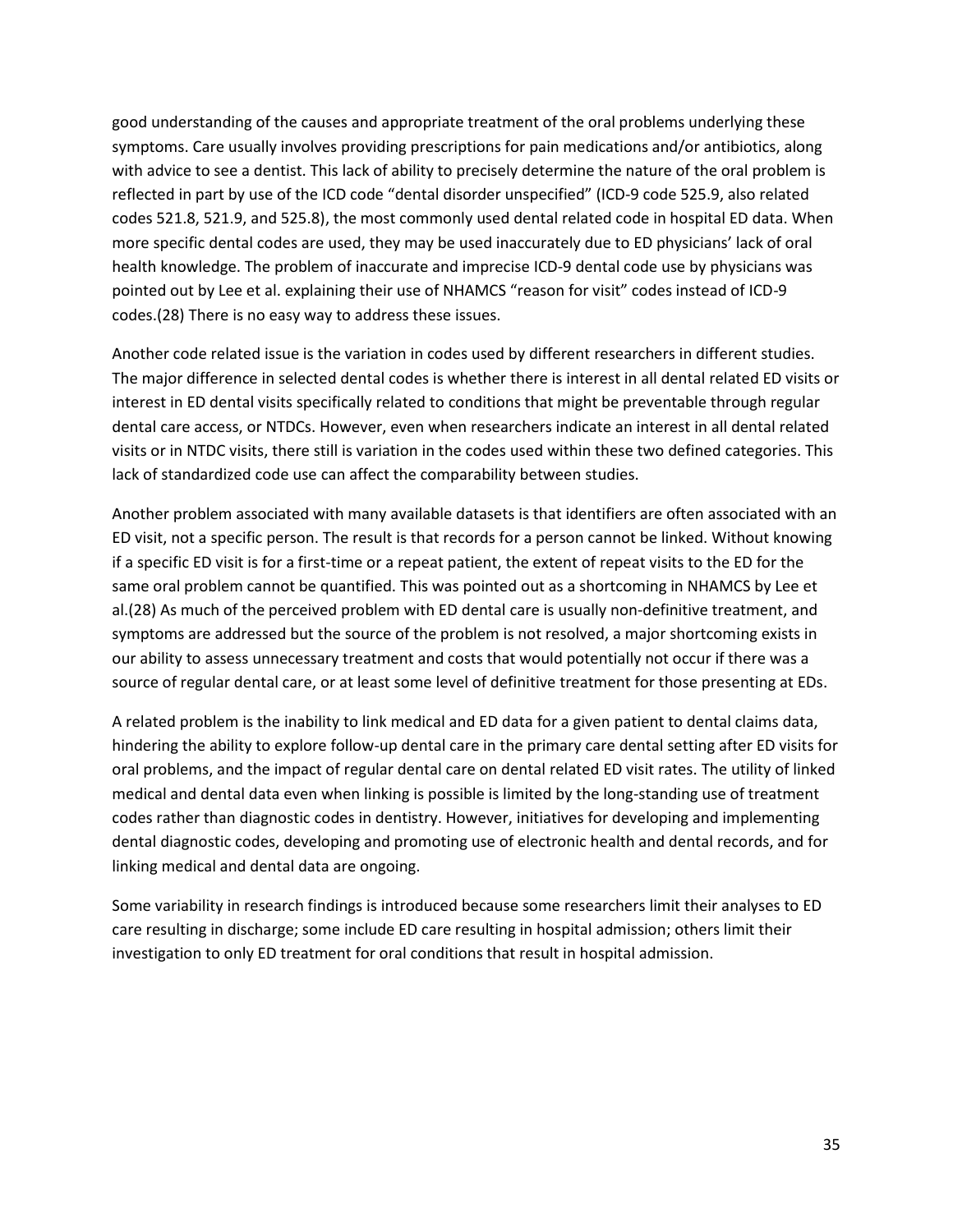# **Summary and Conclusions**

While many researchers have studied dental related ED care, there is a great deal of variation in target populations and different aspects of study methods. Study populations vary from the local to national level and are sometimes limited to subpopulations based on patient characteristics or certain care processes or outcomes. Research questions and outcomes of interest vary from general assessments of access to dental; care to specific rates, changes, or trends in ED usage for NTDCs. Studied predictive factors include basic demographics, insurance, environmental factors, other concurrent health conditions, and changes in dental care coverage or policies. Data sources also vary, though some national and state datasets are commonly used. Diagnostic codes used and the specific analysis methods employed also vary substantially, even when investigators were supposedly studying the same defined oral conditions. Although some problems with ED oral care research will be difficult to address, such as non-specific and incorrect use of oral diagnosis codes by physicians, efforts to develop and promote more standardized methods of study should be undertaken, especially in the area of basic surveillance.

# **Recommendations**

### **General Recommendations**

- Thoroughly define specific study populations to determine the presence and extent of the problem and for whom effective interventions can be implemented.
- Assess data sources to determine if the required information for the study population and research question(s) of interest are included.
- Establish whether a problem exists and quantify the size of the problem as the first stage of any study of predictive factors or interventions.
- Identify and promote research of specific risk or predictive factors that will aid in determining what types of interventions might be most effectively implemented or best targeted.
- Develop sets of codes and analysis methods that will most appropriately answer research questions with the underlying motivation of standardizing methods to the extent possible to allow for comparison to other studies on other populations.
- Promote specific code sets and guidelines for analysis methods for commonly used datasets in determining NTDC or general dental ED visit count and proportion outcomes to establish the extent of the problem, and to standardize basic data collection for surveillance.
- Encourage inclusion of commonly identified, associated predictive factors that will help determine effective intervention strategies and promote basic levels of consistency across studies, while also accounting for possible confounding effects in studies of additional predictive factors.
- Encourage specific research on ED use for NTDCs, which includes the majority of unnecessary visits and costs, and could most effectively be addressed in the primary dental care setting.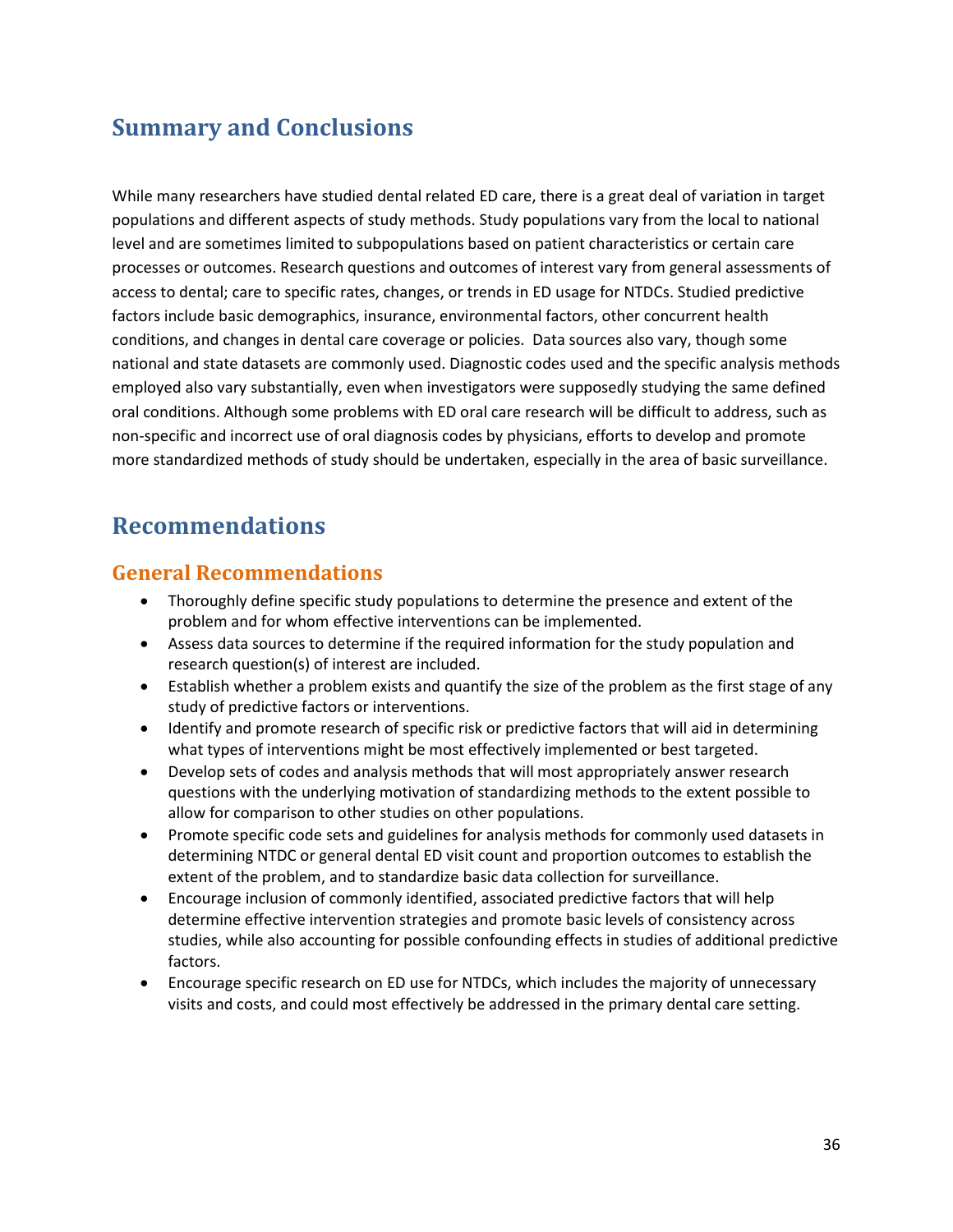# **Recommendations Specific to States**

- Thoroughly define whether the research or surveillance is for the entire state population or for a specific state sub-population of interest to determine the presence and extent of the problem, and for whom effective interventions could be implemented.
- Assess data sources to determine if the required information for the target population and research question(s) of interest are included. If the state is part of the SEDD system, there should be some consistency in data with other states in SEDD. If the state is not in the SEDD system, research should determine if there is a sufficient data source to investigate ED dental care and how consistent the data source is with SEDD?
- Establish whether a problem exists and quantify the size of the problem as a first stage of any investigation of predictive factors or interventions; this should be a part of state level oral health surveillance.
- Identify and promote research on use of specific risk or predictive factors that will aid in determining what types of interventions might be most effectively implemented or best targeted.
- Develop standardized sets of codes and analysis methods providing appropriate basic ED dental use data for state oral health surveillance systems and for state data submission to a national data repository for tracking national ED dental care, allowing for comparability across states. Additional optional data analyses can be conducted by states as desired.
- Promote standardized sets of codes and guidelines for analysis methods for commonly used state level datasets in determining NTDC and general dental ED visit data as part of standardized state and national oral health surveillance systems. Specifically explore further use of Medicaid data for tracking ED dental care in this population.
- Encourage inclusion of commonly identified associated predictive factors that will help determine effective intervention strategies and promote basic levels of consistency across studies, while also accounting for possible confounding effects in studies of additional predictive factors.
- Encourage specific research on ED use for NTDCs, which includes the majority of unnecessary visits and costs, and could most effectively be addressed with state and local level interventions, and data used to promote support and resources for such intervention programs.

# **References**

1. States PEWCot. A Costly Dental Destination: Hospital Care Means States Pay Dearly: Pew Center on the States; 2012 Feb 2012.

2. Aston G. Easing the bite on the ED. Trustee : the journal for hospital governing boards. 2013;66(10):13-4, 9, 1.

3. Nalliah RP, Allareddy V, Allareddy V. Dentists in the US should be integrated into the hospital team. British dental journal. 2014;216(7):391-2.

4. Newton MF, Keirns CC, Cunningham R, Hayward RA, Stanley R. Uninsured adults presenting to US emergency departments: assumptions vs data. Jama. 2008;300(16):1914-24.

5. Cohen LA, Harris SL, Bonito AJ, Manski RJ, Macek MD, Edwards RR, et al. Low-income and minority patient satisfaction with visits to emergency departments and physician offices for dental problems. The Journal of the American College of Dentists. 2009;76(3):23-31.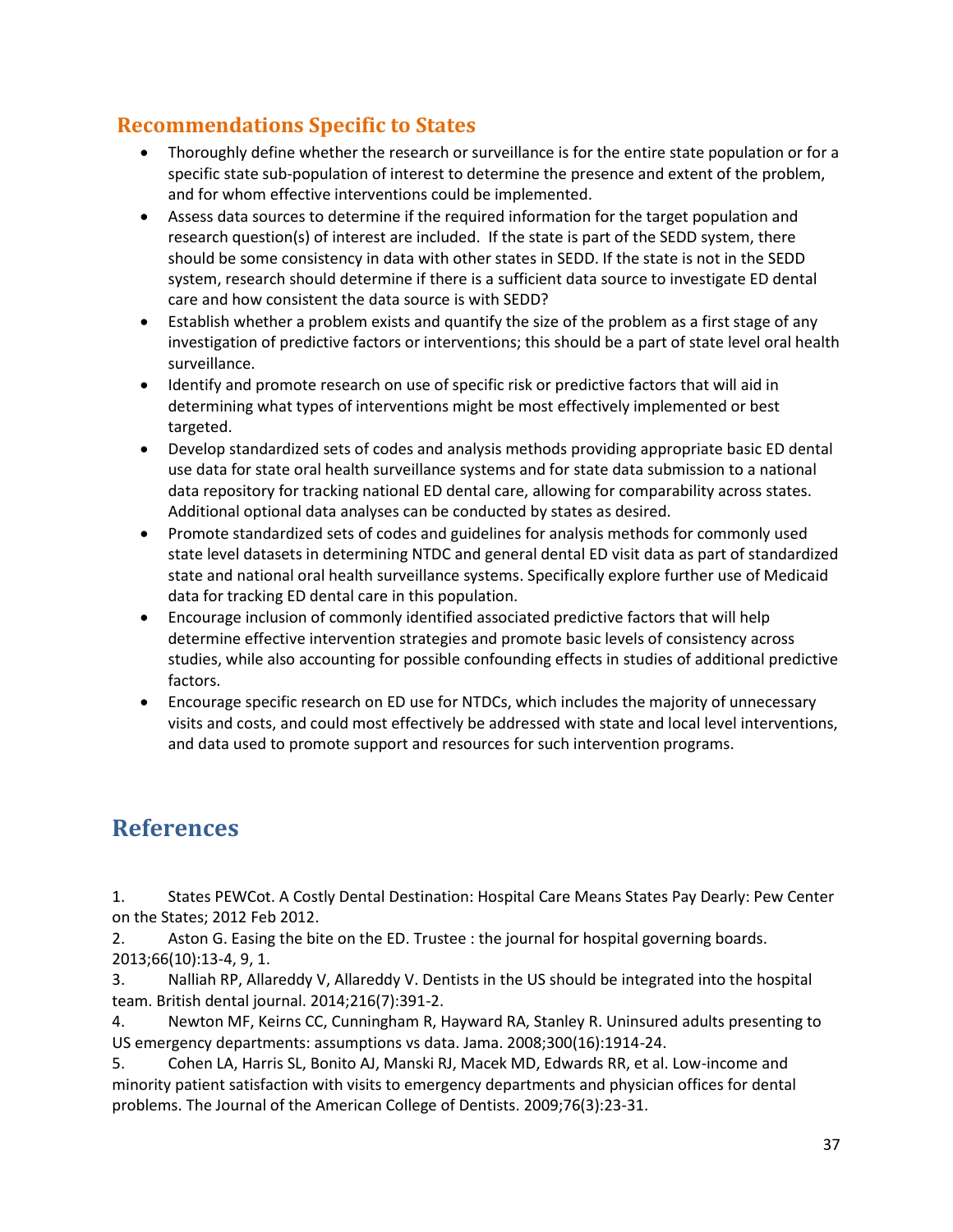6. Cohen LA. The role of non-dental health professionals in providing access to dental care for lowincome and minority patients. Dental clinics of North America. 2009;53(3):451-68.

7. Oliva MG, Kenny DJ, Ratnapalan S. Nontraumatic dental complaints in a pediatric emergency department. Pediatric emergency care. 2008;24(11):757-60.

8. Verma S, Chambers I. Dental emergencies presenting to a general hospital emergency department in Hobart, Australia. Australian dental journal. 2014;59(3):329-33.

9. Whyman RA, Mahoney EK, Morrison D, Stanley J. Potentially preventable admissions to New Zealand public hospitals for dental care: a 20-year review. Community dentistry and oral epidemiology. 2014;42(3):234-44.

10. Cachovan G, Phark JH, Schon G, Pohlenz P, Platzer U. Odontogenic infections: an 8-year epidemiologic analysis in a dental emergency outpatient care unit. Acta odontologica Scandinavica. 2013;71(3-4):518-24.

11. Currie CC, Stone SJ, Durham J. Pain and problems: a prospective cross-sectional study of the impact of dental emergencies. Journal of oral rehabilitation. 2015.

12. Patel KK, Driscoll P. Dental knowledge of accident and emergency senior house officers. Emergency medicine journal : EMJ. 2002;19(6):539-41.

13. Trivedy C, Kodate N, Ross A, Al-Rawi H, Jaiganesh T, Harris T, et al. The attitudes and awareness of emergency department (ED) physicians towards the management of common dentofacial emergencies. Dental traumatology : official publication of International Association for Dental Traumatology. 2012;28(2):121-6.

14. Ryan P, McMahon G. Severe dental infections in the emergency department. European journal of emergency medicine : official journal of the European Society for Emergency Medicine. 2012;19(4):208-13.

15. Quinonez C. Self-reported emergency room visits for dental problems. International journal of dental hygiene. 2011;9(1):17-20.

16. Quinonez C, Figueiredo R, Locker D. Disability days in Canada associated with dental problems: a pilot study. International journal of dental hygiene. 2011;9(2):132-5.

17. Quinonez C, Gibson D, Jokovic A, Locker D. Emergency department visits for dental care of nontraumatic origin. Community dentistry and oral epidemiology. 2009;37(4):366-71.

18. Quinonez C, Gibson D, Jokovic A, Locker D. Day surgery visits for dental problems. Community dentistry and oral epidemiology. 2009;37(6):562-7.

19. Quinonez C, Ieraci L, Guttmann A. Potentially preventable hospital use for dental conditions: implications for expanding dental coverage for low income populations. Journal of health care for the poor and underserved. 2011;22(3):1048-58.

20. Ramraj CC, Quinonez CR. Emergency room visits for dental problems among working poor Canadians. Journal of public health dentistry. 2013;73(3):210-6.

21. Allareddy V, Rampa S, Lee MK, Allareddy V, Nalliah RP. Hospital-based emergency department visits involving dental conditions: profile and predictors of poor outcomes and resource utilization. Journal of the American Dental Association (1939). 2014;145(4):331-7.

22. Allareddy V, Nalliah RP, Haque M, Johnson H, Rampa SB, Lee MK. Hospital-based emergency department visits with dental conditions among children in the United States: nationwide epidemiological data. Pediatric dentistry. 2014;36(5):393-9.

23. Nalliah RP, Allareddy V, Elangovan S, Karimbux N, Allareddy V. Hospital based emergency department visits attributed to dental caries in the United States in 2006. The journal of evidence-based dental practice. 2010;10(4):212-22.

24. Wall T, Vujicic, M. Emergency department use for dental conditions continues to increase. Research Brief. Health Policy Institute, 2015.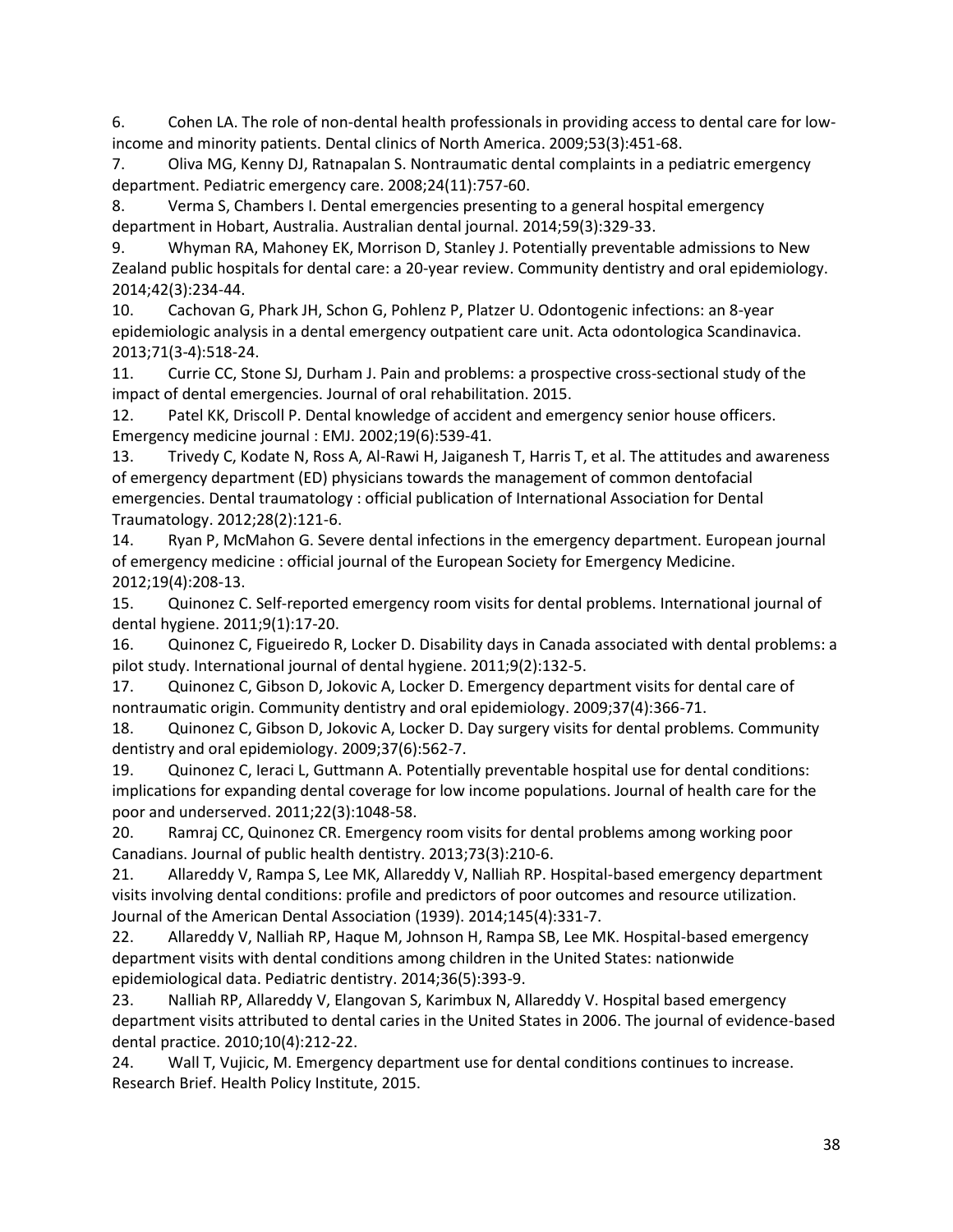25. Cohen LA, Manski RJ. Visits to non-dentist health care providers for dental problems. Family medicine. 2006;38(8):556-64.

26. Fields BE, Bell JF, Moyce S, Bigbee JL. The impact of insurance instability on health service utilization: does non-metropolitan residence make a difference? The Journal of rural health : official journal of the American Rural Health Association and the National Rural Health Care Association. 2015;31(1):27-34.

27. Newacheck PW, Kim SE. A national profile of health care utilization and expenditures for children with special health care needs. Archives of pediatrics & adolescent medicine. 2005;159(1):10-7.

28. Lee HH, Lewis CW, Saltzman B, Starks H. Visiting the emergency department for dental problems: trends in utilization, 2001 to 2008. American journal of public health. 2012;102(11):e77-83. 29. Wall T. Recent trends in dental emergency department visits in the United States:1997/1998 to

2007/2008. Journal of public health dentistry. 2012;72(3):216-20.

30. Lewis C, Lynch H, Johnston B. Dental complaints in emergency departments: a national perspective. Annals of emergency medicine. 2003;42(1):93-9.

31. Lewis CW, McKinney CM, Lee HH, Melbye ML, Rue TC. Visits to US emergency departments by 20- to 29-year-olds with toothache during 2001-2010. Journal of the American Dental Association (1939). 2015;146(5):295-302.e2.

32. Okunseri C, Okunseri E, Chilmaza CA, Harunani S, Xiang Q, Szabo A. Racial and ethnic variations in waiting times for emergency department visits related to nontraumatic dental conditions in the United States. Journal of the American Dental Association (1939). 2013;144(7):828-36.

33. Okunseri C, Okunseri E, Fischer MC, Sadeghi SN, Xiang Q, Szabo A. Nontraumatic dental condition-related visits to emergency departments on weekdays, weekends and night hours: findings from the National Hospital Ambulatory Medical Care survey. Clinical, cosmetic and investigational dentistry. 2013;5:69-76.

34. Okunseri C, Okunseri E, Thorpe JM, Xiang Q, Szabo A. Medications prescribed in emergency departments for nontraumatic dental condition visits in the United States. Medical care. 2012;50(6):508- 12.

35. Okunseri C, Okunseri E, Thorpe JM, Xiang Q, Szabo A. Patient characteristics and trends in nontraumatic dental condition visits to emergency departments in the United States. Clinical, cosmetic and investigational dentistry. 2012;4:1-7.

36. Okunseri C, Okunseri E, Xiang Q, Thorpe JM, Szabo A. Prescription of opioid and nonopioid analgesics for dental care in emergency departments: Findings from the National Hospital Ambulatory Medical Care Survey. Journal of public health dentistry. 2014;74(4):283-92.

37. Walker A, Probst JC, Martin AB, Bellinger JD, Merchant A. Analysis of hospital-based emergency department visits for dental caries in the United States in 2008. Journal of public health dentistry. 2014;74(3):188-94.

38. Laurence B, Haywood C, Jr., Lanzkron S. Dental infections increase the likelihood of hospital admissions among adult patients with sickle cell disease. Community dental health. 2013;30(3):168-72.

39. Laurence B, Mould-Millman NK, Scannapieco FA, Abron A. Hospital admissions for pneumonia more likely with concomitant dental infections. Clinical oral investigations. 2015;19(6):1261-8.

40. Nakao S, Scott JM, Masterson EE, Chi DL. Non-traumatic Dental Condition-Related Emergency Department Visits and Associated Costs for Children and Adults with Autism Spectrum Disorders. Journal of autism and developmental disorders. 2014.

41. Romaire MA, Bell JF, Grossman DC. Health care use and expenditures associated with access to the medical home for children and youth. Medical care. 2012;50(3):262-9.

42. Romaire MA, Bell JF, Grossman DC. Medical home access and health care use and expenditures among children with special health care needs. Archives of pediatrics & adolescent medicine. 2012;166(4):323-30.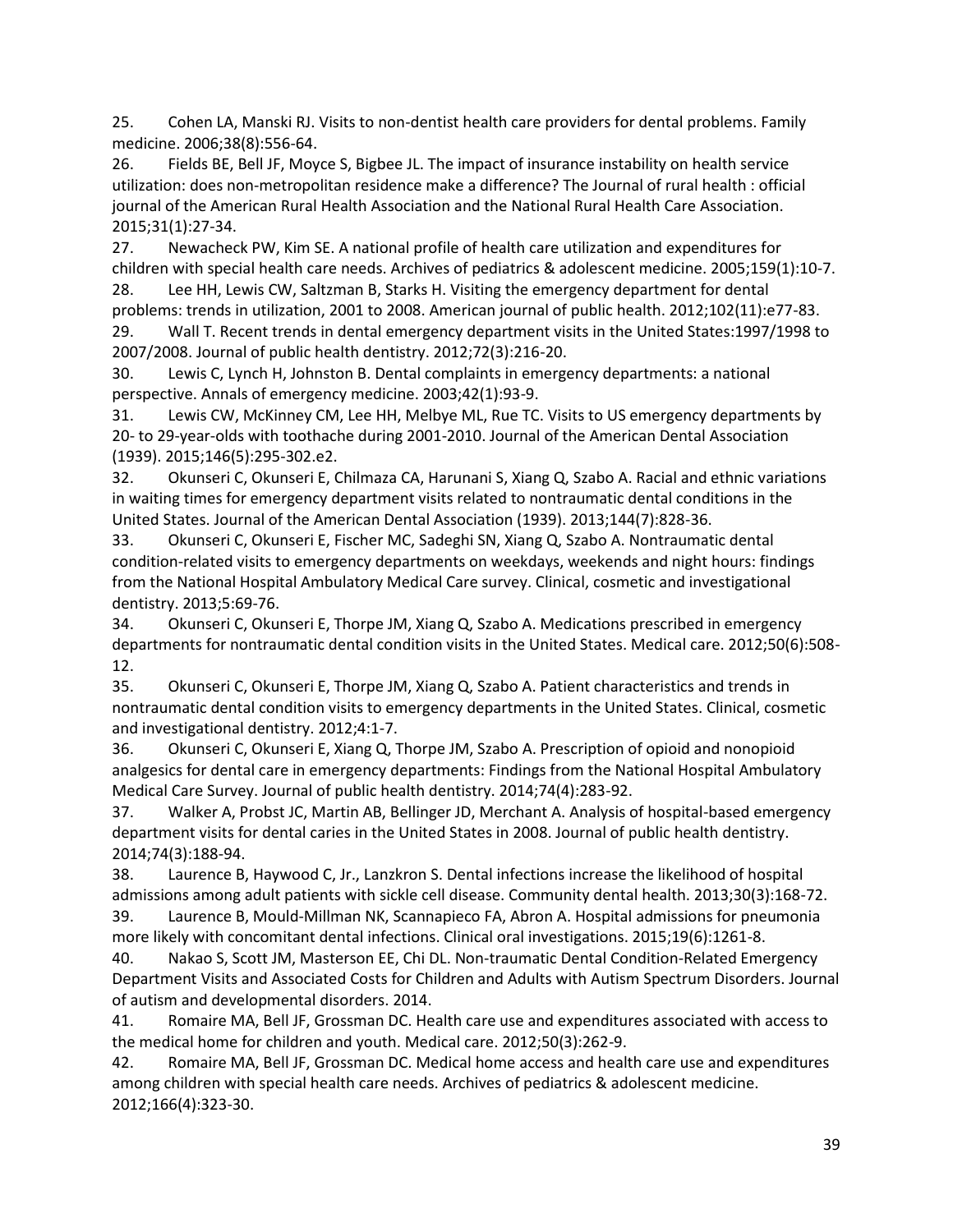43. Flores G, Tomany-Korman SC. Racial and ethnic disparities in medical and dental health, access to care, and use of services in US children. Pediatrics. 2008;121(2):e286-98.

44. Sun BC, Chi DL, Schwarz E, Milgrom P, Yagapen A, Malveau S, et al. Emergency department visits for nontraumatic dental problems: a mixed-methods study. American journal of public health. 2015;105(5):947-55.

45. Hom JM, Burgette LF, Lee JY. The effect of North Carolina hospital payor mix on dental-related pediatric emergency room utilization. Journal of public health dentistry. 2013;73(4):289-96.

46. Martin AB, Vyavaharkar M, Veschusio C, Kirby H. Rural-urban differences in dental service utilization among an early childhood population enrolled in South Carolina Medicaid. Maternal and child health journal. 2012;16(1):203-11.

47. Cohen LA, Bonito AJ, Eicheldinger C, Manski RJ, Edwards RR, Khanna N. Health literacy impact on patient-provider interactions involving the treatment of dental problems. Journal of dental education. 2011;75(9):1218-24.

48. Cohen LA, Bonito AJ, Eicheldinger C, Manski RJ, Macek MD, Edwards RR, et al. Comparison of patient visits to emergency departments, physician offices, and dental offices for dental problems and injuries. Journal of public health dentistry. 2011;71(1):13-22.

49. Cohen LA, Magder LS, Manski RJ, Mullins CD. Hospital admissions associated with nontraumatic dental emergencies in a Medicaid population. The American journal of emergency medicine. 2003;21(7):540-4.

50. Okunseri C, Pajewski NM, Brousseau DC, Tomany-Korman S, Snyder A, Flores G. Racial and ethnic disparities in nontraumatic dental-condition visits to emergency departments and physician offices: a study of the Wisconsin Medicaid program. Journal of the American Dental Association (1939). 2008;139(12):1657-66.

51. Pajewski NM, Okunseri C. Patterns of dental service utilization following nontraumatic dental condition visits to the emergency department in Wisconsin Medicaid. Journal of public health dentistry. 2014;74(1):34-41.

52. Kempe A, Beaty BL, Crane LA, Stokstad J, Barrow J, Belman S, et al. Changes in access, utilization, and quality of care after enrollment into a state child health insurance plan. Pediatrics. 2005;115(2):364- 71.

53. Lee JY, Rozier RG, Norton EC, Kotch JB, Vann WF, Jr. Effects of WIC participation on children's use of oral health services. American journal of public health. 2004;94(5):772-7.

54. DeVoe JE, Krois L, Stenger R. Do children in rural areas still have different access to health care? Results from a statewide survey of Oregon's food stamp population. The Journal of rural health : official journal of the American Rural Health Association and the National Rural Health Care Association. 2009;25(1):1-7.

55. Singhal A, Caplan DJ, Jones MP, Momany ET, Kuthy RA, Buresh CT, et al. Eliminating Medicaid adult dental coverage in California led to increased dental emergency visits and associated costs. Health affairs (Project Hope). 2015;34(5):749-56.

56. Wallace NT, Carlson MJ, Mosen DM, Snyder JJ, Wright BJ. The individual and program impacts of eliminating Medicaid dental benefits in the Oregon Health Plan. American journal of public health. 2011;101(11):2144-50.

57. Shortridge EF, Moore JR. Use of emergency departments for conditions related to poor oral healthcare: implications for rural and low-resource urban areas for three states. Journal of public health management and practice : JPHMP. 2009;15(3):238-45.

58. The Maryland Oral Health Surveillance Digest. Maryland Department of Health and Mental Hygiene; 2013.

59. Ambulatory Care Sensitive Emergency Department Visits; Chronic Disease Conditions, New Hampshire, 2001-2005. New Hampshire Division of Public Health Services; 2010.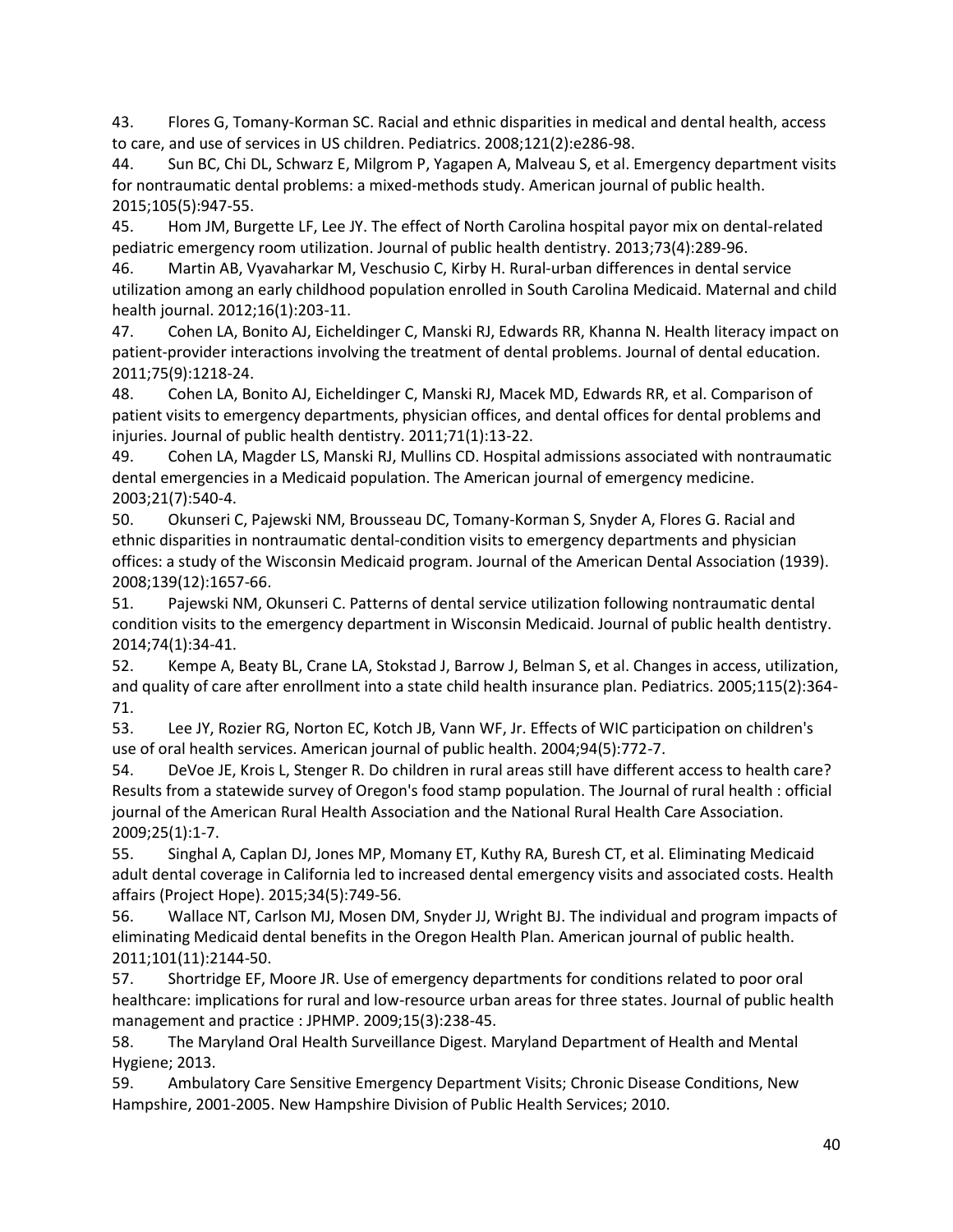60. Utilization of Ohio Emergency Departments to Treat Dental Problems, 2010-2011. Ohio Department of Health; 2013.

61. Massachusetts' Emergency Departments and Preventable Adult Oral Health Conditions: Utilization, Impact and Missed Opportunities (2008-2011). Massachusetts Center for Health Information and Analysis; 2012.

62. Hawaii Oral Health: Key Findings. Hawaii State Department of Health; 2013.

63. Oh J, Leonard L. Hospital emergency department visits for non-traumatic oral health conditions among Rhode Island adults age 21-64 years, 2006-2010. Medicine and health, Rhode Island. 2012;95(11):367-9.

64. Oral Health Fact Sheet: Emergency Department Utilization for Dental Complaints, Missouri 1994-2013. Missouri Department of Health and Senior Services; 2015.

65. The Cost of Dental-Related Emergency Room Visits in Michigan. 2014.

66. Adult Emergency Oral Health Care 2008. Tennessee Department of Health; 2009.

67. McCormick AP, Abubaker AO, Laskin DM, Gonzales MS, Garland S. Reducing the burden of dental patients on the busy hospital emergency department. Journal of oral and maxillofacial surgery : official journal of the American Association of Oral and Maxillofacial Surgeons. 2013;71(3):475-8.

68. Neely M, Jones JA, Rich S, Gutierrez LS, Mehra P. Effects of cuts in Medicaid on dental-related visits and costs at a safety-net hospital. American journal of public health. 2014;104(6):e13-6.

69. Hardie TL, Polek C, Wheeler E, McCamant K, Dixson M, Gailey R, et al. Characterising emergency department high-frequency users in a rural hospital. Emergency medicine journal : EMJ. 2015;32(1):21- 5.

70. Waldrop RD, Ho B, Reed S. Increasing frequency of dental patients in the urban ED. The American journal of emergency medicine. 2000;18(6):687-9.

71. McCormick D, Sayah A, Lokko H, Woolhandler S, Nardin R. Access to care after Massachusetts' health care reform: a safety net hospital patient survey. Journal of general internal medicine. 2012;27(11):1548-54.

72. Dorfman DH, Kastner B, Vinci RJ. Dental concerns unrelated to trauma in the pediatric emergency department: barriers to care. Archives of pediatrics & adolescent medicine. 2001;155(6):699- 703.

73. Ferayorni A, Sinha M, McDonald FW. Health issues among foreign born uninsured children visiting an inner city pediatric emergency department. Journal of immigrant and minority health / Center for Minority Public Health. 2011;13(3):434-44.

74. Hayes BD, Zaharna L, Winters ME, Feemster AA, Browne BJ, Hirshon JM. To-Go medications for decreasing ED return visits. The American journal of emergency medicine. 2012;30(9):2011-4.

75. Patel R, Miner JR, Miner SL. The need for dental care among adults presenting to an urban ED. The American journal of emergency medicine. 2012;30(1):18-25.

76. Stevens TB, Richmond NL, Pereira GF, Shenvi CL, Platts-Mills TF. Prevalence of nonmedical problems among older adults presenting to the emergency department. Academic emergency medicine : official journal of the Society for Academic Emergency Medicine. 2014;21(6):651-8.

77. Davis EE, Deinard AS, Maiga EW. Doctor, my tooth hurts: the costs of incomplete dental care in the emergency room. Journal of public health dentistry. 2010;70(3):205-10.

78. Fox TR, Li J, Stevens S, Tippie T. A performance improvement prescribing guideline reduces opioid prescriptions for emergency department dental pain patients. Annals of emergency medicine. 2013;62(3):237-40.

79. Weiner SG, Griggs CA, Mitchell PM, Langlois BK, Friedman FD, Moore RL, et al. Clinician impression versus prescription drug monitoring program criteria in the assessment of drug-seeking behavior in the emergency department. Annals of emergency medicine. 2013;62(4):281-9.